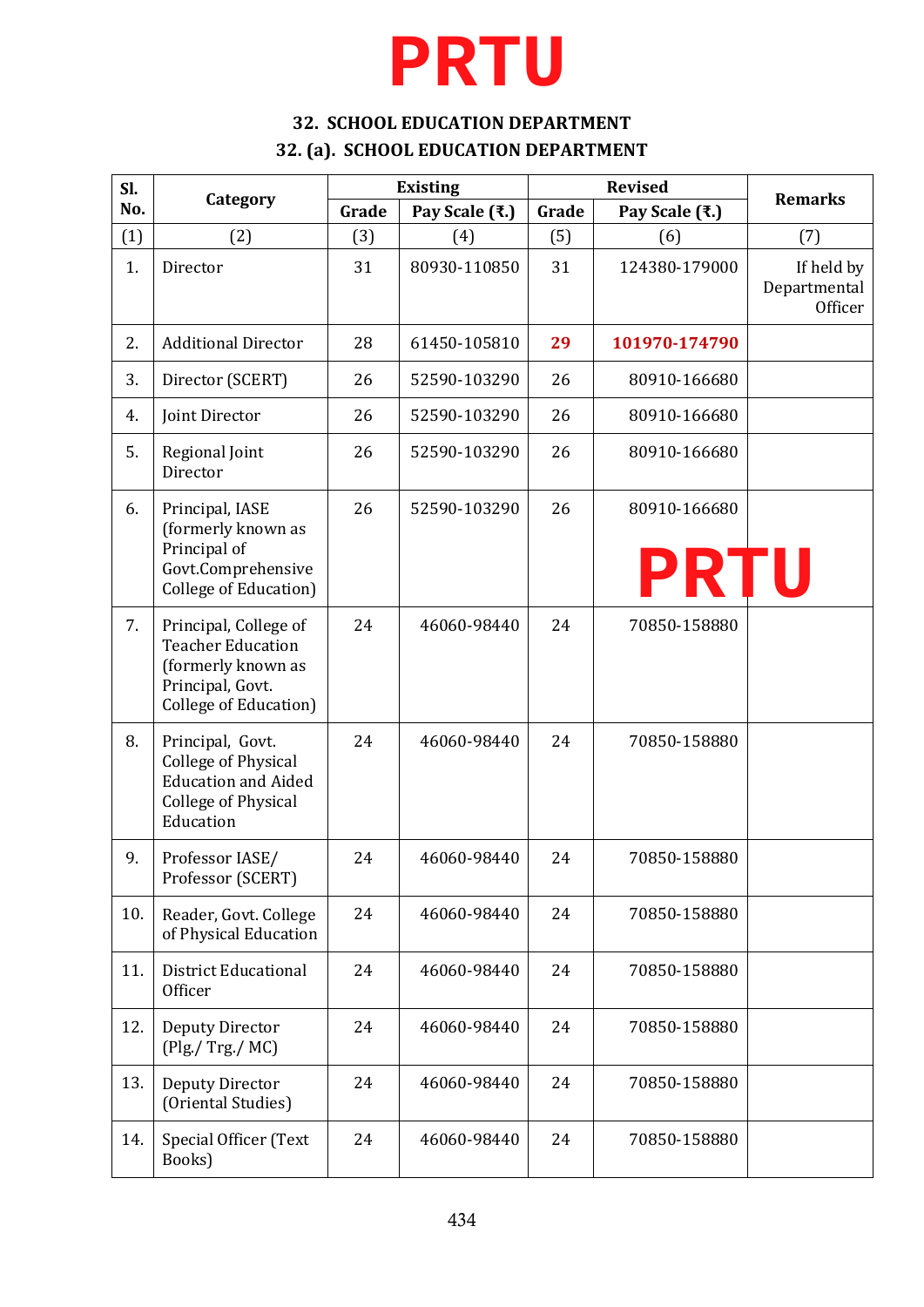

|     | <b>PRTU</b>                                                                         |                 |                     |       |                |                |  |  |
|-----|-------------------------------------------------------------------------------------|-----------------|---------------------|-------|----------------|----------------|--|--|
| Sl. | Category                                                                            | <b>Existing</b> |                     |       | <b>Revised</b> | <b>Remarks</b> |  |  |
| No. |                                                                                     | Grade           | Pay Scale (₹.)      | Grade | Pay Scale (₹.) |                |  |  |
| (1) | (2)                                                                                 | (3)             | (4)                 | (5)   | (6)            | (7)            |  |  |
| 15. | <b>Chief Accounts</b><br>Officer                                                    | 24              | 46060-98440         | 24    | 70850-158880   |                |  |  |
| 16. | Principal, District<br>Institute of<br><b>Education</b> and<br>Training             | 24              | 46060-98440         | 24    | 70850-158880   |                |  |  |
| 17. | Senior Lecturer<br>(DIET)                                                           | 22              | 40270-93780         | 22    | 61960-151370   |                |  |  |
| 18. | <b>Assistant Director</b><br>(Office of the<br>C&DSE/NFE)                           | 22              | 40270-93780         | 22    | 61960-151370   |                |  |  |
| 19. | Special Officer<br>(Hindi) formerly<br>Hindi Educational<br>Officer                 | 22              | 40270-93780         | 22    | 61960-151370   |                |  |  |
| 20. | Special Officer<br>(Oriental Studies)                                               | 22              | 40270-93780         | 22    | 61960-151370   |                |  |  |
| 21. | Special Officer<br>(English)                                                        | 22              | 40270-93780         | 22    | 61960-151370   |                |  |  |
| 22. | <b>Assistant Pension</b><br>Officer (formerly<br>Asst. Special Officer<br>(Pension) | 22              | 40270-93780<br>PRTU |       | 61960-151370   |                |  |  |
| 23. | <b>Assistant Director</b><br>(Regional Joint<br>Director Office)                    | 22              | 40270-93780         | 22    | 61960-151370   |                |  |  |
| 24. | <b>Assistant Directors</b>                                                          | 22              | 40270-93780         | 22    | 61960-151370   |                |  |  |
| 25. | Special Officer<br>(Urdu)                                                           | 22              | 40270-93780         | 22    | 61960-151370   |                |  |  |
| 26. | <b>Inspector of Physical</b><br>Education                                           | 22              | 40270-93780         | 22    | 61960-151370   |                |  |  |
| 27. | Deputy Educational<br>Officer                                                       | 22              | 40270-93780         | 22    | 61960-151370   |                |  |  |
| 28. | Asst. Commr. for<br>Govt. Exams                                                     | 22              | 40270-93780         | 22    | 61960-151370   |                |  |  |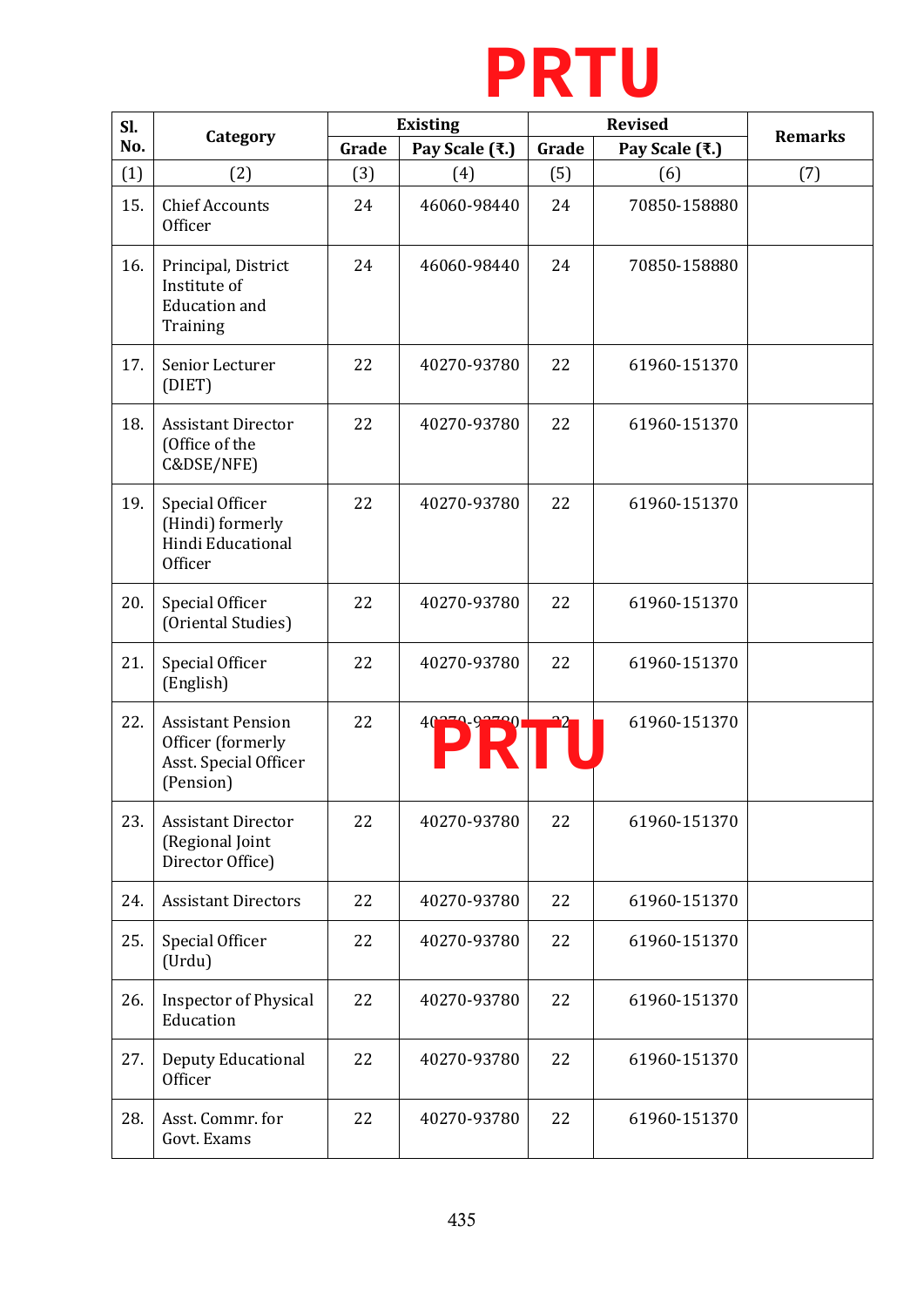| Sl. |                                                                                                                    |       | <b>Existing</b>     | <b>Revised</b> |                | <b>Remarks</b> |
|-----|--------------------------------------------------------------------------------------------------------------------|-------|---------------------|----------------|----------------|----------------|
| No. | Category                                                                                                           | Grade | Pay Scale (₹.)      | Grade          | Pay Scale (₹.) |                |
| (1) | (2)                                                                                                                | (3)   | (4)                 | (5)            | (6)            | (7)            |
| 29. | <b>District Coordinator</b><br>(Open Schools)                                                                      | 22    | 40270-93780         | 22             | 61960-151370   |                |
| 30. | <b>Accounts Officer</b>                                                                                            | 22    | 40270-93780         | 22             | 61960-151370   |                |
| 31. | <b>Gazetted Head</b><br>Master/Head<br>Mistress, Grade-I                                                           | 22    | 40270-93780         | 22             | 61960-151370   |                |
| 32. | Co-Ordinator (PESC)                                                                                                | 22    | 40270-93780         | 22             | 61960-151370   |                |
| 33. | Co-Ordinator (ESD)                                                                                                 | 22    | 40270-93780         | 22             | 61960-151370   |                |
| 34. | Lecturer in<br>IASE/SCERT/CTE                                                                                      | 21    | 37100-91450         | 22             | 61960-151370   |                |
| 35. | Lecturer in Physical<br>Education (GCPE/<br>IASE/CTE) (formerly<br>Physical Director<br>Gr.I                       | 21    | 37100-91450<br>PRTU | 22             | 61960-151370   |                |
| 36. | <b>Statistical Officer</b>                                                                                         | 20    | 35120-87130         | 22             | 61960-151370   |                |
| 37. | Lecturer (DIET)                                                                                                    | 20    | 35120-87130         | 21             | 57100-147760   |                |
| 38. | Lecturer in Physical<br>Education(DIET)                                                                            | 20    | 35120-87130         | 21             | 57100-147760   |                |
| 39. | Regional Inspector of<br><b>Physical Education</b>                                                                 | 19    | 31460-84970         | 21             | 57100-147760   |                |
| 40. | Lecturer in Computer<br>Science (SCERT)<br>(formerly<br>Programme Officer)                                         | 20    | 35120-87130         | 20             | 54060-140540   |                |
| 41. | Lecturer in Statistics,<br><b>SCERT</b> (formerly<br><b>Statistical Assistant)</b><br>(Testing-cum-<br>Statistics) | 20    | 35120-87130         | 20             | 54060-140540   |                |
| 42. | Administrative<br>Officer (SCERT)                                                                                  | 20    | 35120-87130         | 20             | 54060-140540   |                |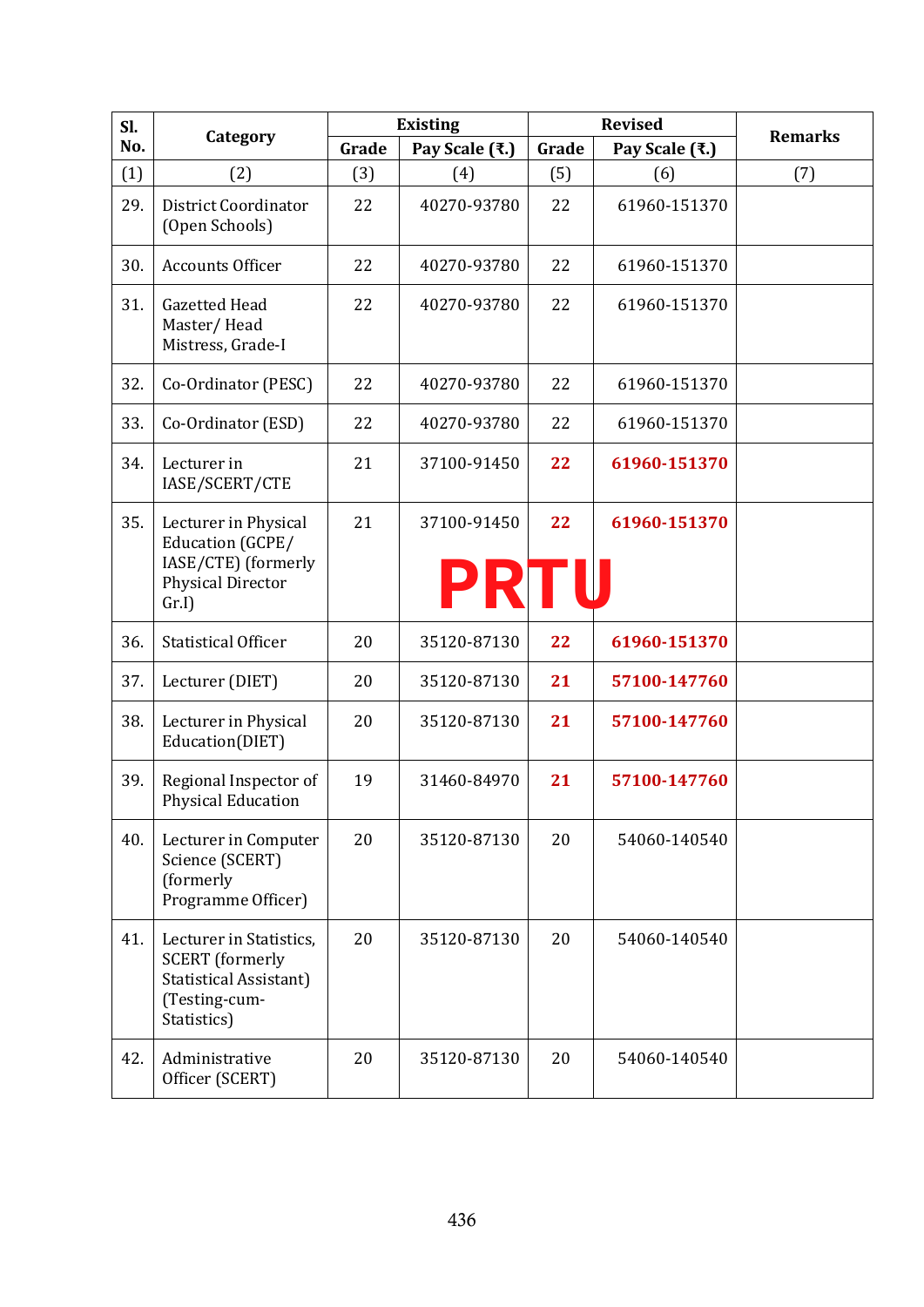| Sl. |                                                                                                                                                      |       | <b>Existing</b> | <b>Revised</b> |                | <b>Remarks</b>                              |
|-----|------------------------------------------------------------------------------------------------------------------------------------------------------|-------|-----------------|----------------|----------------|---------------------------------------------|
| No. | Category                                                                                                                                             | Grade | Pay Scale (₹.)  | Grade          | Pay Scale (₹.) |                                             |
| (1) | (2)                                                                                                                                                  | (3)   | (4)             | (5)            | (6)            | (7)                                         |
| 43. | <b>Gazetted Head</b><br>Master/Head<br>Mistress, Grade-II in<br>Govt. & Z.P. High<br>Schools (formerly<br><b>Head Master of</b><br>Secondary School) | 20    | 35120-87130     | 20             | 54060-140540   |                                             |
| 44. | <b>Assistant Accounts</b><br>Officer                                                                                                                 | 20    | 35120-87130     | 20             | 54060-140540   |                                             |
| 45. | <b>Mandal Educational</b><br>Officer                                                                                                                 | 20    | 35120-87130     | 20             | 54060-140540   |                                             |
| 46. | Lecturer in Fine<br>Arts/Performing<br>Arts, DIET                                                                                                    | 19    | 31460-84970     | 20             | 54060-140540   | Ref G.O.Ms.<br>No.73 dt. 20-09-<br>2017     |
| 47. | Lecturer in Library<br>Science, IASE/CTE<br>(formerly Librarian)                                                                                     | 19    | 31460-84970     | 20             | 54060-140540   |                                             |
| 48. | Deputy Inspector of<br>Schools                                                                                                                       | 20    | 35120-87130     | 20             | 54060-140540   |                                             |
| 49. | <b>Staff Tutor (English</b><br>Language Teaching<br>Centre)                                                                                          | 19    | 31460-84970     | 19             | 48440-137220   |                                             |
| 50. | Lecturer in Games &<br>Sports, GCPE<br>(formerly Full Time<br>Coach (College of<br>Education)                                                        | 19    | 31460-84970     | 19             | 48440-137220   |                                             |
| 51. | Architectural<br>Draughtmen                                                                                                                          | 19    | 31460-84970     | 19             | 48440-137220   |                                             |
| 52. | Superintendent                                                                                                                                       | cc    |                 | cc             |                | Common<br>Category                          |
| 53. | <b>Special Category</b><br>Steno                                                                                                                     | cc    |                 | cc             |                | Common<br>Category                          |
| 54. | Junior Accounts<br>Officer                                                                                                                           | 17    | 28940-78910     | 18             | 45830-130580   | On par with<br>same category<br>in T&A Dept |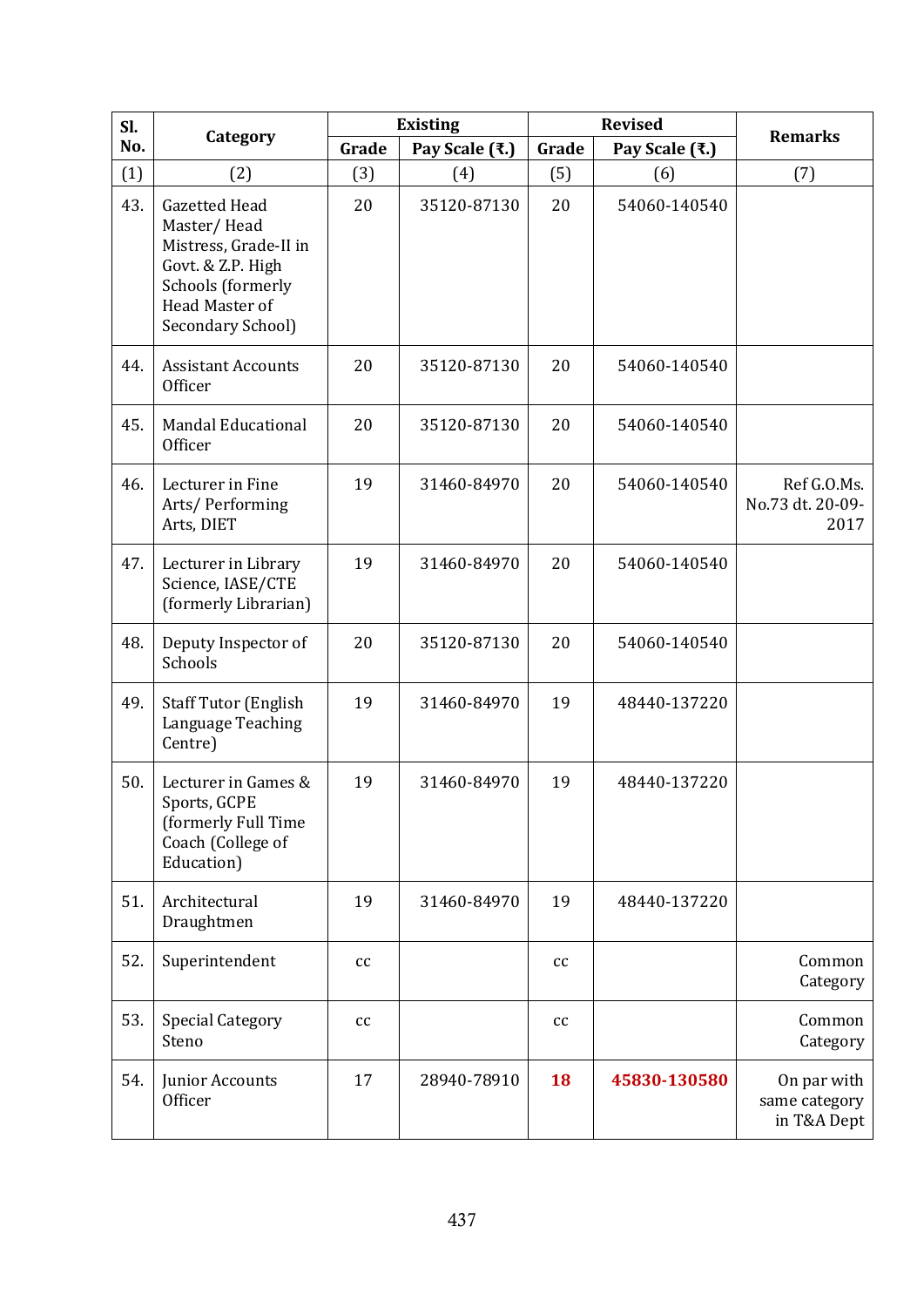| Sl. |                                                                                    |       | <b>Existing</b> | <b>Revised</b>             |                | <b>Remarks</b>                                     |
|-----|------------------------------------------------------------------------------------|-------|-----------------|----------------------------|----------------|----------------------------------------------------|
| No. | Category                                                                           | Grade | Pay Scale (₹.)  | Grade                      | Pay Scale (₹.) |                                                    |
| (1) | (2)                                                                                | (3)   | (4)             | (5)                        | (6)            | (7)                                                |
| 55. | <b>Technical Assistant</b><br>in the cadre of<br>Superintendent in<br><b>SCERT</b> | 17    | 28940-78910     | 18                         | 45830-130580   |                                                    |
| 56. | Auditor                                                                            | cc    |                 | cc                         |                | Common<br>Category (in<br>Superintendent<br>scale) |
| 57. | School Assistant                                                                   | 17    | 28940-78910     | 17                         | 44570-127480   |                                                    |
| 58. | <b>Physical Director</b><br>(Gr.II)/ Physical<br>Directress Gr.II                  | 17    | 28940-78910     | 17                         | 44570-127480   |                                                    |
| 59. | Language Pandit<br>$Grade - I$                                                     | 17    | 28940-78910     | 17                         | 44570-127480   |                                                    |
| 60. | School Guidance<br>Councellor (SCERT)                                              | 17    | 28940-78910     | 17                         | 44570-127480   |                                                    |
| 61. | Head Masters of<br><b>Primary Schools</b>                                          | 17    | 28940-78910     | 17                         | 44570-127480   |                                                    |
| 62. | <b>Supervisor in Science</b><br>(SCERT)                                            | 17    | 28940-78910     | 17                         | 44570-127480   |                                                    |
| 63. | Officer Incharge<br>(English Language<br><b>Teaching Centre)</b>                   | 16    | 26600-77030     | 16                         | 40970-124380   |                                                    |
| 64. | Librarian, O/o. the<br>D.S.E.                                                      | 16    | 26600-77030     | 16                         | 40970-124380   |                                                    |
| 65. | Staff Leader                                                                       | 16    | 26600-77030     | 16                         | 40970-124380   |                                                    |
| 66. | <b>Assistant Statistical</b><br>Officer                                            | 14    | 24440-71510     | 15                         | 38720-118390   | On par with<br>same category<br>in E&S Dept        |
| 67. | Senior Assistant                                                                   | cc    |                 | cc                         |                | Common<br>Category                                 |
| 68. | Senior Accountant                                                                  | cc    |                 | cc                         |                | Common<br>Category                                 |
| 69. | <b>Upper Division Steno</b>                                                        | cc    |                 | $\mathop{\rm cc}\nolimits$ |                | Common<br>Category                                 |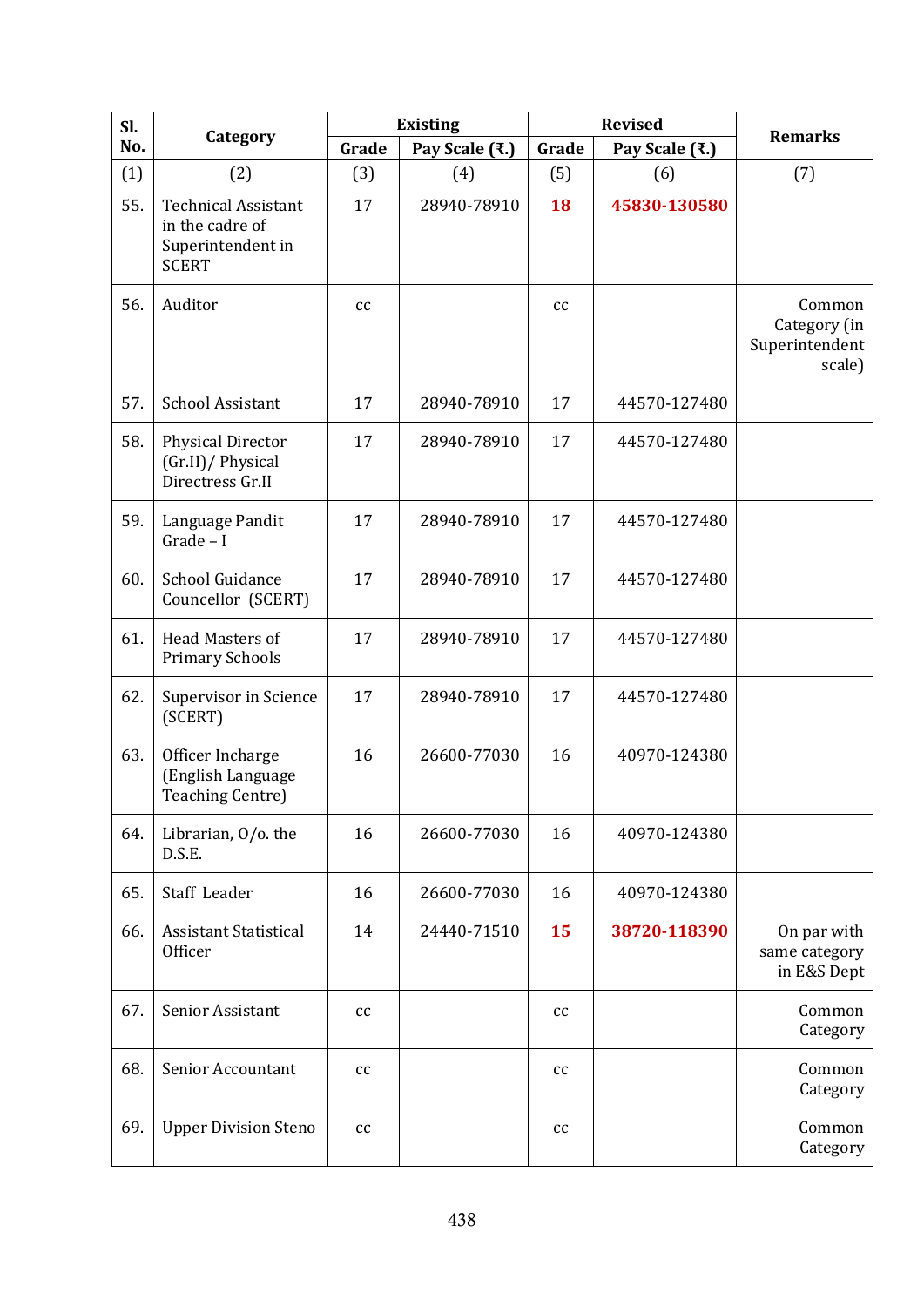| Sl. | Category                                 |       | <b>Existing</b> | <b>Revised</b> |                | <b>Remarks</b>                  |
|-----|------------------------------------------|-------|-----------------|----------------|----------------|---------------------------------|
| No. |                                          | Grade | Pay Scale (₹.)  | Grade          | Pay Scale (₹.) |                                 |
| (1) | (2)                                      | (3)   | (4)             | (5)            | (6)            | (7)                             |
| 70. | <b>Librarian SCERT</b>                   | 11    | 21230-63010     | 12             | 34580-107210   |                                 |
| 71. | <b>Physical Education</b><br>Teacher     | 11    | 21230-63010     | 12             | 34580-107210   |                                 |
| 72. | <b>Vocational Training</b><br>Instructor | 11    | 21230-63010     | 12             | 34580-107210   |                                 |
| 73. | Art Teacher                              | 11    | 21230-63010     | 12             | 34580-107210   |                                 |
| 74. | Drawing Teacher                          | 11    | 21230-63010     | 12             | 34580-107210   |                                 |
| 75. | Music Teacher                            | 11    | 21230-63010     | 12             | 34580-107210   |                                 |
| 76. | Dance Teacher                            | 11    | 21230-63010     | 12             | 34580-107210   |                                 |
| 77. | Secondary Grade<br>Teacher               | 11    | 21230-63010     | 12             | 34580-107210   |                                 |
| 78. | Language Pandit Gr.II                    | 11    | 21230-63010     | 12             | 34580-107210   |                                 |
| 79. | Asst. Programme<br>Officer SGT           | 11    | 21230-63010     | 12             | 34580-107210   |                                 |
| 80. | Artist (SCERT)                           | 11    | 21230-63010     | 11             | 32670-101970   |                                 |
| 81. | Film Operator                            | 9     | 18400-55410     | 9              | 28280-89720    |                                 |
| 82. | Statistical Assistant,<br><b>DIETs</b>   | 7     | 16400-49870     | 9              | 28280-89720    | On par with<br>Junior Assistant |
| 83. | Pharmacist                               | 8     | 17890-53950     | 8              | 27500-87480    |                                 |
| 84. | Film Examiner                            | 8     | 17890-53950     | 8              | 27500-87480    |                                 |
| 85. | Junior Accountant                        | cc    |                 | cc             |                | Common<br>Category              |
| 86. | Junior Assistant                         | cc    |                 | cc             |                | Common<br>Category              |
| 87. | Junior Steno                             | cc    |                 | cc             |                | Common<br>Category              |
| 88. | Typist                                   | cc    |                 | cc             |                | Common<br>Category              |
| 89. | Telephone Operator                       | cc    |                 | cc             |                | Common<br>Category              |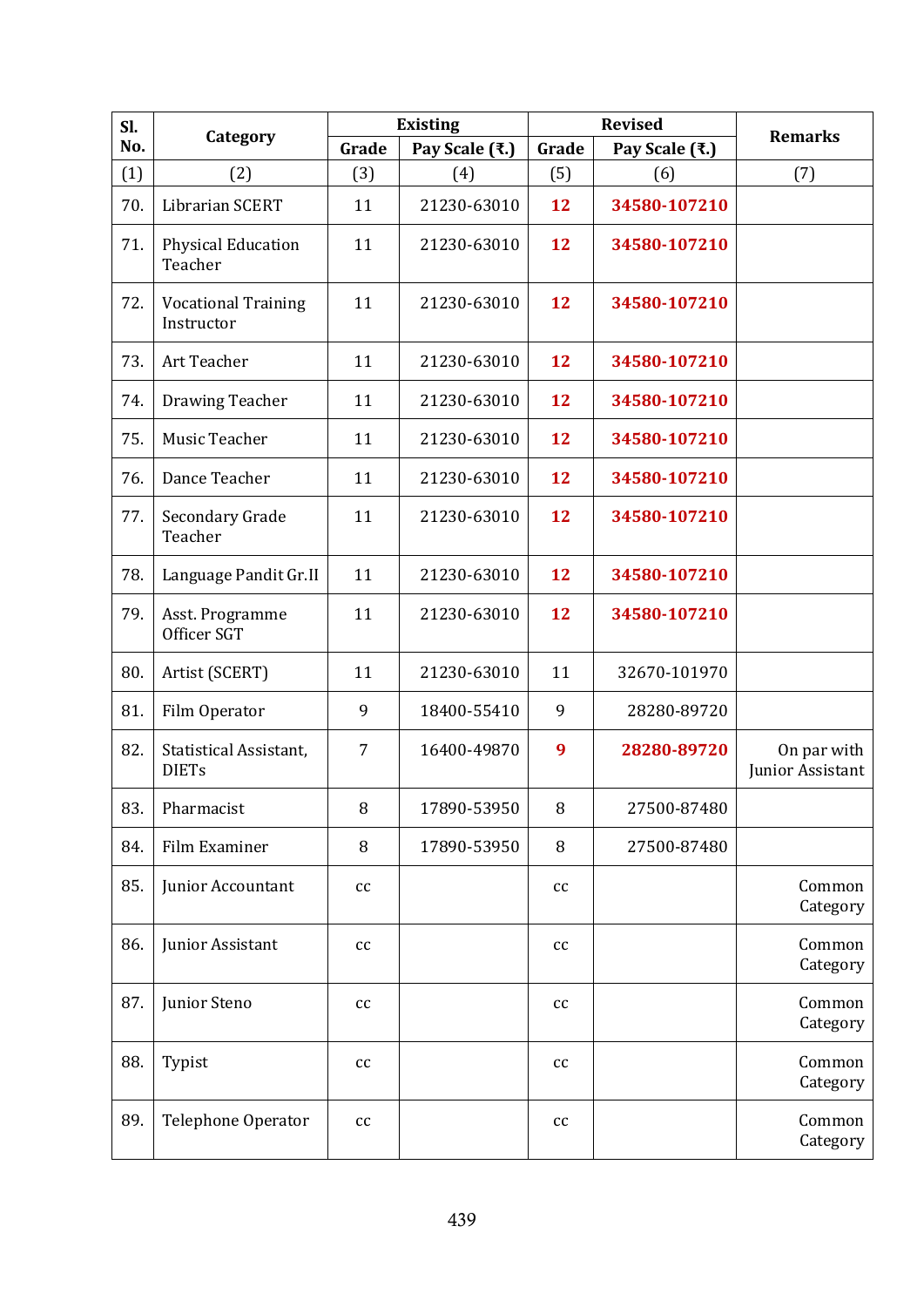| Sl.  |                                           | <b>Existing</b>            |                |                | <b>Revised</b> | <b>Remarks</b>     |
|------|-------------------------------------------|----------------------------|----------------|----------------|----------------|--------------------|
| No.  | Category                                  | Grade                      | Pay Scale (₹.) | Grade          | Pay Scale (₹.) |                    |
| (1)  | (2)                                       | (3)                        | (4)            | (5)            | (6)            | (7)                |
| 90.  | Librarian High<br>Schools                 | $\overline{7}$             | 16400-49870    | 7              | 25220-80910    |                    |
| 91.  | Driver (L.V)                              | $\mathop{\rm cc}\nolimits$ |                | cc             |                | Common<br>Category |
| 92.  | Cashier                                   | cc                         |                | cc             |                | Common<br>Category |
| 93.  | Sergeant                                  | 5                          | 15030-46060    | 5              | 23120-74770    |                    |
| 94.  | Roneo Operator                            | cc                         |                | cc             |                | Common<br>Category |
| 95.  | <b>Record Assistant</b>                   | cc                         |                | cc             |                | Common<br>Category |
| 96.  | Jamedar                                   | cc                         |                | cc             |                | Common<br>Category |
| 97.  | <b>Book Bearer</b>                        | $\overline{2}$             | 13390-41380    | $\overline{2}$ | 20600-63660    |                    |
| 98.  | Dafedar                                   | $\mathop{\rm cc}\nolimits$ |                | cc             |                | Common<br>Category |
| 99.  | Cook                                      | $\overline{2}$             | 13390-41380    | $\overline{2}$ | 20600-63660    |                    |
| 100. | Office Subordinate<br>(formerly Attender) | cc                         |                | cc             |                | Common<br>Category |
| 101. | Sweeper                                   | $\mathop{\rm cc}\nolimits$ |                | cc             |                | Common<br>Category |
| 102. | Scavenger                                 | $\mathop{\rm cc}\nolimits$ |                | cc             |                | Common<br>Category |
| 103. | Chowkidar                                 | $\mathop{\rm cc}\nolimits$ |                | cc             |                | Common<br>Category |
| 104. | <b>Book Keeper</b>                        | $\mathbf{1}$               | 13000-40270    | $\mathbf{1}$   | 20000-61960    |                    |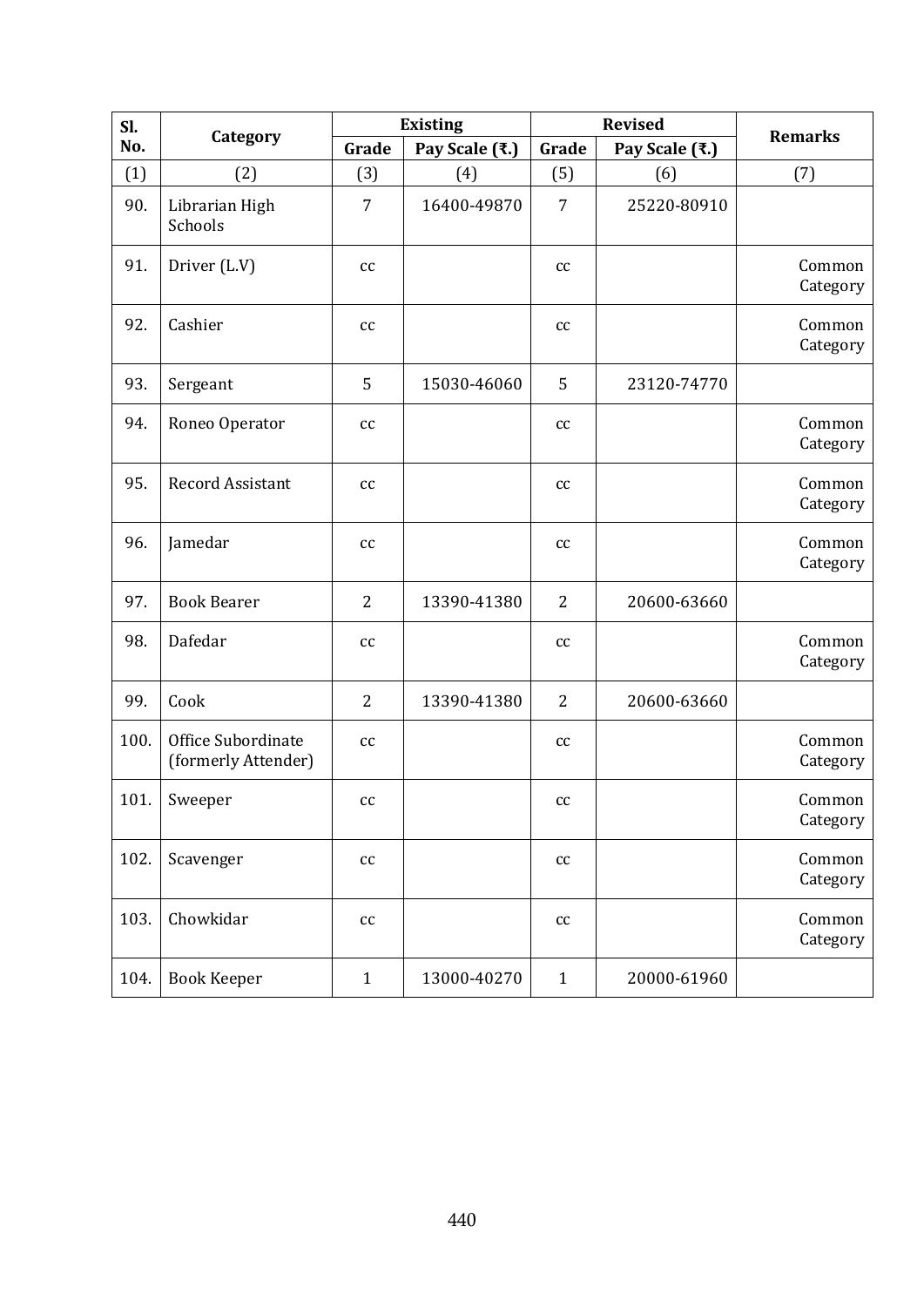| Sl. |                                     |                            | <b>Existing</b> | <b>Revised</b> |                | <b>Remarks</b>                              |
|-----|-------------------------------------|----------------------------|-----------------|----------------|----------------|---------------------------------------------|
| No. | Category                            | Grade                      | Pay Scale (₹.)  | Grade          | Pay Scale (₹.) |                                             |
| (1) | (2)                                 | (3)                        | (4)             | (5)            | (6)            | (7)                                         |
| 1.  | Director                            | 27                         | 56870-105810    | 27             | 87480-170580   |                                             |
| 2.  | Joint Director                      | 26                         | 52590-103290    | 26             | 80910-166680   |                                             |
| 3.  | Deputy Director                     | 24                         | 46060-98440     | 24             | 70850-158880   |                                             |
| 4.  | <b>Assistant Director</b>           | 21                         | 37100-91450     | 21             | 57100-147760   |                                             |
| 5.  | <b>Assistant Project</b><br>Officer | 18                         | 29760-80930     | 18             | 45830-130580   |                                             |
| 6.  | Superintendent                      | cc                         |                 | cc             |                | Common<br>Category                          |
| 7.  | <b>Special Category</b><br>Steno    | cc                         |                 | cc             |                | Common<br>Category                          |
| 8.  | <b>Statistical Assistant</b>        | 14                         | 24440-71510     | 15             | 38720-118390   | On par with<br>same category<br>in E&S Dept |
| 9.  | Senior Assistant                    | cc                         |                 | cc             |                | Common<br>Category                          |
| 10. | Senior Steno                        | cc                         |                 | cc             |                | Common<br>Category                          |
| 11. | Supervisor (Adult<br>Education)     | 12                         | 22460-66330     | 13             | 35570-109910   |                                             |
| 12. | Junior Assistant                    | cc                         |                 | cc             |                | Common<br>Category                          |
| 13. | Typist                              | $\mathop{\rm cc}\nolimits$ |                 | $\rm{cc}$      |                | Common<br>Category                          |
| 14. | Driver (H.V)                        | $\rm{cc}$                  |                 | cc             |                | Common<br>Category                          |
| 15. | Driver (L.V)                        | $\rm{cc}$                  |                 | cc             |                | Common<br>Category                          |
| 16. | Office Subordinate                  | $\mathop{\rm cc}\nolimits$ |                 | $\rm{cc}$      |                | Common<br>Category                          |

### **32. (b). ADULT EDUCATION DEPARTMENT**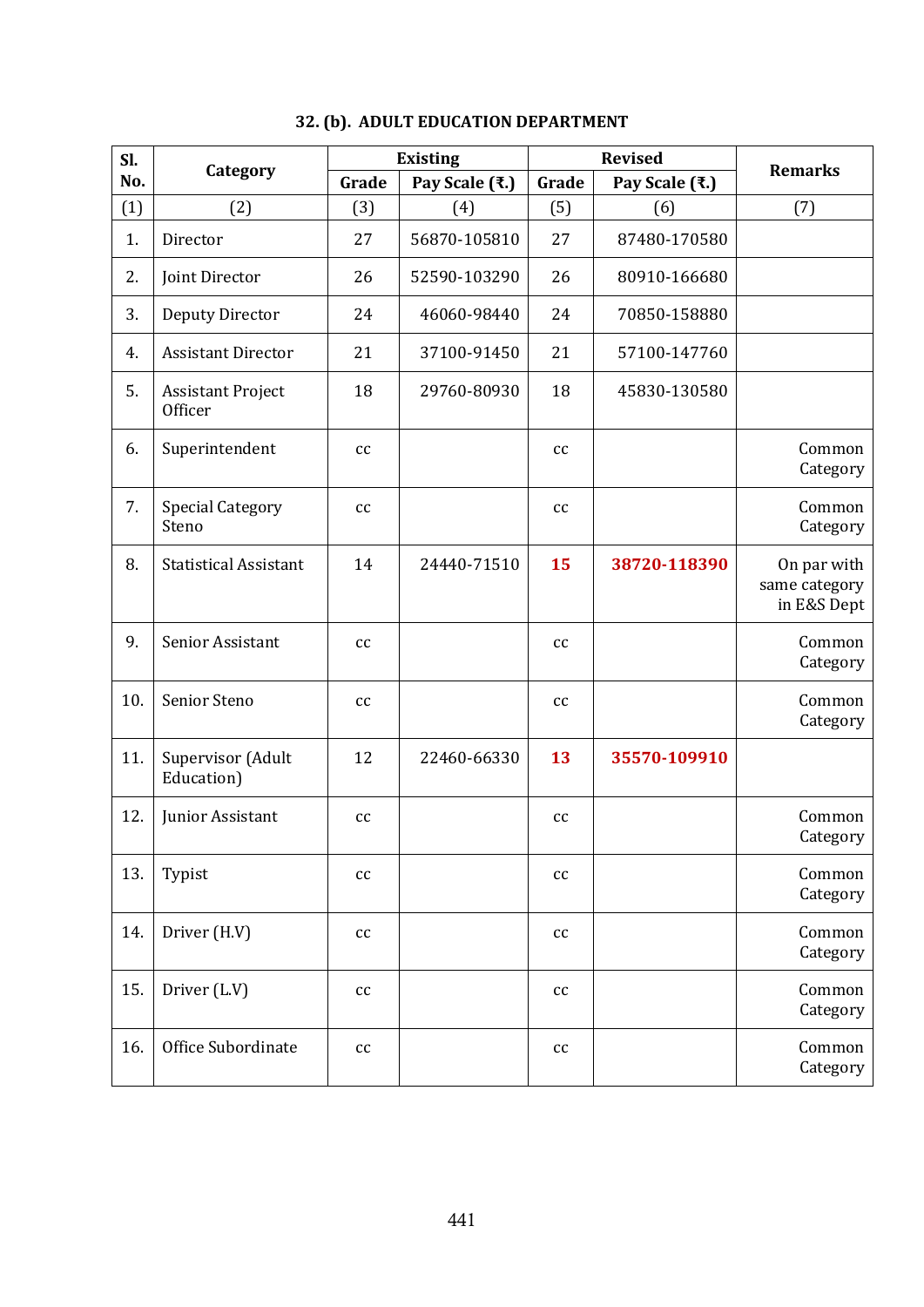| Sl. |                                           |       | <b>Existing</b> | <b>Revised</b>             |                | <b>Remarks</b>     |
|-----|-------------------------------------------|-------|-----------------|----------------------------|----------------|--------------------|
| No. | Category                                  | Grade | Pay Scale (₹.)  | Grade                      | Pay Scale (₹.) |                    |
| (1) | (2)                                       | (3)   | (4)             | (5)                        | (6)            | (7)                |
| 1.  | Director of<br>Government<br>Examinations | 28    | 61450-105810    | 28                         | 94500-170580   |                    |
| 2.  | Deputy<br>Commissioner                    | 24    | 46060-98440     | 24                         | 70850-158880   |                    |
| 3.  | Assistant<br>Commissioner                 | 21    | 37100-91450     | 22                         | 61960-151370   |                    |
| 4.  | Superintendent                            | Cc    |                 | cc                         |                | Common<br>Category |
| 5.  | Senior Assistant                          | Cc    |                 | cc                         |                | Common<br>Category |
| 6.  | Junior Assistant                          | Cc    |                 | cc                         |                | Common<br>Category |
| 7.  | Typist                                    | Cc    |                 | cc                         |                | Common<br>Category |
| 8.  | <b>Telephone Operator</b>                 | Cc    |                 | cc                         |                | Common<br>Category |
| 9.  | Driver (L.V)                              | Cc    |                 | cc                         |                | Common<br>Category |
| 10. | <b>Record Assistant</b>                   | Cc    |                 | cc                         |                | Common<br>Category |
| 11. | Jamedar                                   | Cc    |                 | $\mathop{\rm cc}\nolimits$ |                | Common<br>Category |
| 12. | Office Subordinate                        | Cc    |                 | cc                         |                | Common<br>Category |
| 13. | Watchman/<br>Chowkidar                    | Cc    |                 | cc                         |                | Common<br>Category |
| 14. | Sweeper                                   | Cc    |                 | cc                         |                | Common<br>Category |
| 15. | Scavenger                                 | Cc    |                 | cc                         |                | Common<br>Category |

## **32. (c). GOVERNMENT EXAMINATIONS**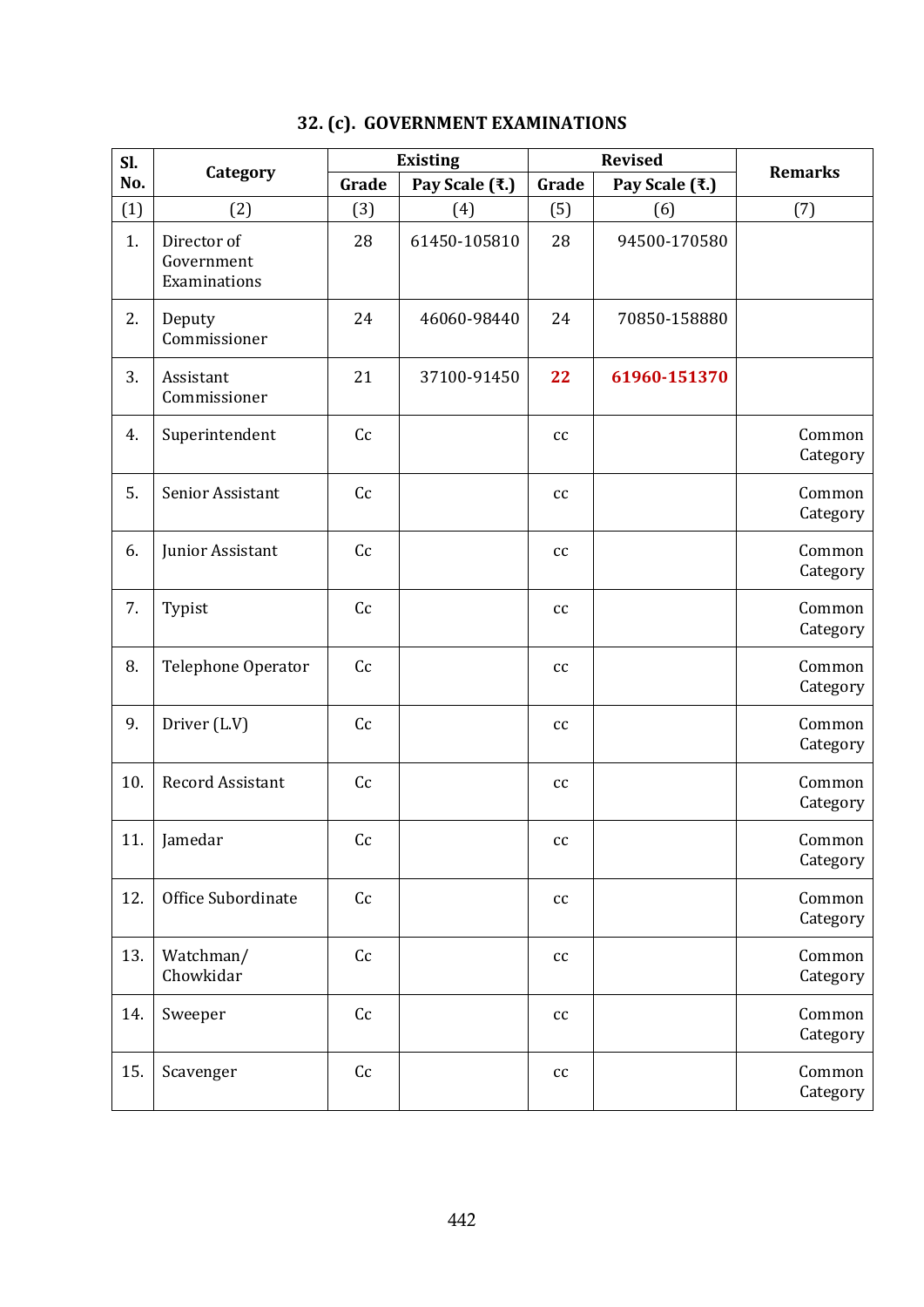| Sl. |                                                       |       | <b>Existing</b> |       | <b>Revised</b> | <b>Remarks</b>                                     |
|-----|-------------------------------------------------------|-------|-----------------|-------|----------------|----------------------------------------------------|
| No. | Category                                              | Grade | Pay Scale (₹.)  | Grade | Pay Scale (₹.) |                                                    |
| (1) | (2)                                                   | (3)   | (4)             | (5)   | (6)            | (7)                                                |
| 1.  | Director                                              | 27    | 56870-105810    | 27    | 87480-170580   |                                                    |
| 2.  | Deputy Director<br>(Tech.)                            | 24    | 46060-98440     | 24    | 70850-158880   |                                                    |
| 3.  | Deputy Director<br>(Admn.)                            | 24    | 46060-98440     | 24    | 70850-158880   |                                                    |
| 4.  | Medical Officer (from<br>M&H Dept.)                   |       |                 |       |                | Drafted from<br>M&H Dept                           |
| 5.  | <b>Accounts Officer</b>                               | 21    | 37100-91450     | 21    | 57100-147760   |                                                    |
| 6.  | <b>Assistant Director</b><br>(Technical)              | 21    | 37100-91450     | 21    | 57100-147760   |                                                    |
| 7.  | <b>Assistant Director</b><br>(Administration)         | 21    | 37100-91450     | 21    | 57100-147760   |                                                    |
| 8.  | <b>Assistant Director</b><br>(Stores)                 | 21    | 37100-91450     | 21    | 57100-147760   |                                                    |
| 9.  | Labour Welfare<br>Officer (from Labour<br>Department) |       |                 |       |                | Drafted from<br>Labour Dept                        |
| 10. | <b>Assistant Accounts</b><br><b>Officer</b>           | 20    | 35120-87130     | 20    | 54060-140540   |                                                    |
| 11. | Superintendent                                        | Cc    |                 | Cc    |                | Common<br>Category                                 |
| 12. | Accountant                                            | Cc    |                 | Cc    |                | Common<br>Category                                 |
| 13. | Manager                                               | Cc    |                 | Cc    |                | Common<br>Category (in<br>Superintendent<br>scale) |
| 14. | Commercial<br>Accountant                              | Cc    |                 | Cc    |                | Common<br>Category (in<br>Superintendent<br>scale) |
| 15. | Senior Assistant                                      | Cc    |                 | Cc    |                | Common<br>Category                                 |

## **32. (d). A.P. GOVERNMENT TEXT BOOK PRESS**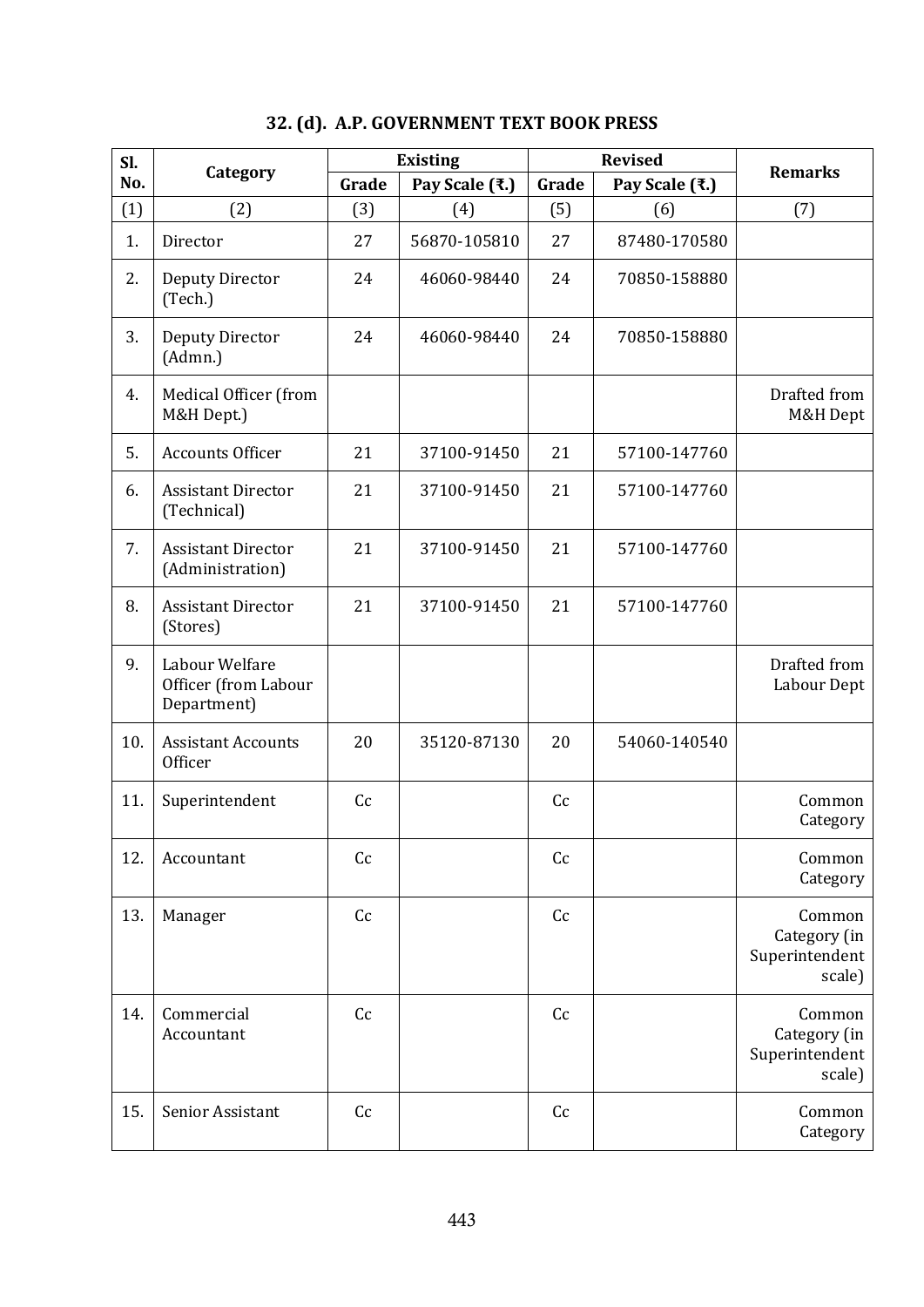| Sl. |                                           |                | <b>Existing</b> | <b>Revised</b> |                |                                                      |
|-----|-------------------------------------------|----------------|-----------------|----------------|----------------|------------------------------------------------------|
| No. | Category                                  | Grade          | Pay Scale (₹.)  | Grade          | Pay Scale (₹.) | <b>Remarks</b>                                       |
| (1) | (2)                                       | (3)            | (4)             | (5)            | (6)            | (7)                                                  |
| 16. | Asst. Store Keeper                        | Cc             |                 | Cc             |                | Common<br>Category (in<br>Senior Assistant<br>scale) |
| 17. | Pharmacist Grade - II                     |                |                 |                |                | Drafted from<br>M&H Dept                             |
| 18. | Junior Assistant                          | Cc             |                 | Cc             |                | Common<br>Category                                   |
| 19. | Steno Typist                              | Cc             |                 | Cc             |                | Common<br>Category                                   |
| 20. | Typist                                    | Cc             |                 | Cc             |                | Common<br>Category                                   |
| 21. | Telephone Operator                        | Cc             |                 | Cc             |                | Common<br>Category                                   |
| 22. | Bradma Machine<br>Operator                | 8              | 17890-53950     | 8              | 27500-87480    |                                                      |
| 23. | Despatch Clerk                            | $\overline{7}$ | 16400-49870     | $\overline{7}$ | 25220-80910    |                                                      |
| 24. | Cashier                                   | 6              | 15460-47330     | 6              | 23780-76730    |                                                      |
| 25. | Warehouseman                              | 6              | 15460-47330     | 6              | 23780-76730    |                                                      |
| 26. | Driver                                    | Cc             |                 | Cc             |                | Common<br>Category                                   |
| 27. | Shroff                                    | Cc             |                 | Cc             |                | Common<br>Category                                   |
| 28. | Record Assistant                          | Cc             |                 | Cc             |                | Common<br>Category                                   |
| 29. | Roneo Operator                            | Cc             |                 | Cc             |                | Common<br>Category                                   |
| 30. | Head Watchman                             | Cc             |                 | Cc             |                | Common<br>Category                                   |
| 31. | Office Subordinate<br>(formerly Attender) | Cc             |                 | Cc             |                | Common<br>Category                                   |
| 32. | Lascar                                    | $\mathbf{1}$   | 13000-40270     | $\mathbf{1}$   | 20000-61960    |                                                      |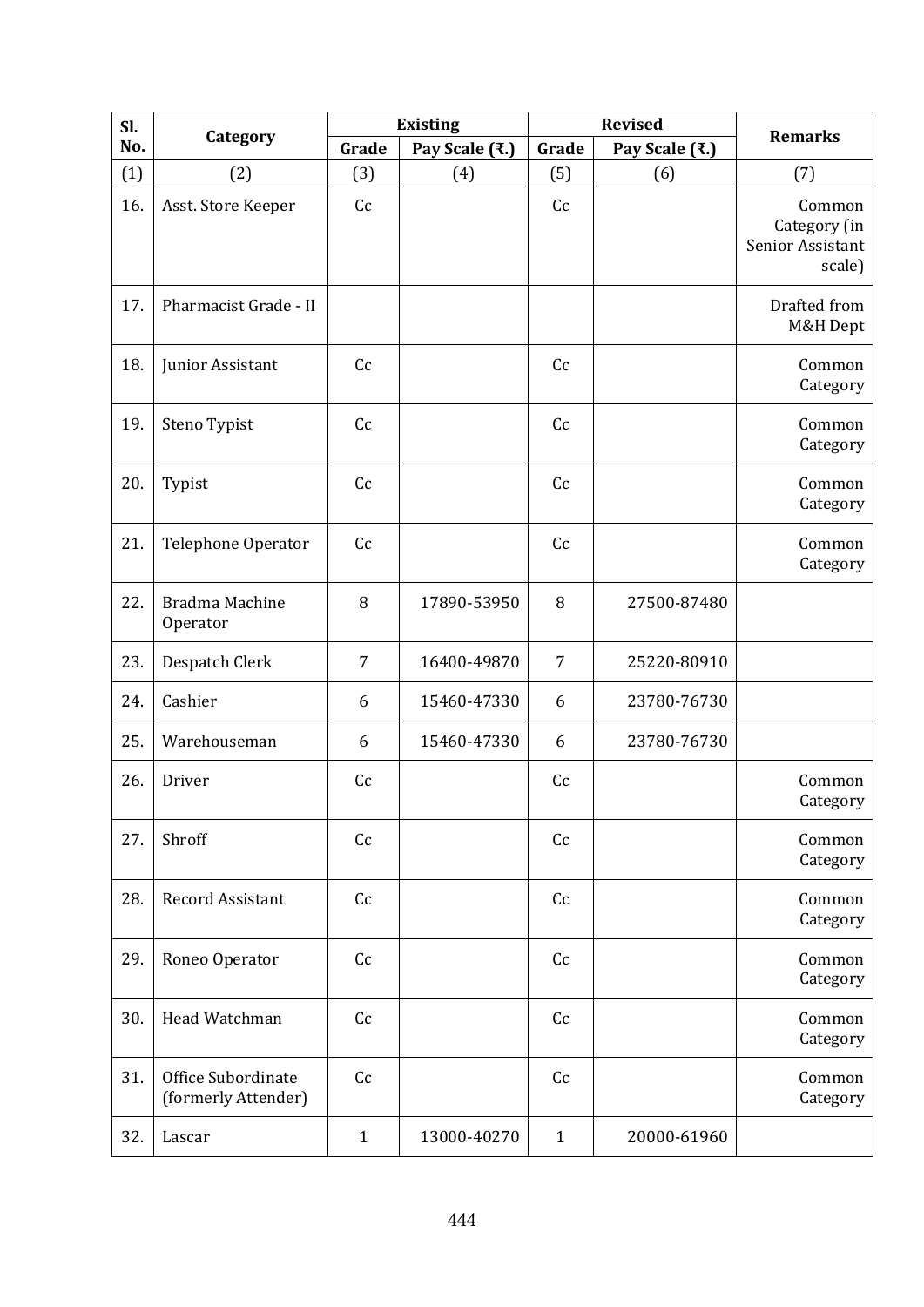| Sl. |                                                  |              | <b>Existing</b> | <b>Revised</b> |                | <b>Remarks</b>     |
|-----|--------------------------------------------------|--------------|-----------------|----------------|----------------|--------------------|
| No. | Category                                         | Grade        | Pay Scale (₹.)  | Grade          | Pay Scale (₹.) |                    |
| (1) | (2)                                              | (3)          | (4)             | (5)            | (6)            | (7)                |
| 33. | Mali                                             | Cc           |                 | Cc             |                | Common<br>Category |
| 34. | Watchman                                         | Cc           |                 | C <sub>c</sub> |                | Common<br>Category |
| 35. | Junior Lift Attendant                            | $\mathbf{1}$ | 13000-40270     | $\mathbf{1}$   | 20000-61960    |                    |
| 36. | Sweeper                                          | Cc           |                 | Cc             |                | Common<br>Category |
| 37. | Scavenger                                        | Cc           |                 | C <sub>c</sub> |                | Common<br>Category |
|     | A.P. GOVERNMENT TEXT BOOK PRESS (Technical Wing) |              |                 |                |                |                    |
| 1.  | Chief Copy Editor                                | 19           | 31460-84970     | 19             | 48440-137220   |                    |
| 2.  | <b>Chief Foreman</b><br>(Arch.)                  | 19           | 31460-84970     | 19             | 48440-137220   |                    |
| 3.  | <b>Chief Foreman</b><br>(Offset)                 | 19           | 31460-84970     | 19             | 48440-137220   |                    |
| 4.  | Chief Printer (4<br>Colour) (Web Offest)         | 17           | 28940-78910     | 17             | 44570-127480   |                    |
| 5.  | <b>Top Senior Foreman</b>                        | 17           | 28940-78910     | 17             | 44570-127480   |                    |
| 6.  | <b>Head Reader</b>                               | 17           | 28940-78910     | 17             | 44570-127480   |                    |
| 7.  | General Supervisor<br>(Offset)                   | 17           | 28940-78910     | 17             | 44570-127480   |                    |
| 8.  | Foreman                                          | 17           | 28940-78910     | 17             | 44570-127480   |                    |
| 9.  | Supervisor (PMS)                                 | 17           | 28940-78910     | 17             | 44570-127480   |                    |
| 10. | Chief Camaraman                                  | 17           | 28940-78910     | 17             | 44570-127480   |                    |
| 11. | <b>Chief Artist</b>                              | 17           | 28940-78910     | 17             | 44570-127480   |                    |
| 12. | Senior Printer (4<br>Colour) (Web Offset)        | 12           | 22460-66330     | 12             | 34580-107210   |                    |
| 13. | Chief Printer (DC)<br>(Web Offset)               | 12           | 22460-66330     | 12             | 34580-107210   |                    |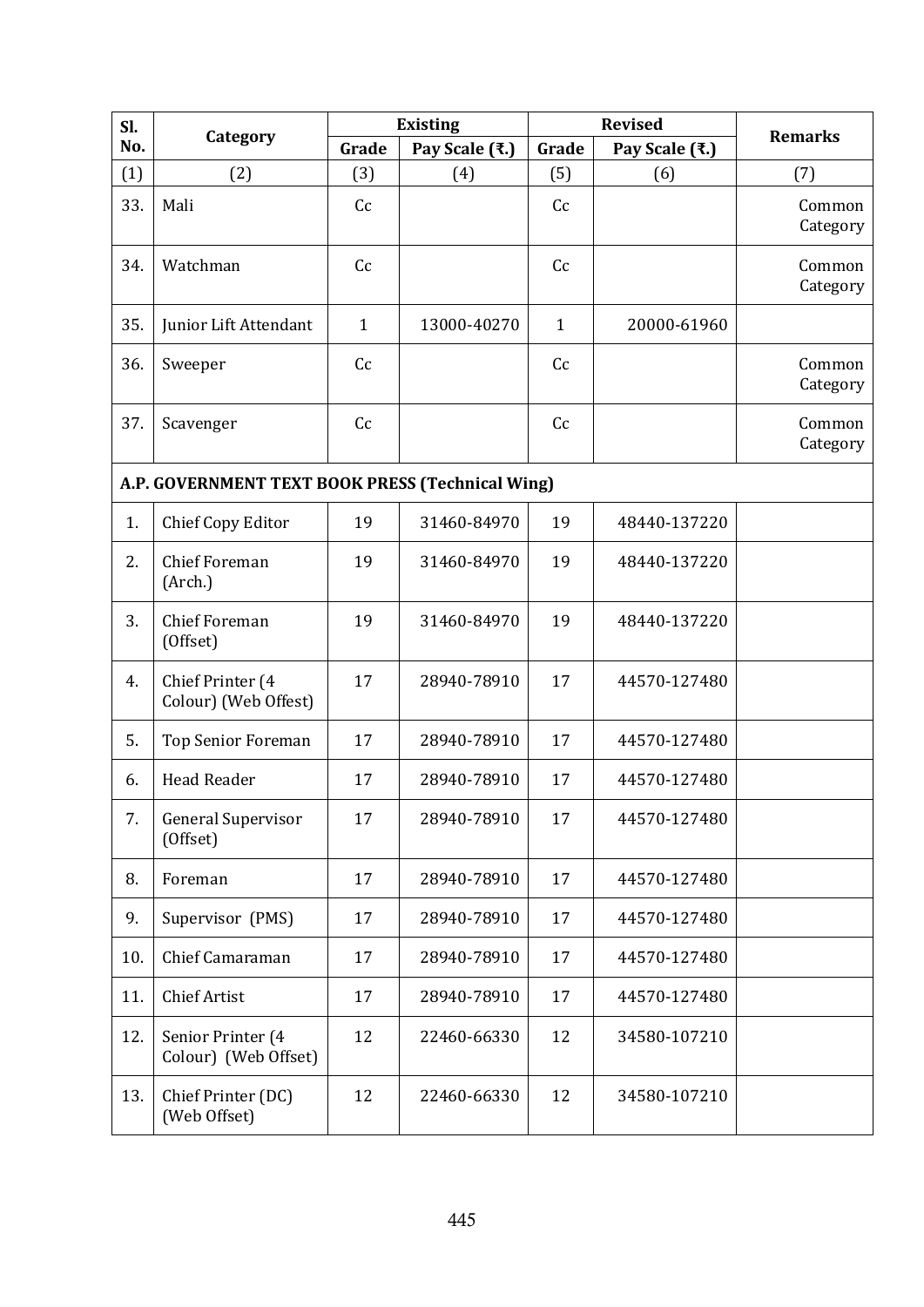| Sl. |                                          |       | <b>Existing</b> | <b>Revised</b> |                | <b>Remarks</b> |
|-----|------------------------------------------|-------|-----------------|----------------|----------------|----------------|
| No. | Category                                 | Grade | Pay Scale (₹.)  | Grade          | Pay Scale (₹.) |                |
| (1) | (2)                                      | (3)   | (4)             | (5)            | (6)            | (7)            |
| 14. | Chief Time Keeper                        | 12    | 22460-66330     | 12             | 34580-107210   |                |
| 15. | <b>Chief Mechanic</b>                    | 12    | 22460-66330     | 12             | 34580-107210   |                |
| 16. | Chief Electrician                        | 12    | 22460-66330     | 12             | 34580-107210   |                |
| 17. | Printer (4 Colour)                       | 11    | 21230-63010     | 11             | 32670-101970   |                |
| 18. | Senior Printer (DC)                      | 11    | 21230-63010     | 11             | 32670-101970   |                |
| 19. | <b>Top Senior Printer</b><br>(Rotary)    | 11    | 21230-63010     | 11             | 32670-101970   |                |
| 20. | <b>Chief Machine</b><br>Minder (Binding) | 11    | 21230-63010     | 11             | 32670-101970   |                |
| 21. | Process Cameraman<br>(PMS)               | 11    | 21230-63010     | 11             | 32670-101970   |                |
| 22. | Senior Reader                            | 11    | 21230-63010     | 11             | 32670-101970   |                |
| 23. | <b>Head Computor</b>                     | 11    | 21230-63010     | 11             | 32670-101970   |                |
| 24. | Deputy Foreman                           | 11    | 21230-63010     | 11             | 32670-101970   |                |
| 25. | Offset Assistant                         | 11    | 21230-63010     | 11             | 32670-101970   |                |
| 26. | Mono Mechanic                            | 11    | 21230-63010     | 11             | 32670-101970   |                |
| 27. | <b>Section Holder</b>                    | 11    | 21230-63010     | 11             | 32670-101970   |                |
| 28. | Process Operator<br>(BMS)                | 10    | 19500-58330     | 10             | 29980-94500    |                |
| 29. | Asst.Supervisor<br>(PMS)                 | 10    | 19500-58330     | 10             | 29980-94500    |                |
| 30. | Artist (PMS)                             | 10    | 19500-58330     | 10             | 29980-94500    |                |
| 31. | Asst. Cameraman<br>GR.I (BMS)            | 10    | 19500-58330     | 10             | 29980-94500    |                |
| 32. | Process Cameraman<br>(BMS)               | 10    | 19500-58330     | 10             | 29980-94500    |                |
| 33. | Chargeman (Elec.)                        | 10    | 19500-58330     | 10             | 29980-94500    |                |
| 34. | Mono Key Board<br>Operator               | 10    | 19500-58330     | 10             | 29980-94500    |                |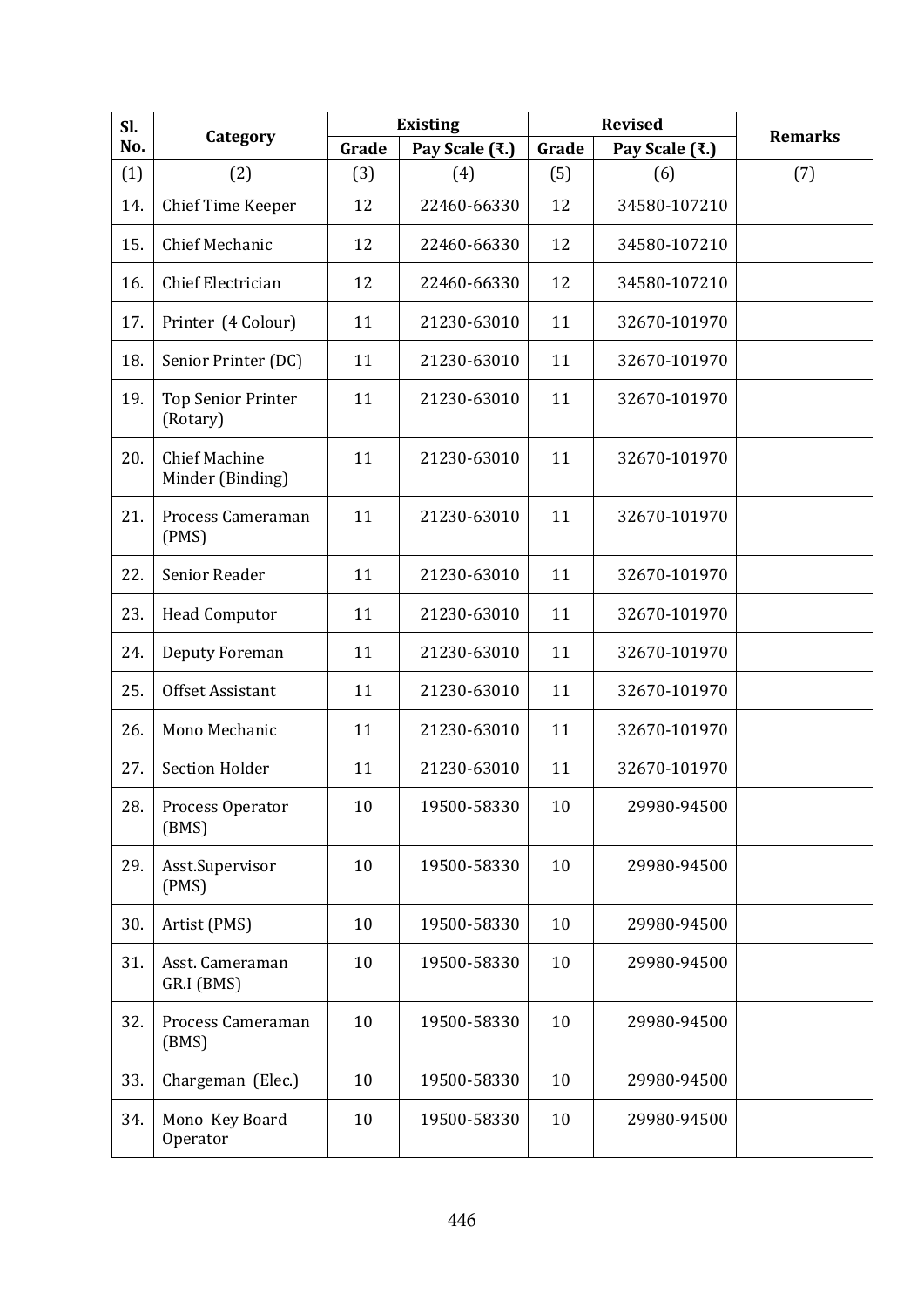| Sl. |                                               |       | <b>Existing</b> | <b>Revised</b> |                |                |
|-----|-----------------------------------------------|-------|-----------------|----------------|----------------|----------------|
| No. | Category                                      | Grade | Pay Scale (₹.)  | Grade          | Pay Scale (₹.) | <b>Remarks</b> |
| (1) | (2)                                           | (3)   | (4)             | (5)            | (6)            | (7)            |
| 35. | Senior Time Keeper                            | 9     | 18400-55410     | 9              | 28280-89720    |                |
| 36. | Senior Electrician                            | 9     | 18400-55410     | 9              | 28280-89720    |                |
| 37. | Senior Mechanic                               | 9     | 18400-55410     | 9              | 28280-89720    |                |
| 38. | Progress Checker                              | 9     | 18400-55410     | 9              | 28280-89720    |                |
| 39. | Head Binder                                   | 9     | 18400-55410     | 9              | 28280-89720    |                |
| 40. | Senior Machine<br>Minder (DC) (Offset)        | 9     | 18400-55410     | 9              | 28280-89720    |                |
| 41. | Pre Make Ready<br>Machine Operator            | 9     | 18400-55410     | 9              | 28280-89720    |                |
| 42. | <b>Senior Printer</b><br>(Rotary)             | 9     | 18400-55410     | 9              | 28280-89720    |                |
| 43. | <b>Assistant Artist</b><br>(PMS)              | 9     | 18400-55410     | 9              | 28280-89720    |                |
| 44. | Computer                                      | 9     | 18400-55410     | 9              | 28280-89720    |                |
| 45. | <b>Task Writer</b>                            | 9     | 18400-55410     | 9              | 28280-89720    |                |
| 46. | Compositor (SG)                               | 8     | 17890-53950     | 8              | 27500-87480    |                |
| 47. | Junior Reader                                 | 8     | 17890-53950     | 8              | 27500-87480    |                |
| 48. | Senior Machine<br>Minder (LP)                 | 8     | 17890-53950     | 8              | 27500-87480    |                |
| 49. | Senior Binder (SG)                            | 8     | 17890-53950     | 8              | 27500-87480    |                |
| 50. | Stereo Process Hydro<br>Machine Operator      | 8     | 17890-53950     | 8              | 27500-87480    |                |
| 51. | Junior Machine<br>Minder (DC)                 | 8     | 17890-53950     | 8              | 27500-87480    |                |
| 52. | <b>Senior Machine</b><br>Minder (SC) (Offset) | 8     | 17890-53950     | 8              | 27500-87480    |                |
| 53. | Junior Printer (DC)                           | 8     | 17890-53950     | 8              | 27500-87480    |                |
| 54. | Helio Printer (BMS)                           | 8     | 17890-53950     | 8              | 27500-87480    |                |
| 55. | Mono Caster                                   | 8     | 17890-53950     | 8              | 27500-87480    |                |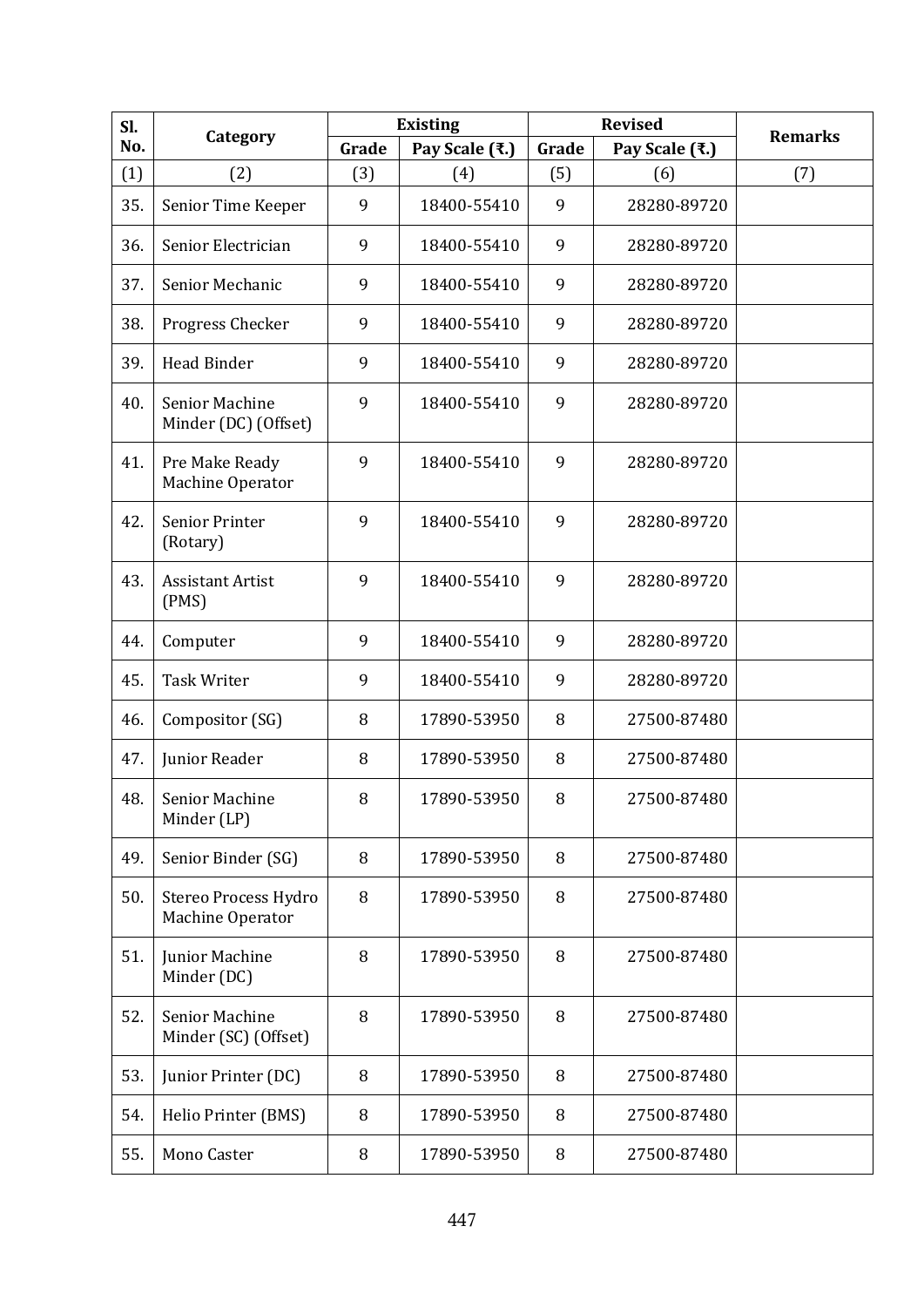| Sl. |                                   |                | <b>Existing</b> | <b>Revised</b> |                | <b>Remarks</b> |
|-----|-----------------------------------|----------------|-----------------|----------------|----------------|----------------|
| No. | Category                          | Grade          | Pay Scale (₹.)  | Grade          | Pay Scale (₹.) |                |
| (1) | (2)                               | (3)            | (4)             | (5)            | (6)            | (7)            |
| 56. | <b>Caster for Super</b><br>Caster | 8              | 17890-53950     | 8              | 27500-87480    |                |
| 57. | Head Carpenter                    | 8              | 17890-53950     | 8              | 27500-87480    |                |
| 58. | Welder                            | 8              | 17890-53950     | 8              | 27500-87480    |                |
| 59. | Moulder                           | 8              | 17890-53950     | 8              | 27500-87480    |                |
| 60. | Artist (BMS)                      | 8              | 17890-53950     | 8              | 27500-87480    |                |
| 61. | Plate Printer &<br>Etcher         | 8              | 17890-53950     | 8              | 27500-87480    |                |
| 62. | Asst. Cameraman<br>Gr.II          | 8              | 17890-53950     | 8              | 27500-87480    |                |
| 63. | <b>Assistant Mechanic</b>         | 8              | 17890-53950     | 8              | 27500-87480    |                |
| 64. | Camera Assistant<br>(BMS)         | 8              | 17890-53950     | 8              | 27500-87480    |                |
| 65. | Turner                            | 8              | 17890-53950     | 8              | 27500-87480    |                |
| 66. | Supercaster                       | 8              | 17890-53950     | 8              | 27500-87480    |                |
| 67. | Caretaker-Cum-<br>Receptionist    | 7              | 16400-49870     | 7              | 25220-80910    |                |
| 68. | Time Keeper                       | 5              | 15030-46060     | 5              | 23120-74770    |                |
| 69. | Compositor                        | 5              | 15030-46060     | 5              | 23120-74770    |                |
| 70. | Copy Holder                       | 5              | 15030-46060     | 5              | 23120-74770    |                |
| 71. | Plumber                           | 4              | 14600-44870     | 4              | 22460-72810    |                |
| 72. | Etcher                            | $\overline{4}$ | 14600-44870     | 4              | 22460-72810    |                |
| 73. | <b>Binder</b>                     | 4              | 14600-44870     | 4              | 22460-72810    |                |
| 74. | Senior Machine<br>Minder (PMS)    | 4              | 14600-44870     | 4              | 22460-72810    |                |
| 75. | Junior Machine<br>Minder (LP)     | $\overline{4}$ | 14600-44870     | $\overline{4}$ | 22460-72810    |                |
| 76. | Feeder & Delivery<br>Attendant    | $\overline{4}$ | 14600-44870     | 4              | 22460-72810    |                |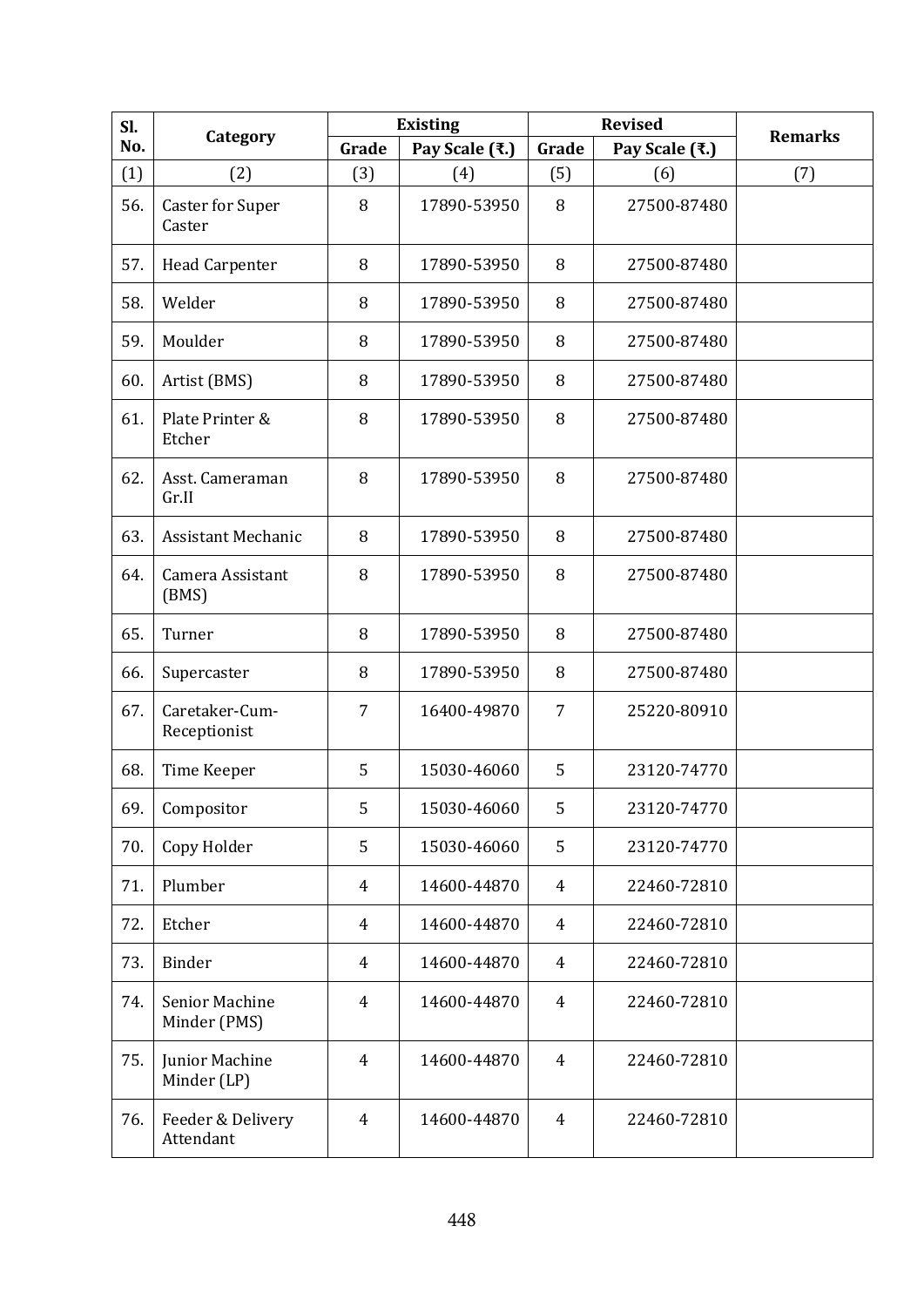| Sl. |                                                              |                | <b>Existing</b> | <b>Revised</b> |                | <b>Remarks</b> |
|-----|--------------------------------------------------------------|----------------|-----------------|----------------|----------------|----------------|
| No. | Category                                                     | Grade          | Pay Scale (₹.)  | Grade          | Pay Scale (₹.) |                |
| (1) | (2)                                                          | (3)            | (4)             | (5)            | (6)            | (7)            |
| 77. | Machine Minder for<br><b>Bevelling Machine</b>               | $\overline{4}$ | 14600-44870     | $\overline{4}$ | 22460-72810    |                |
| 78. | Asst. Machine Minder<br>(DC)                                 | 4              | 14600-44870     | 4              | 22460-72810    |                |
| 79. | <b>Assistant Printer</b><br>(D.C.)                           | $\overline{4}$ | 14600-44870     | 4              | 22460-72810    |                |
| 80. | Junior Machine<br>Minder (SC)                                | 4              | 14600-44870     | $\overline{4}$ | 22460-72810    |                |
| 81. | <b>Back Shaving Arm</b><br><b>Router Machine</b><br>Operator | $\overline{4}$ | 14600-44870     | 4              | 22460-72810    |                |
| 82. | Junior Mechanic                                              | 4              | 14600-44870     | 4              | 22460-72810    |                |
| 83. | Wireman                                                      | 4              | 14600-44870     | 4              | 22460-72810    |                |
| 84. | Knife Grinding<br>Machine Operator                           | 4              | 14600-44870     | $\overline{4}$ | 22460-72810    |                |
| 85. | <b>Proof Puller</b><br>(Composing)                           | 4              | 14600-44870     | 4              | 22460-72810    |                |
| 86. | Metal Melter / Metal<br>Caster                               | $\overline{4}$ | 14600-44870     | $\overline{4}$ | 22460-72810    |                |
| 87. | Stereo Process Hydro<br>Machine Junior<br>Operator           | 4              | 14600-44870     | 4              | 22460-72810    |                |
| 88. | Pre Make Ready<br>Machine Junior<br>Operator                 | $\overline{4}$ | 14600-44870     | 4              | 22460-72810    |                |
| 89. | Asst.Time Keeper                                             | 4              | 14600-44870     | 4              | 22460-72810    |                |
| 90. | Fitter                                                       | 3              | 13780-42490     | 3              | 21200-65360    |                |
| 91. | Helper                                                       | 3              | 13780-42490     | 3              | 21200-65360    |                |
| 92. | <b>Auxillary Hand</b>                                        | 3              | 13780-42490     | 3              | 21200-65360    |                |
| 93. | Blacksmith                                                   | 3              | 13780-42490     | 3              | 21200-65360    |                |
| 94. | Cobbler                                                      | 3              | 13780-42490     | 3              | 21200-65360    |                |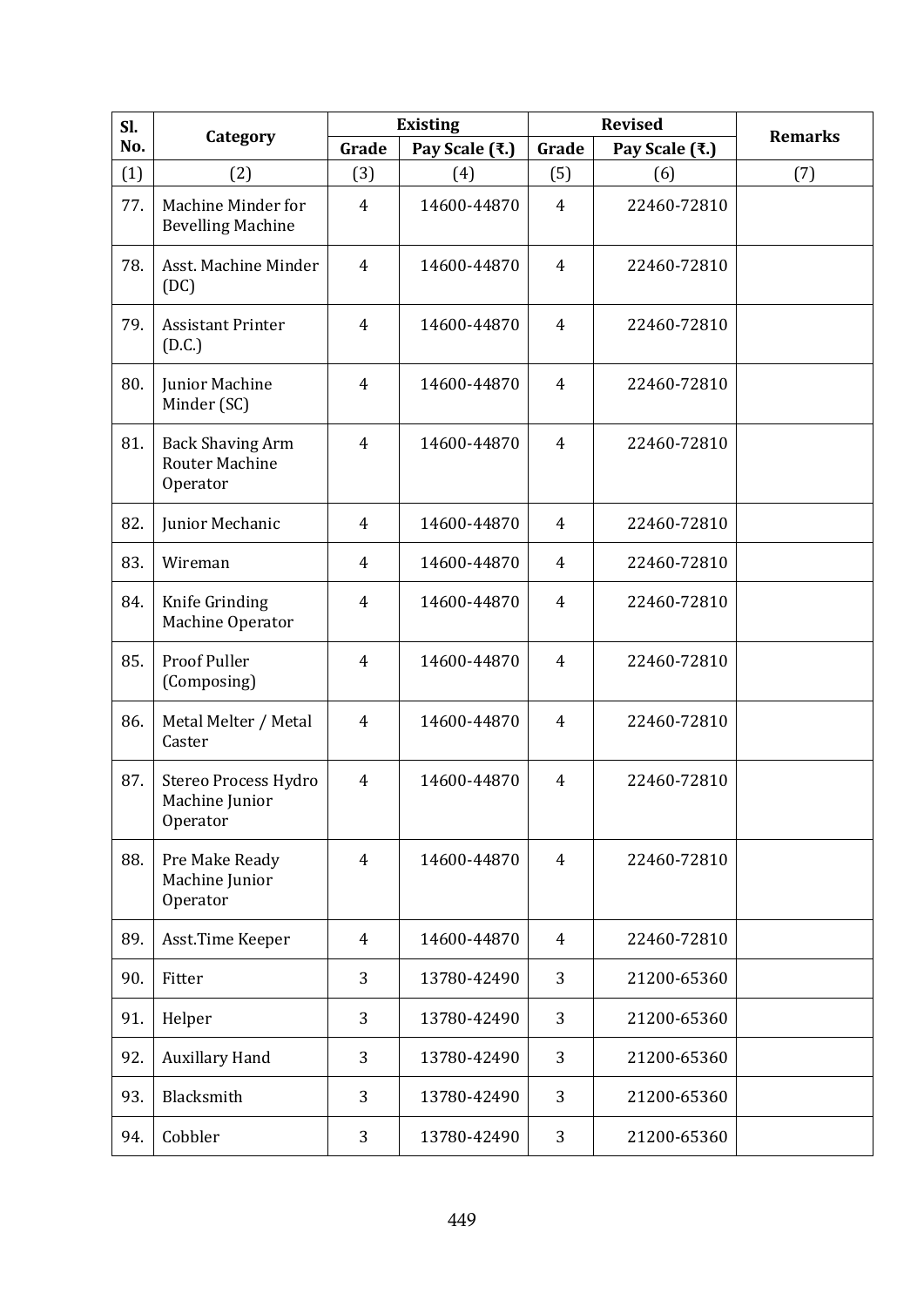| Sl. |                                              | <b>Existing</b> |                |       | <b>Revised</b> |                |
|-----|----------------------------------------------|-----------------|----------------|-------|----------------|----------------|
| No. | Category                                     | Grade           | Pay Scale (₹.) | Grade | Pay Scale (₹.) | <b>Remarks</b> |
| (1) | (2)                                          | (3)             | (4)            | (5)   | (6)            | (7)            |
| 95. | <b>Galley Proof</b><br>Machine Minder        | 3               | 13780-42490    | 3     | 21200-65360    |                |
| 96. | Machine Attendant                            | 3               | 13780-42490    | 3     | 21200-65360    |                |
| 97. | Junior Machine<br>Minder (Graining)<br>(PMS) | 3               | 13780-42490    | 3     | 21200-65360    |                |
| 98. | Distributor                                  | 3               | 13780-42490    | 3     | 21200-65360    |                |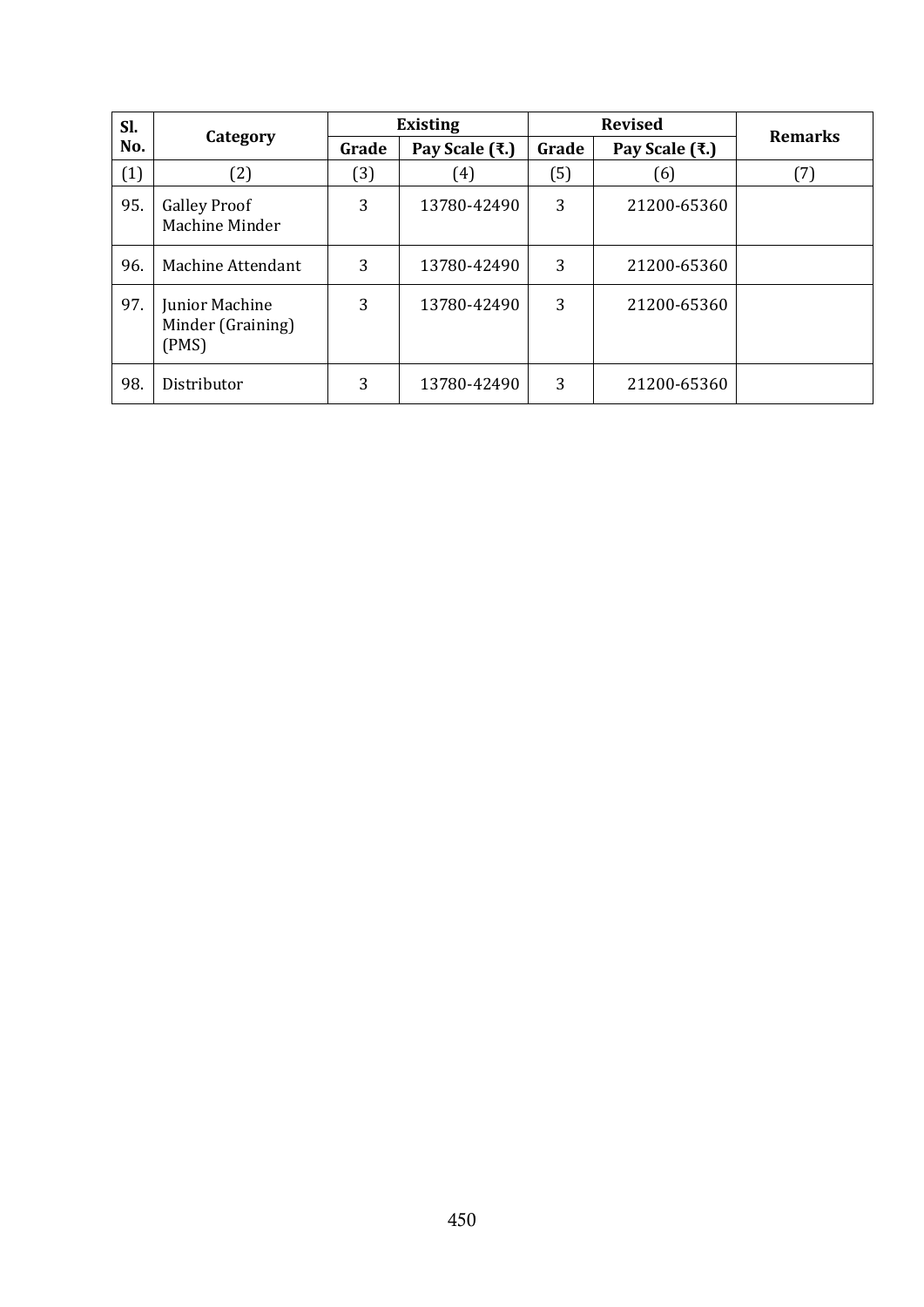## **32. (e). PUBLIC LIBRARIES**

| Sl. |                                        |       | <b>Existing</b> | <b>Revised</b>             |                | <b>Remarks</b>                                            |
|-----|----------------------------------------|-------|-----------------|----------------------------|----------------|-----------------------------------------------------------|
| No. | Category                               | Grade | Pay Scale (₹.)  | Grade                      | Pay Scale (₹.) |                                                           |
| (1) | (2)                                    | (3)   | (4)             | (5)                        | (6)            | (7)                                                       |
| 1.  | Director                               | 26    | 52590-103290    | 26                         | 80910-166680   |                                                           |
| 2.  | Deputy Director<br>(Admn.)             | 24    | 46060-98440     | 24                         | 70850-158880   |                                                           |
| 3.  | <b>Deputy Director</b><br>(Inspection) | 24    | 46060-98440     | 24                         | 70850-158880   |                                                           |
| 4.  | Chief Librarian                        | 24    | 46060-98440     | 24                         | 70850-158880   |                                                           |
| 5.  | <b>Accounts Officer</b>                | 22    | 40270-93780     | 22                         | 61960-151370   |                                                           |
| 6.  | <b>Assistant Director</b><br>(Admn.)   | 21    | 37100-91450     | 21                         | 57100-147760   |                                                           |
| 7.  | <b>Assistant Director</b><br>(Tech.)   | 21    | 37100-91450     | 21                         | 57100-147760   |                                                           |
| 8.  | <b>Assistant Director</b><br>(Audit)   | 21    | 37100-91450     | 21                         | 57100-147760   |                                                           |
| 9.  | Librarian (Gazetted)                   | 21    | 37100-91450     | 21                         | 57100-147760   |                                                           |
| 10. | Superintendent<br>(Technical)          | 18    | 29760-80930     | 18                         | 45830-130580   |                                                           |
| 11. | Assistant Librarian<br>Gr.I            | 18    | 29760-80930     | 18                         | 45830-130580   |                                                           |
| 12. | Auditor                                | Cc    |                 | cc                         |                | Common<br>Category (in the<br>scale of<br>Superintendent) |
| 13. | Superintendent                         | Cc    |                 | cc                         |                | Common<br>Category                                        |
| 14. | <b>Head Clerk</b>                      | Cc    |                 | $\mathop{\rm cc}\nolimits$ |                | Common<br>Category (in the<br>scale of<br>Superintendent) |
| 15. | Assistant Librarian<br>Gr.II           | 13    | 23100-67990     | 14                         | 37640-115500   |                                                           |
| 16. | Classifier                             | 13    | 23100-67990     | 14                         | 37640-115500   |                                                           |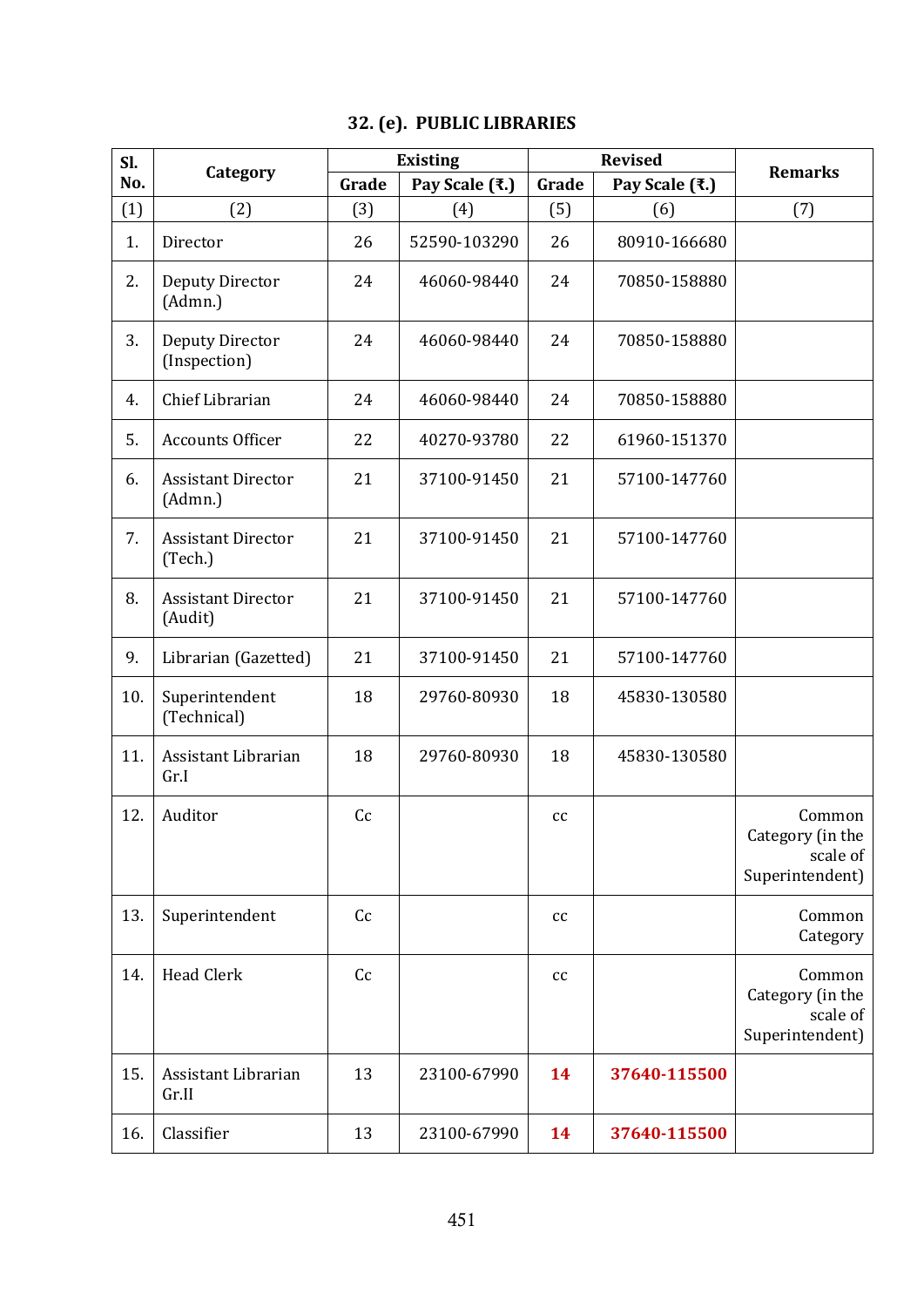| Sl. |                                          |                | <b>Existing</b> |                            | <b>Revised</b> | <b>Remarks</b>     |
|-----|------------------------------------------|----------------|-----------------|----------------------------|----------------|--------------------|
| No. | Category                                 | Grade          | Pay Scale (₹.)  | Grade                      | Pay Scale (₹.) |                    |
| (1) | (2)                                      | (3)            | (4)             | (5)                        | (6)            | (7)                |
| 17. | Supervisor Gr.I                          | 13             | 23100-67990     | 14                         | 37640-115500   |                    |
| 18. | Senior Assistant                         | Cc             |                 | cc                         |                | Common<br>Category |
| 19. | <b>Upper Division Steno</b>              | Cc             |                 | cc                         |                | Common<br>Category |
| 20. | Film Operator                            | 9              | 18400-55410     | 9                          | 28280-89720    |                    |
| 21. | Asst. Librarian Gr-III                   | 9              | 18400-55410     | 9                          | 28280-89720    |                    |
| 22. | Steno-Typist                             | Cc             |                 | cc                         |                | Common<br>Category |
| 23. | Typist                                   | Cc             |                 | cc                         |                | Common<br>Category |
| 24. | Junior Assistant                         | Cc             |                 | cc                         |                | Common<br>Category |
| 25. | Film Examiner                            | 6              | 15460-47330     | 6                          | 23780-76730    |                    |
| 26. | Van Driver (L.V.)                        | 6              | 15460-47330     | 6                          | 23780-76730    |                    |
| 27. | Sergeant                                 | 5              | 15030-46060     | 5                          | 23120-74770    |                    |
| 28. | <b>Record Assistant</b>                  | Cc             |                 | $\mathop{\rm cc}\nolimits$ |                | Common<br>Category |
| 29. | Roneo Operator                           | Cc             |                 | cc                         |                | Common<br>Category |
| 30. | Binder (Senior)                          | $\overline{4}$ | 14600-44870     | $\overline{4}$             | 22460-72810    |                    |
| 31. | Supervisor Gr.III<br>(Junior Supervisor) | 3              | 13780-42490     | 3                          | 21200-65360    |                    |
| 32. | Library Attender                         | 3              | 13780-42490     | 3                          | 21200-65360    |                    |
| 33. | Binder (Junior)                          | $\mathbf{1}$   | 13000-40270     | $\mathbf{1}$               | 20000-61960    |                    |
| 34. | Kamatan                                  | $\mathbf{1}$   | 13000-40270     | $\mathbf{1}$               | 20000-61960    |                    |
| 35. | Chowkidar                                | Cc             |                 | cc                         |                | Common<br>Category |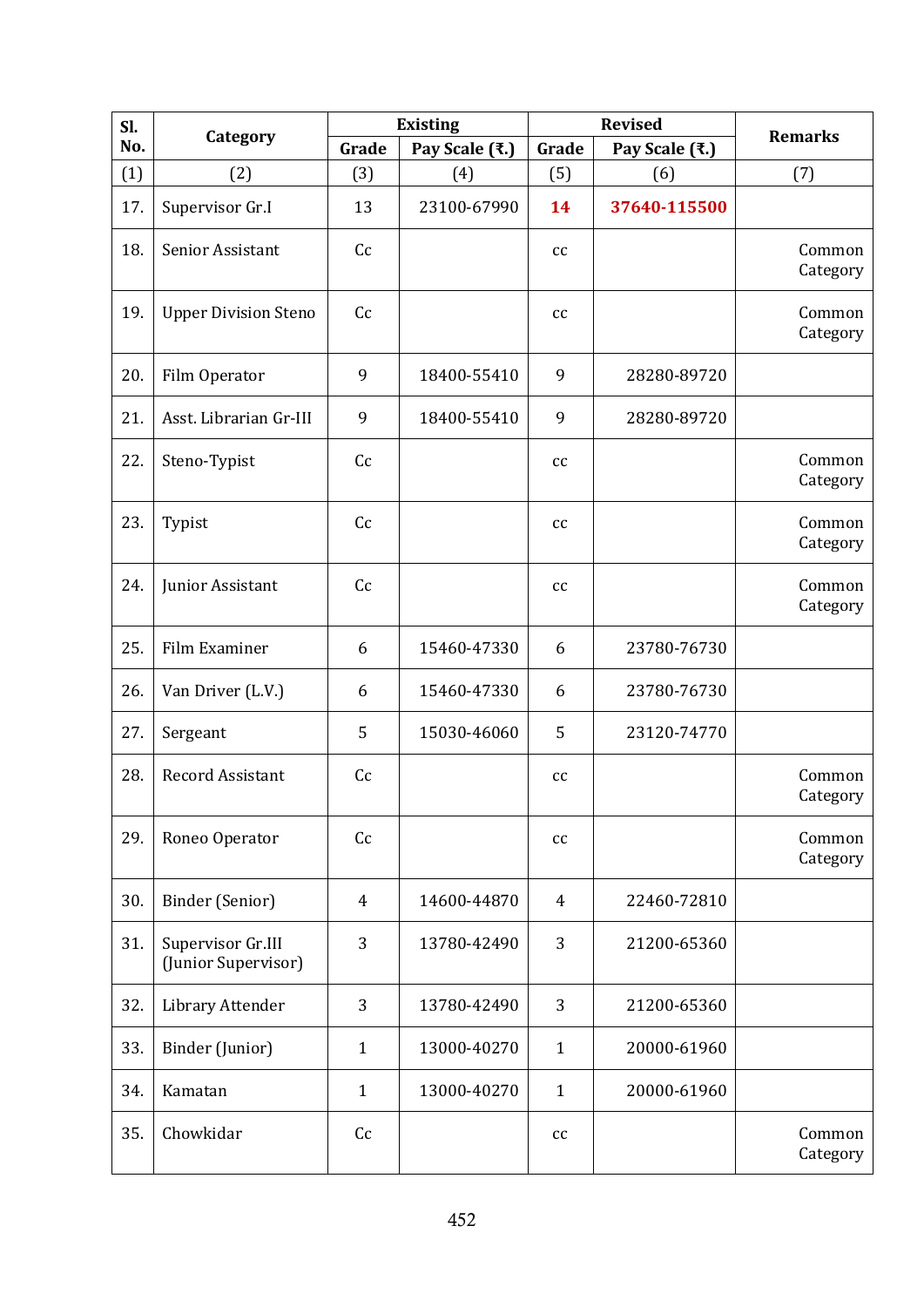# **PRTU**

| SI. |                     | <b>Existing</b> |                |              | <b>Revised</b> | <b>Remarks</b>     |
|-----|---------------------|-----------------|----------------|--------------|----------------|--------------------|
| No. | Category            | Grade           | Pay Scale (₹.) | Grade        | Pay Scale (₹.) |                    |
| (1) | (2)                 | (3)             | (4)            | (5)          | (6)            | (7)                |
| 36. | Gate Keeper         | $\mathbf{1}$    | 13000-40270    | $\mathbf{1}$ | 20000-61960    |                    |
| 37. | <b>Book Cleaner</b> | $\mathbf{1}$    | 13000-40270    | $\mathbf{1}$ | 20000-61960    |                    |
| 38. | Office subordinate  | Cc              |                | cc           |                | Common<br>Category |
| 39. | Cleaner             | Cc              |                | cc           |                | Common<br>Category |
| 40. | Watchman            | Cc              |                | cc           |                | Common<br>Category |
| 41. | Sweeper             | Cc              |                | cc           |                | Common<br>Category |
| 42. | Scavenger           | Cc              |                | cc           |                | Common<br>Category |
| 43. | <b>Book Bearer</b>  | $\mathbf{1}$    | 13000-40270    | $\mathbf{1}$ | 20000-61960    |                    |
| 44. | Sweeper-cum-Mali    | 1               | 13000-40270    | $\mathbf{1}$ | 20000-61960    |                    |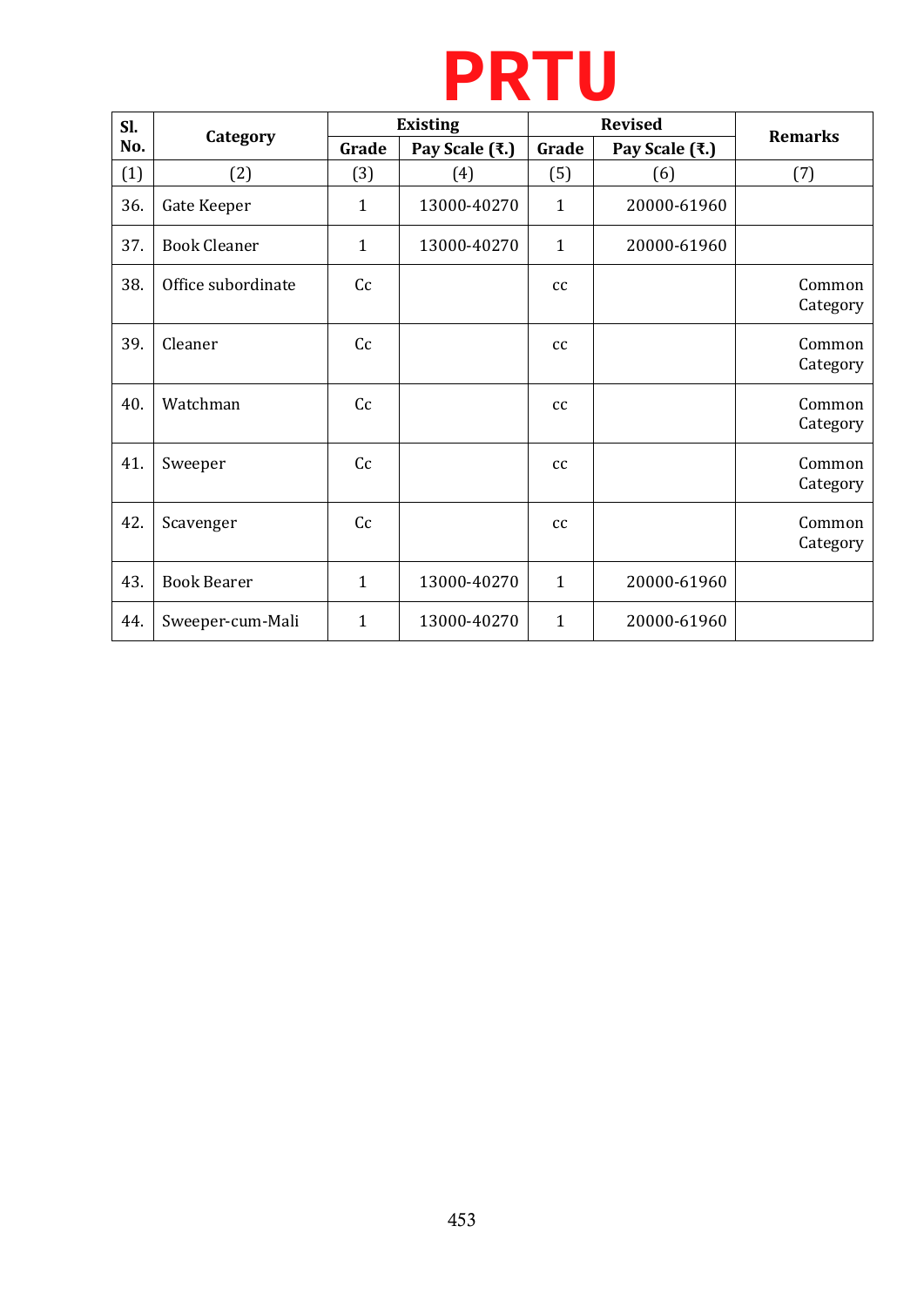### **32. (f). REGISTRAR OF PUBLICATIONS**

| Sl. |                                     |                            | <b>Existing</b> |                            | <b>Revised</b> | <b>Remarks</b>                                                                              |
|-----|-------------------------------------|----------------------------|-----------------|----------------------------|----------------|---------------------------------------------------------------------------------------------|
| No. | Category                            | Grade                      | Pay Scale (₹.)  | Grade                      | Pay Scale (₹.) |                                                                                             |
| (1) | (2)                                 | (3)                        | (4)             | (5)                        | (6)            | (7)                                                                                         |
| 1.  | Registrar of<br>Publications        |                            |                 |                            |                | Director of<br><b>Public Libraries</b><br>is the ex-officio<br>Registrar of<br>Publications |
| 2.  | Deputy Registrar of<br>Publications | 24                         | 46060-98440     | 24                         | 70850-158880   |                                                                                             |
| 3.  | Assistant Registrar                 | 20                         | 35120-87130     | 20                         | 54060-140540   |                                                                                             |
| 4.  | Reader (Gr.I)                       | 17                         | 28940-78910     | 18                         | 45830-130580   | On par with<br>Superintendent<br>in APMS                                                    |
| 5.  | Assistant Librarian<br>(Gr.II)      | 13                         | 23100-67990     | 14                         | 37640-115500   | On par with<br>same category<br>in Public<br>Libraries                                      |
| 6.  | Reader (Gr.II)                      | 12                         | 22460-66330     | 14                         | 37640-115500   | On par with<br>Senior Assistant<br>in APMS                                                  |
| 7.  | Card Writer                         | 9                          | 18400-55410     | 9                          | 28280-89720    |                                                                                             |
| 8.  | Junior Assistant                    | cc                         |                 | cc                         |                | Common<br>Category                                                                          |
| 9.  | Typist                              | $\mathop{\rm cc}\nolimits$ |                 | cc                         |                | Common<br>Category                                                                          |
| 10. | Record Assistant                    | $\mathop{\rm cc}\nolimits$ |                 | cc                         |                | Common<br>Category                                                                          |
| 11. | Office Subordinate                  | cc                         |                 | $\mathop{\rm cc}\nolimits$ |                | Common<br>Category                                                                          |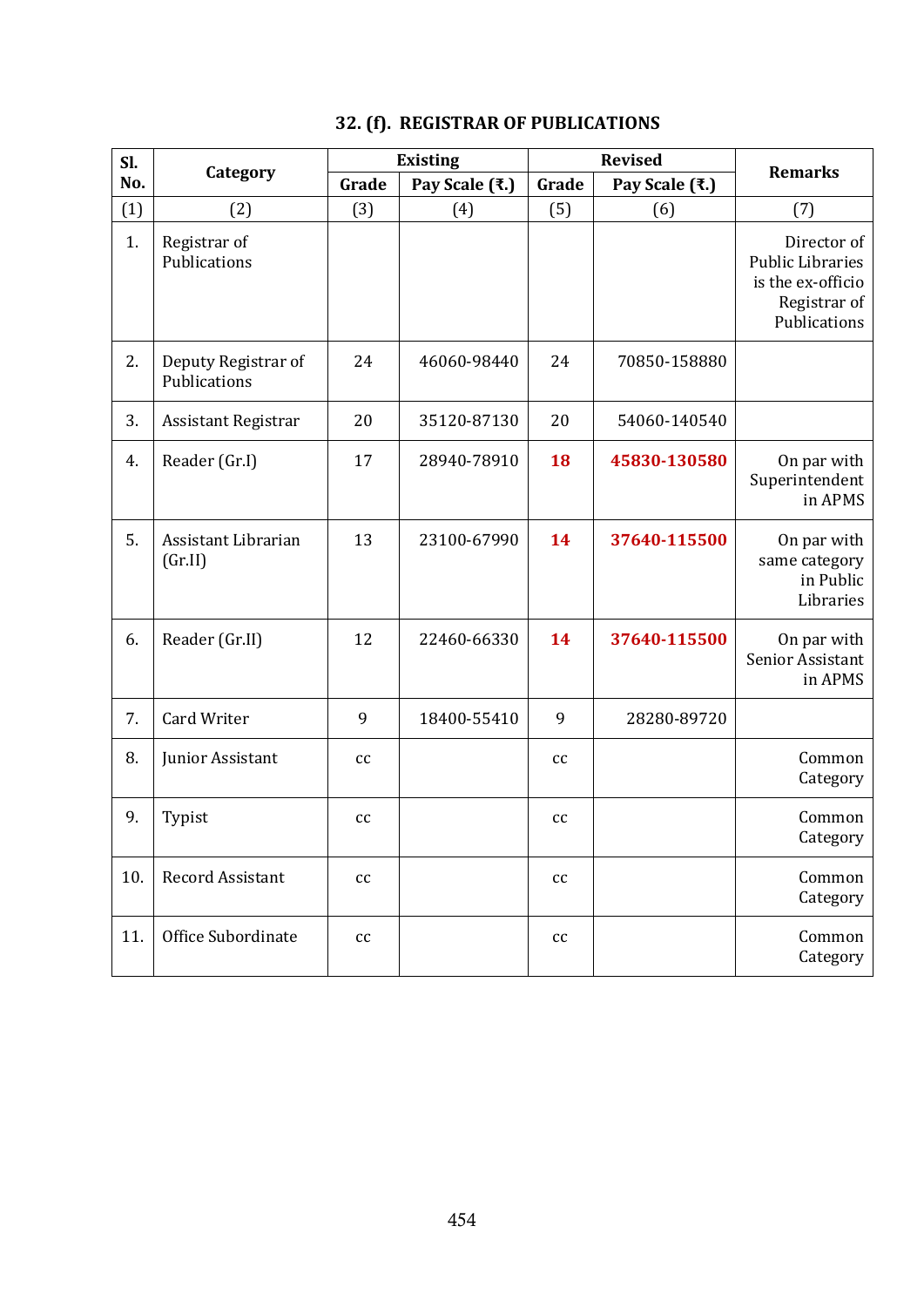| Sl. | Category                                                                                |       | <b>Existing</b> |       | <b>Revised</b> | <b>Remarks</b>                                            |
|-----|-----------------------------------------------------------------------------------------|-------|-----------------|-------|----------------|-----------------------------------------------------------|
| No. |                                                                                         | Grade | Pay Scale (₹.)  | Grade | Pay Scale (₹.) |                                                           |
| (1) | (2)                                                                                     | (3)   | (4)             | (5)   | (6)            | (7)                                                       |
| 1.  | Director & Special<br>Officer                                                           | 24    | 46060-98440     | 24    | 70850-158880   |                                                           |
| 2.  | <b>Assistant Director</b>                                                               | 21    | 37100-91450     | 21    | 57100-147760   |                                                           |
| 3.  | Superintendent                                                                          | cc    |                 | cc    |                | Common<br>Category                                        |
| 4.  | Librarian Grade-I                                                                       | 17    | 28940-78910     | 18    | 45830-130580   | On par with<br>same category<br>in Public<br>Libraries    |
| 5.  | Science Teacher                                                                         | 14    | 24440-71510     | 14    | 37640-115500   |                                                           |
| 6.  | Librarian Grade-II                                                                      | 12    | 22460-66330     | 14    | 37640-115500   | On par with<br>similar category<br>in Public<br>Libraries |
| 7.  | Senior Art Instructor                                                                   | 13    | 23100-67990     | 13    | 35570-109910   |                                                           |
| 8.  | Caretaker                                                                               | 12    | 22460-66330     | 12    | 34580-107210   |                                                           |
| 9.  | <b>Senior Accountant</b>                                                                | cc    |                 | cc    |                | Common<br>Category                                        |
| 10. | Senior Assistant                                                                        | cc    |                 | cc    |                | Common<br>Category                                        |
| 11. | Dance Instructor<br>(Kathak)                                                            | 11    | 21230-63010     | 11    | 32670-101970   |                                                           |
| 12. | Dance Instructor<br>(Folk Dance)                                                        | 11    | 21230-63010     | 11    | 32670-101970   |                                                           |
| 13. | Junior Craft<br>Instructor                                                              | 11    | 21230-63010     | 11    | 32670-101970   |                                                           |
| 14. | Tabala Accompanist                                                                      | 11    | 21230-63010     | 11    | 32670-101970   |                                                           |
| 15. | Dance Instructor<br>(Kuchipudi)<br>(formerly known as<br>Junior Instructor in<br>Sitar) | 11    | 21230-63010     | 11    | 32670-101970   |                                                           |

### **32. (g). JAWAHAR BAL BHAVAN**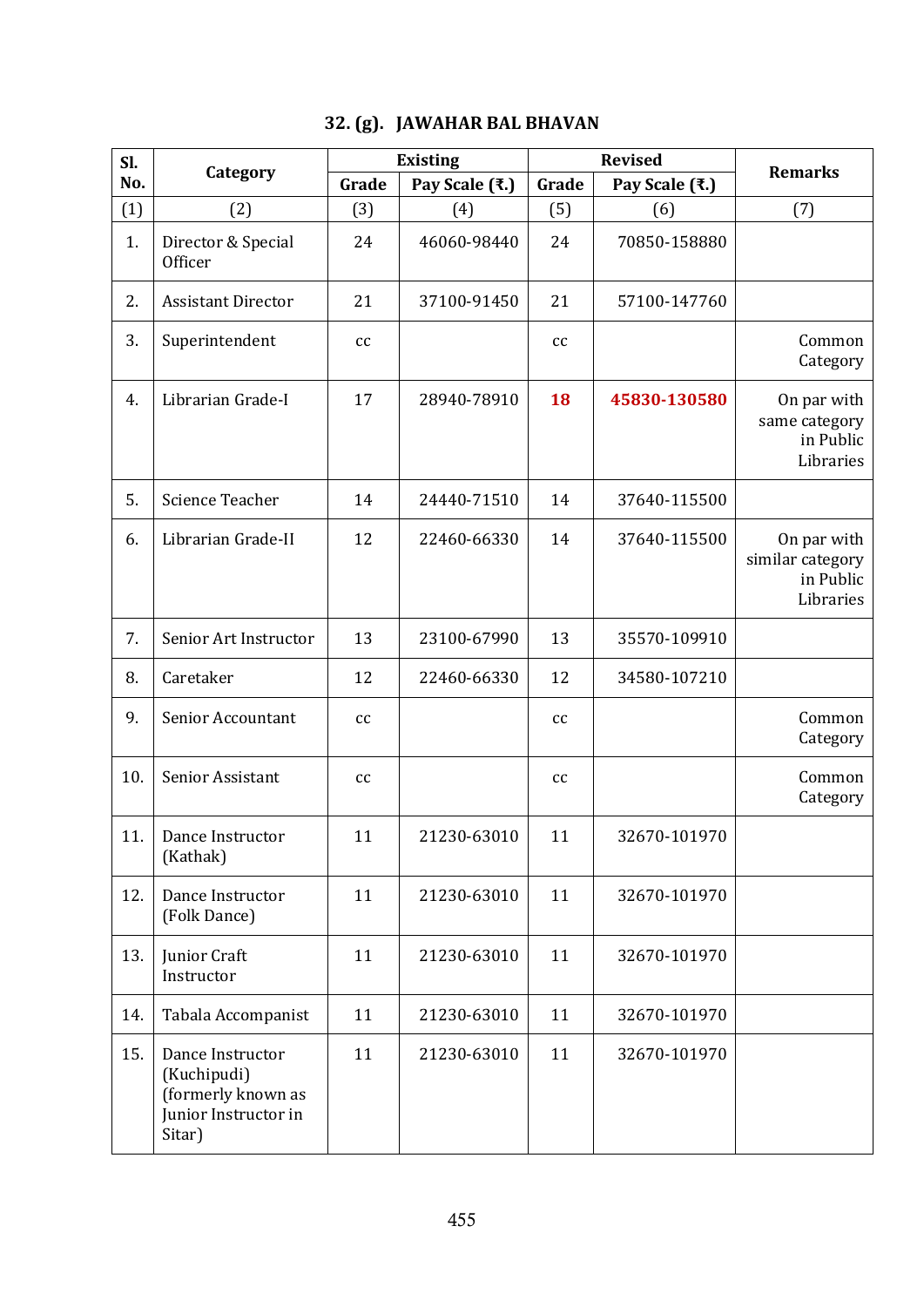| Sl. | Category                                                                               |                | <b>Existing</b> | <b>Revised</b> |                | <b>Remarks</b>     |
|-----|----------------------------------------------------------------------------------------|----------------|-----------------|----------------|----------------|--------------------|
| No. |                                                                                        | Grade          | Pay Scale (₹.)  | Grade          | Pay Scale (₹.) |                    |
| (1) | (2)                                                                                    | (3)            | (4)             | (5)            | (6)            | (7)                |
| 16. | Junior Art-Instructor                                                                  | 9              | 18400-55410     | 9              | 28280-89720    |                    |
| 17. | Music Teacher<br>Grade-I                                                               | 9              | 18400-55410     | 9              | 28280-89720    |                    |
| 18. | <b>Physical Training</b><br>Instructor                                                 | 9              | 18400-55410     | 9              | 28280-89720    |                    |
| 19. | Drama Organiser                                                                        | 9              | 18400-55410     | 9              | 28280-89720    |                    |
| 20. | Music Teacher<br>$Gr.-II$                                                              | 9              | 18400-55410     | 9              | 28280-89720    |                    |
| 21. | Instructor in<br><b>Bharatnatyam Dance</b><br>(formerly known as<br>Violin Instructor) | 9              | 18400-55410     | 9              | 28280-89720    |                    |
| 22. | Mrudangam<br>Instructor                                                                | 9              | 18400-55410     | 9              | 28280-89720    |                    |
| 23. | Junior Assistant                                                                       | cc             |                 | cc             |                | Common<br>Category |
| 24. | Junior Assistant<br>(Receptionist)                                                     | cc             |                 | cc             |                | Common<br>Category |
| 25. | L.D Steno Typist                                                                       | cc             |                 | cc             |                | Common<br>Category |
| 26. | Card Writer                                                                            | 9              | 18400-55410     | 9              | 28280-89720    |                    |
| 27. | Lab. Assistant                                                                         | 8              | 17890-53950     | 8              | 27500-87480    |                    |
| 28. | Driver (HV)                                                                            | cc             |                 | cc             |                | Common<br>Category |
| 29. | Driver (LV)                                                                            | cc             |                 | cc             |                | Common<br>Category |
| 30. | <b>Record Assistant</b>                                                                | cc             |                 | cc             |                | Common<br>Category |
| 31. | Library Attender                                                                       | $\overline{2}$ | 13390-41380     | $\overline{2}$ | 20600-63660    |                    |
| 32. | Office Subordinate                                                                     | cc             |                 | cc             |                | Common<br>Category |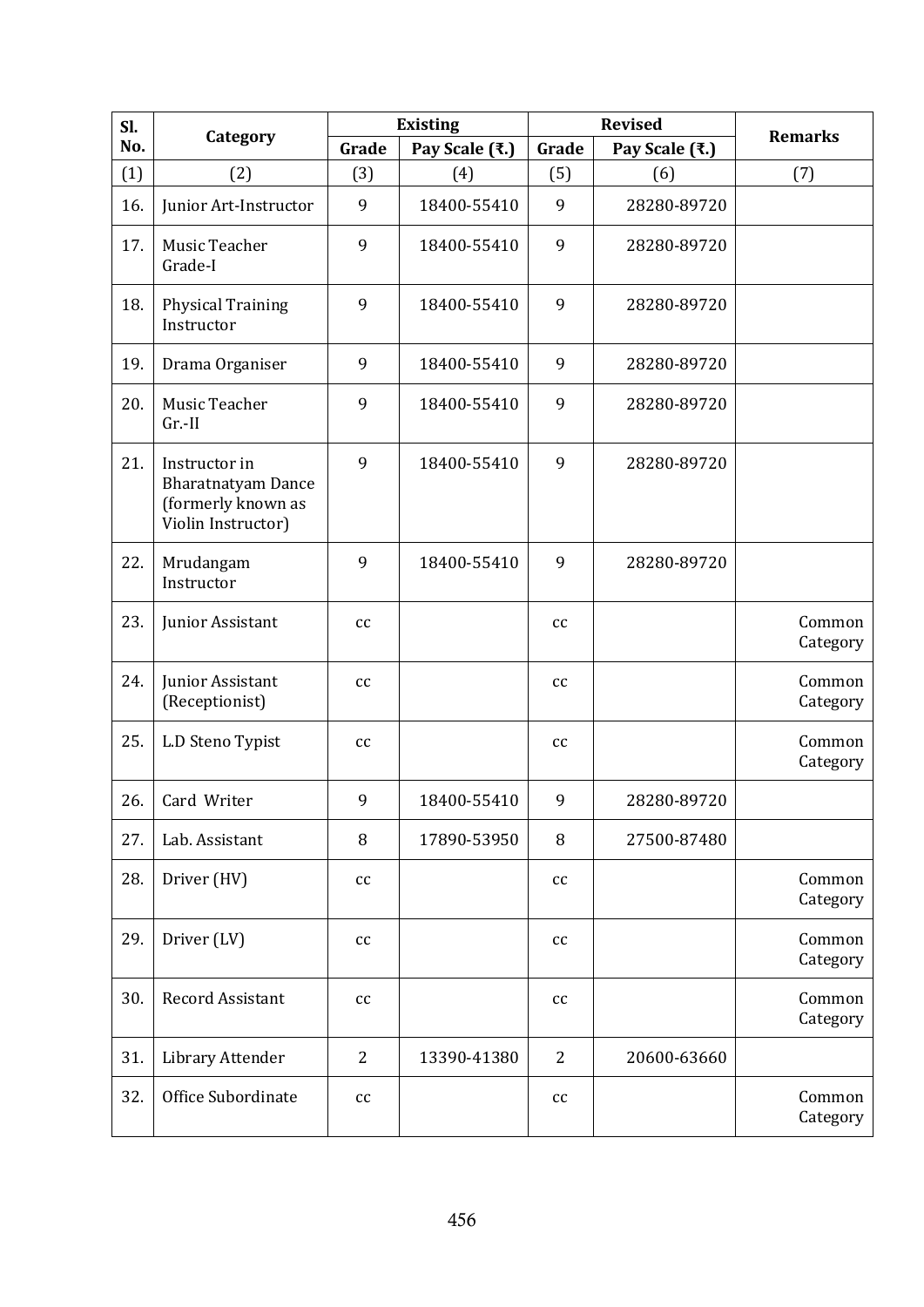| Sl. |                                           |              | <b>Existing</b> |              | <b>Revised</b> |                                          |  |  |  |
|-----|-------------------------------------------|--------------|-----------------|--------------|----------------|------------------------------------------|--|--|--|
| No. | Category                                  | Grade        | Pay Scale (₹.)  | Grade        | Pay Scale (₹.) | <b>Remarks</b>                           |  |  |  |
| (1) | (2)                                       | (3)          | (4)             | (5)          | (6)            | (7)                                      |  |  |  |
| 33. | Chowkidar                                 | cc           |                 | cc           |                | Common<br>Category                       |  |  |  |
| 34. | Conductor-cum-<br>Cleaner                 | $\mathbf{1}$ | 13000-40270     | $\mathbf{1}$ | 20000-61960    |                                          |  |  |  |
| 35. | <b>Bhois</b>                              | $\mathbf{1}$ | 13000-40270     | $\mathbf{1}$ | 20000-61960    |                                          |  |  |  |
| 36. | Ayah                                      | $\mathbf{1}$ | 13000-40270     | $\mathbf{1}$ | 20000-61960    |                                          |  |  |  |
| 37. | <b>Book Bearer</b>                        | $\mathbf{1}$ | 13000-40270     | $\mathbf{1}$ | 20000-61960    |                                          |  |  |  |
| 38. | Farrash                                   | cc           |                 | cc           |                | Common<br>Category                       |  |  |  |
| 39. | Boatman                                   | $\mathbf{1}$ | 13000-40270     | $\mathbf{1}$ | 20000-61960    |                                          |  |  |  |
| 40. | Full time Worker                          | $\mathbf{1}$ | 13000-40270     | $\mathbf{1}$ | 20000-61960    |                                          |  |  |  |
|     | <b>Literacy Wing:</b>                     |              |                 |              |                |                                          |  |  |  |
| 41. | Secretary                                 | 20           | 35120-87130     | 20           | 54060-140540   |                                          |  |  |  |
| 42. | Manager                                   | 17           | 28940-78910     | 18           | 45830-130580   | On par with<br>Superintendent<br>in APMS |  |  |  |
| 43. | <b>Assistant Editor</b>                   | 11           | 21230-63010     | 11           | 32670-101970   |                                          |  |  |  |
| 44. | Stenographer                              | cc           |                 | cc           |                | Common<br>Category                       |  |  |  |
| 45. | Junior Assistant                          | cc           |                 | cc           |                | Common<br>Category                       |  |  |  |
| 46. | Roneo Operator                            | cc           |                 | cc           |                | Common<br>Category                       |  |  |  |
| 47. | Office Subordinate<br>(formerly Attender) | cc           |                 | cc           |                | Common<br>Category                       |  |  |  |
|     | <b>District Bal Bhavans:</b>              |              |                 |              |                |                                          |  |  |  |
| 48. | Superintendent                            | cc           |                 | cc           |                | Common<br>Category                       |  |  |  |
| 49. | Art Instructor                            | 8            | 17890-53950     | 8            | 27500-87480    |                                          |  |  |  |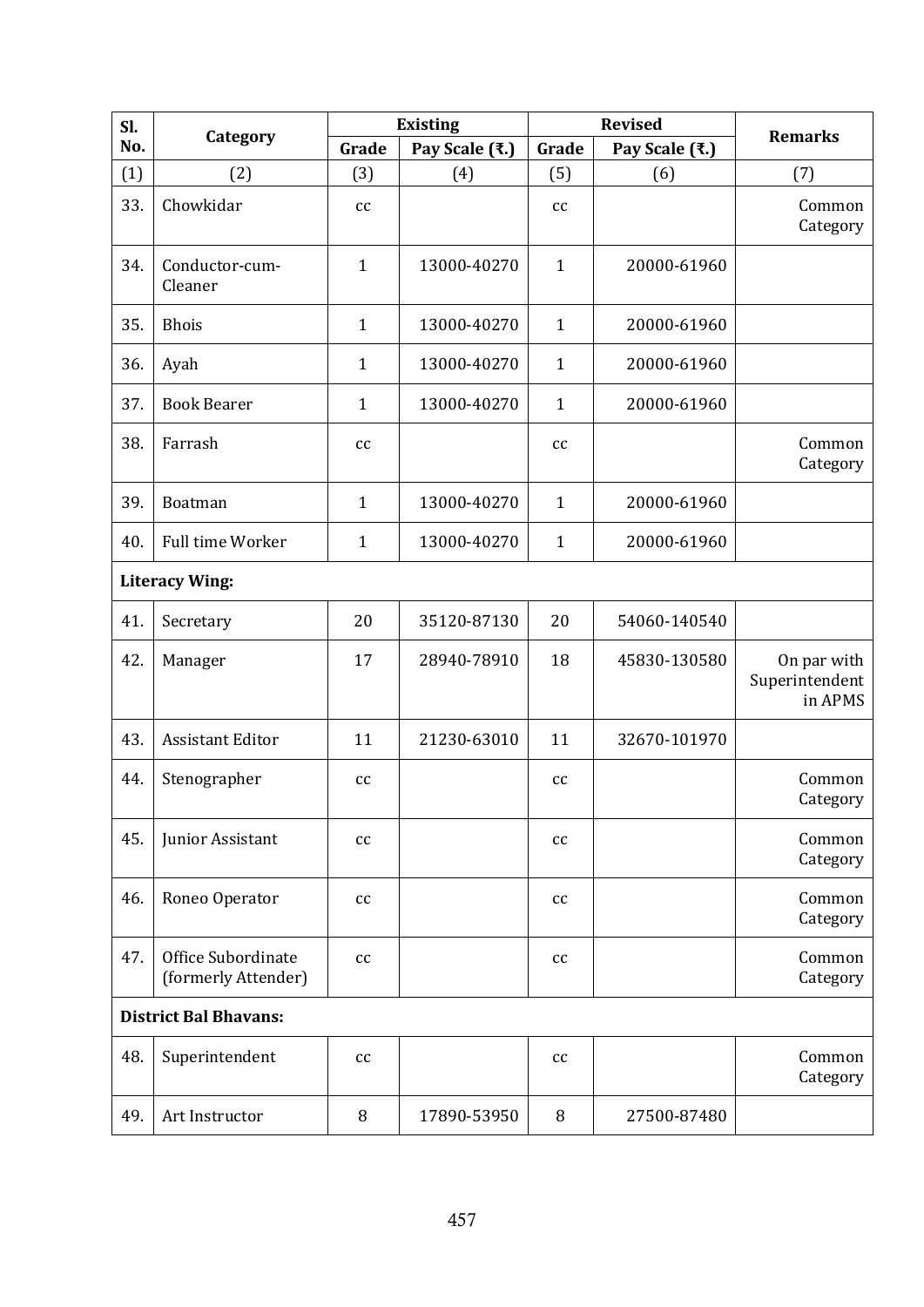| Sl. |                                  |       | <b>Existing</b> |                  | <b>Revised</b> | <b>Remarks</b>     |  |
|-----|----------------------------------|-------|-----------------|------------------|----------------|--------------------|--|
| No. | Category                         | Grade | Pay Scale (₹.)  | Grade            | Pay Scale (₹.) |                    |  |
| (1) | (2)                              | (3)   | (4)             | (5)              | (6)            | (7)                |  |
| 50. | <b>Vocal Music</b><br>Instructor | 8     | 17890-53950     | 8                | 27500-87480    |                    |  |
| 51. | Instrumental<br>Instructor       | 8     | 17890-53950     | 8<br>27500-87480 |                |                    |  |
| 52. | Dance Instructor                 | 8     | 17890-53950     | 8                | 27500-87480    |                    |  |
| 53. | <b>Tailoring Instructor</b>      | 8     | 17890-53950     | 8                | 27500-87480    |                    |  |
| 54. | Driver (Heavy<br>Vehicle)        | cc    |                 | cc               |                | Common<br>Category |  |
| 55. | Typist                           | cc    |                 | cc               |                | Common<br>Category |  |
| 56. | Attender-cum-<br>Chowkidar       | 1     | 13000-40270     | $\mathbf{1}$     | 20000-61960    |                    |  |
| 57. | Sweeper-cum-Ayah                 | 1     | 13000-40270     | $\mathbf{1}$     | 20000-61960    |                    |  |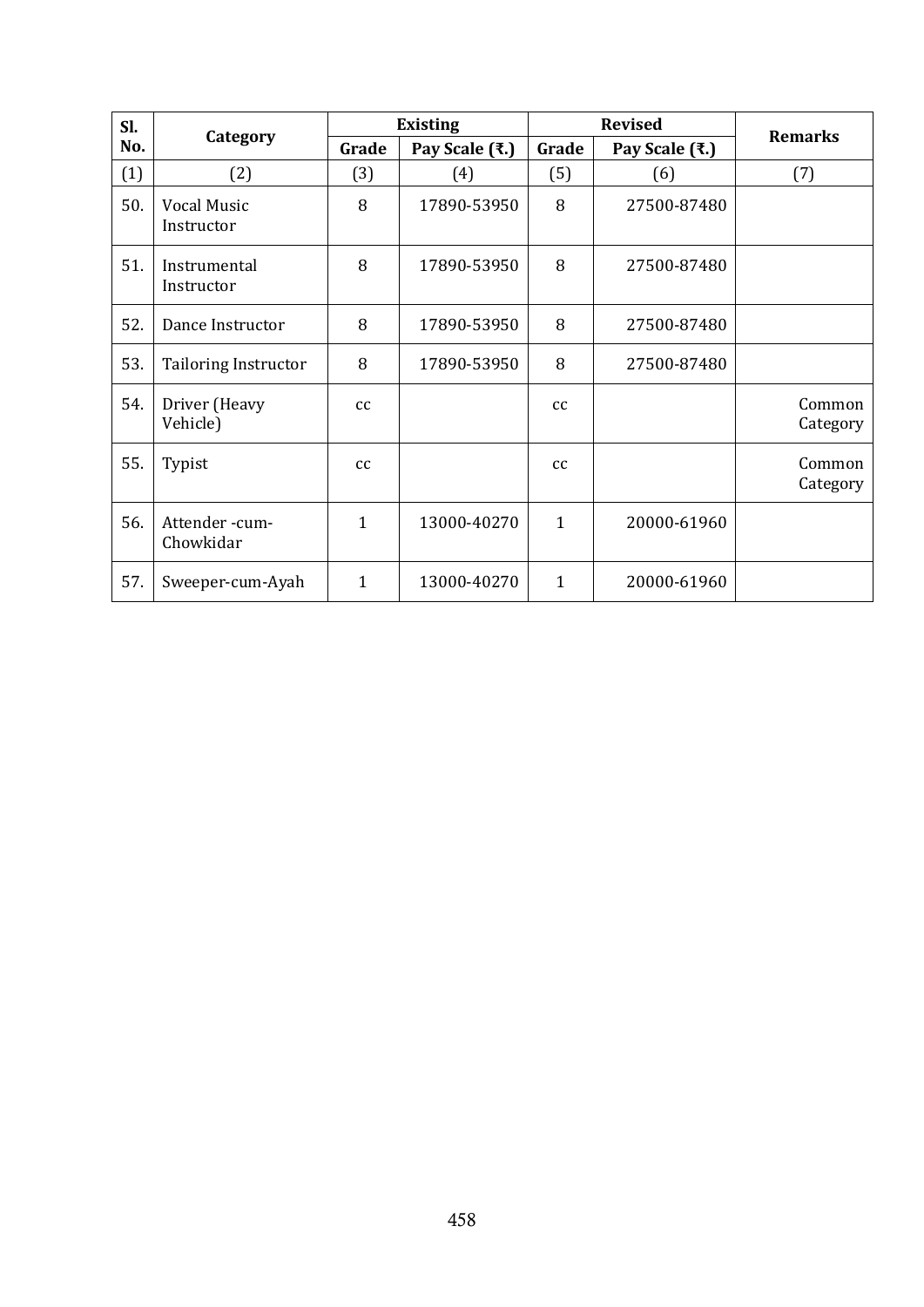| Sl. |                                                           |       | <b>Existing</b> | <b>Revised</b> |                | <b>Remarks</b>                        |
|-----|-----------------------------------------------------------|-------|-----------------|----------------|----------------|---------------------------------------|
| No. | Category                                                  | Grade | Pay Scale (₹.)  | Grade          | Pay Scale (₹.) |                                       |
| (1) | (2)                                                       | (3)   | (4)             | (5)            | (6)            | (7)                                   |
| 1.  | Commissioner /<br>Director                                | 31    | 80930-110850    | 31             | 124380-179000  | If held by<br>Departmental<br>Officer |
| 2.  | <b>Additional Director</b><br>(Vocational<br>Education)   | 28    | 61450-105810    | 29             | 101970-174790  |                                       |
| 3.  | Joint Director<br>(Intermediate<br>Education)             | 26    | 52590-103290    | 26             | 80910-166680   |                                       |
| 4.  | Joint Director<br>(Vocational<br>Education)               | 26    | 52590-103290    | 26             | 80910-166680   |                                       |
| 5.  | Regional Joint<br>Director<br>(Intermediate<br>Education) | 26    | 52590-103290    | 26             | 80910-166680   |                                       |
| 6.  | <b>Deputy Director</b>                                    | 24    | 46060-98440     | 24             | 70850-158880   |                                       |
| 7.  | <b>Deputy Director</b><br>(Vocational<br>Education)       | 24    | 46060-98440     | 24             | 70850-158880   |                                       |
| 8.  | Professor<br>(Vocational<br>Education)                    | 24    | 46060-98440     | 24             | 70850-158880   |                                       |
| 9.  | District Vocational<br><b>Education Officer</b>           | 24    | 46060-98440     | 24             | 70850-158880   |                                       |
| 10. | Reader                                                    | 24    | 46060-98440     | 24             | 70850-158880   |                                       |
| 11. | Principal (Junior<br>College)                             | 23    | 42490-96110     | 23             | 65360-154980   |                                       |
| 12. | <b>Accounts Officer</b>                                   | 22    | 40270-93780     | 22             | 61960-151370   |                                       |
| 13. | Assistant Director                                        | 21    | 37100-91450     | 21             | 57100-147760   |                                       |
| 14. | <b>Assistant Director</b><br>(Vocational<br>Education)    | 21    | 37100-91450     | 21             | 57100-147760   |                                       |
| 15. | <b>Chief Auditor</b><br>(Gazetted)                        | 21    | 37100-91450     | 21             | 57100-147760   |                                       |

|  | 32. (h). INTERMEDIATE EDUCATION DEPARTMENT |
|--|--------------------------------------------|
|  |                                            |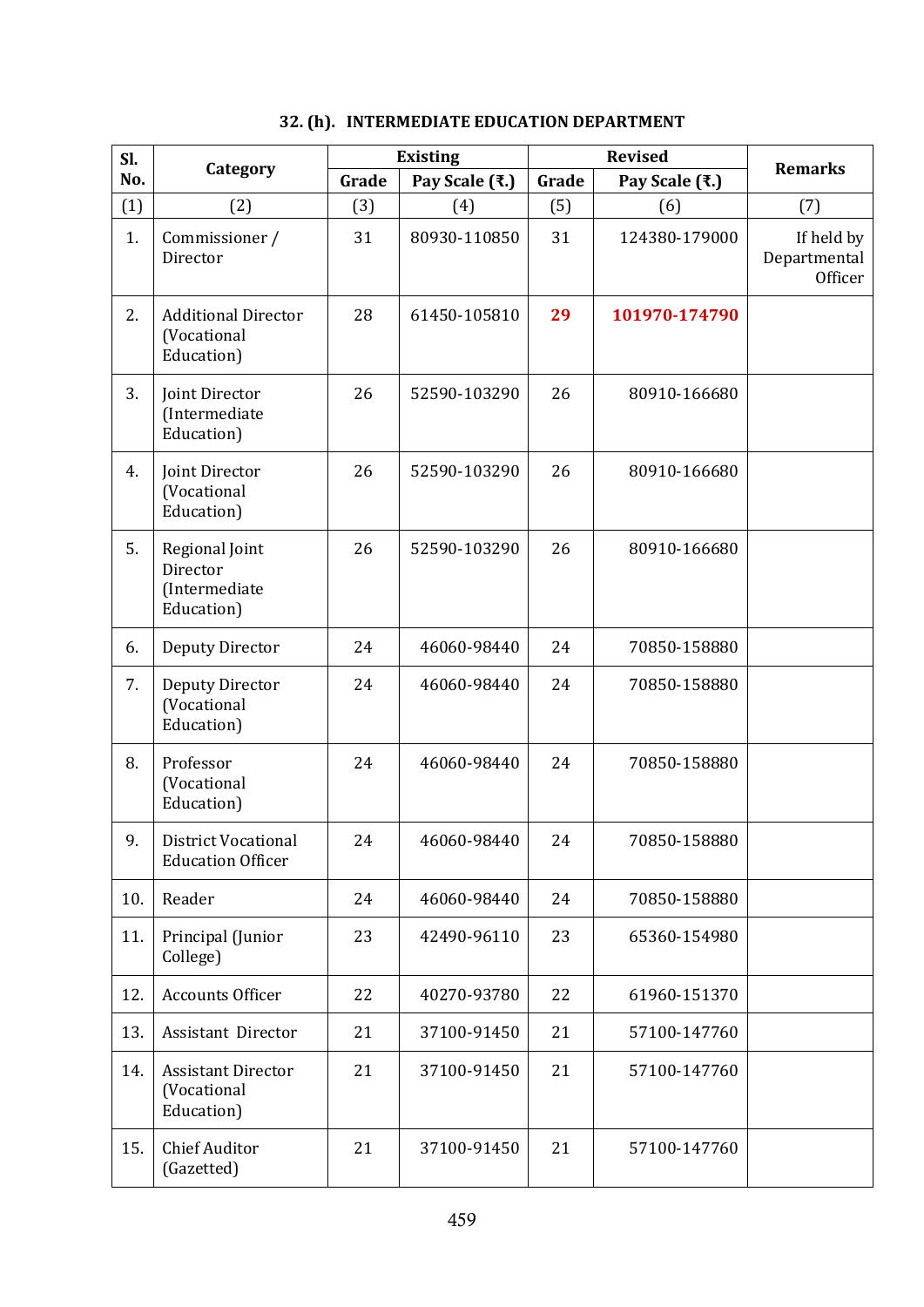| Sl. |                                                                  |       | <b>Existing</b> | <b>Revised</b> |                | <b>Remarks</b>                                          |
|-----|------------------------------------------------------------------|-------|-----------------|----------------|----------------|---------------------------------------------------------|
| No. | Category                                                         | Grade | Pay Scale (₹.)  | Grade          | Pay Scale (₹.) |                                                         |
| (1) | (2)                                                              | (3)   | (4)             | (5)            | (6)            | (7)                                                     |
| 16. | <b>Deputy District</b><br><b>Vocational Education</b><br>Officer | 21    | 37100-91450     | 21             | 57100-147760   |                                                         |
| 17. | Administrative<br>Officer                                        | 21    | 37100-91450     | 21             | 57100-147760   |                                                         |
| 18. | Junior Lecturer<br>(Junior College)                              | 21    | 37100-91450     | 21             | 57100-147760   |                                                         |
| 19. | <b>Physical Director</b><br>(Junior College)                     | 21    | 37100-91450     | 21             | 57100-147760   |                                                         |
| 20. | Junior Lecturer<br>(Vocational Courses)                          | 21    | 37100-91450     | 21             | 57100-147760   |                                                         |
| 21. | Lecturer (Vocational<br>Courses)                                 | 21    | 37100-91450     | 21             | 57100-147760   |                                                         |
| 22. | Librarian (Junior<br>College)                                    | 21    | 37100-91450     | 21             | 57100-147760   |                                                         |
| 23. | Superintendent                                                   | cc    |                 | cc             |                | Common<br>Category                                      |
| 24. | Auditor                                                          | 17    | 28940-78910     | 18             | 45830-130580   | Common<br>Category<br>(Superintendent<br>scale)         |
| 25. | <b>Statistical Assistant</b>                                     | 14    | 24440-71510     | 15             | 38720-118390   | On par with<br>Assistant<br>Statistical<br>Officer, E&S |
| 26. | Computer Technician                                              | 14    | 24440-71510     | 14             | 37640-115500   |                                                         |
| 27. | Senior Assistant                                                 | cc    |                 | cc             |                | Common<br>Category                                      |
| 28. | <b>Upper Division Steno</b>                                      | cc    |                 | cc             |                | Common<br>Category                                      |
| 29. | <b>Upper Division</b><br>Accountant                              | cc    |                 | cc             |                | Common<br>Category                                      |
| 30. | Senior Instructor<br>(Vocational Courses)                        | 11    | 21230-63010     | 11             | 32670-101970   |                                                         |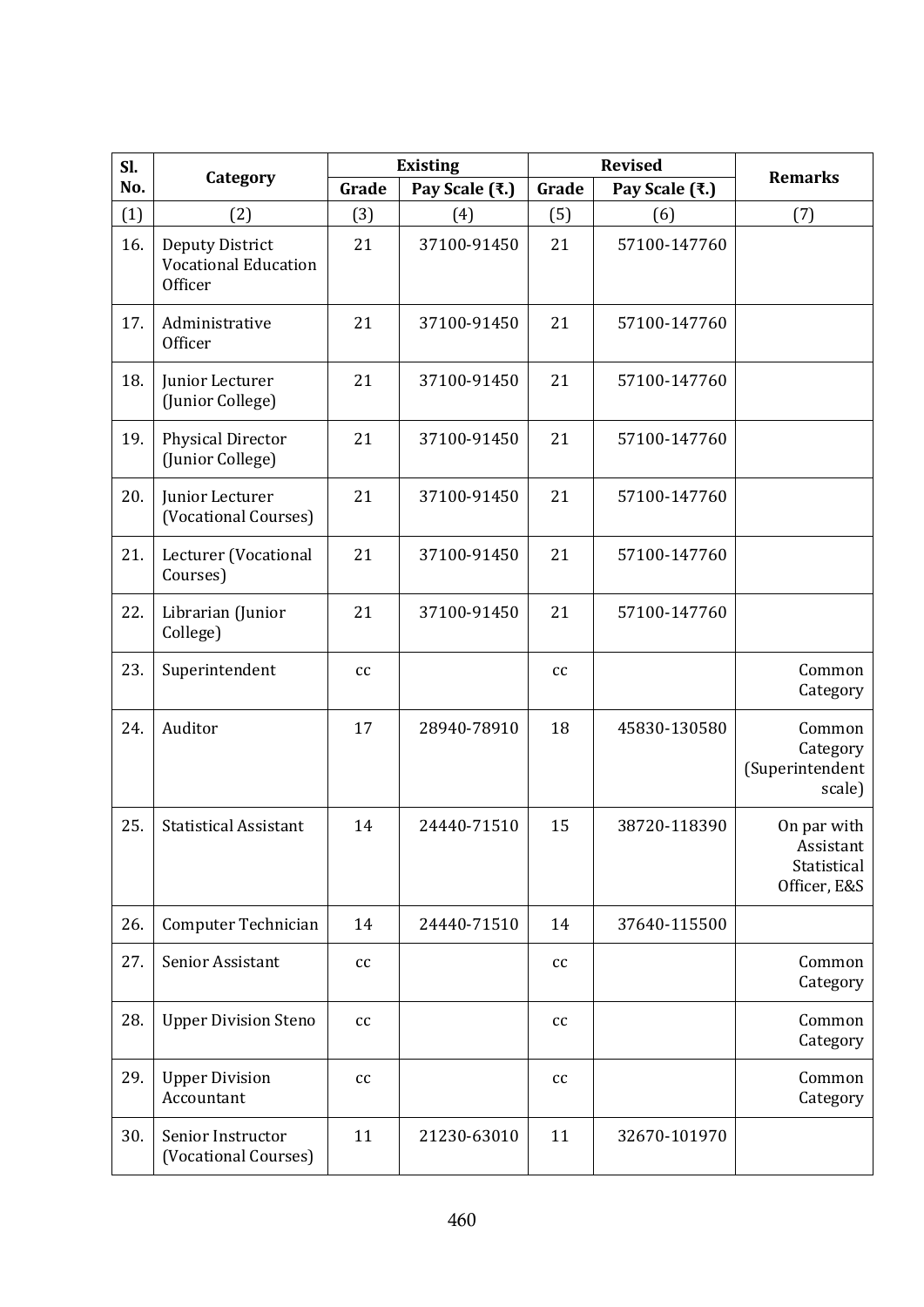| Sl. |                                                                  |                            | <b>Existing</b> | <b>Revised</b>             |                | <b>Remarks</b>     |
|-----|------------------------------------------------------------------|----------------------------|-----------------|----------------------------|----------------|--------------------|
| No. | Category                                                         | Grade                      | Pay Scale (₹.)  | Grade                      | Pay Scale (₹.) |                    |
| (1) | (2)                                                              | (3)                        | (4)             | (5)                        | (6)            | (7)                |
| 31. | Typewriting<br>Instructor                                        | 10                         | 19500-58330     | 10                         | 29980-94500    |                    |
| 32. | <b>Lower Division Steno</b>                                      | cc                         |                 | cc                         |                | Common<br>Category |
| 33. | Junior Assistant                                                 | cc                         |                 | cc                         |                | Common<br>Category |
| 34. | Typist                                                           | cc                         |                 | cc                         |                | Common<br>Category |
| 35. | Clerk-cum-Typist                                                 | cc                         |                 | cc                         |                | Common<br>Category |
| 36. | <b>Typewriter Mechanic</b>                                       | 6                          | 15460-47330     | 6                          | 23780-76730    |                    |
| 37. | Jeep Driver (L.V.)                                               | cc                         |                 | cc                         |                | Common<br>Category |
| 38. | <b>Record Assistant</b>                                          | cc                         |                 | cc                         |                | Common<br>Category |
| 39. | Lab. Attender / Lab.<br><b>Assistant (Vocational</b><br>Courses) | 5                          | 15030-46060     | 5                          | 23120-74770    |                    |
| 40. | Office Subordinate                                               | $\mathop{\rm cc}\nolimits$ |                 | cc                         |                | Common<br>Category |
|     | (PRIVATE & AIDED JUNIOR COLLEGES)                                |                            |                 |                            |                |                    |
| 1.  | Principal                                                        | 23                         | 42490-96110     | 23                         | 65360-154980   |                    |
| 2.  | Junior Lecturer                                                  | 21                         | 37100-91450     | 21                         | 57100-147760   |                    |
| 3.  | <b>Physical Director</b>                                         | 21                         | 37100-91450     | 21                         | 57100-147760   |                    |
| 4.  | Librarian                                                        | 21                         | 37100-91450     | 21                         | 57100-147760   |                    |
| 5.  | Superintendent                                                   | $\mathop{\rm CC}$          |                 | $\mathop{\rm cc}\nolimits$ |                | Common<br>Category |
| 6.  | Senior Assistant                                                 | $\mathop{\rm CC}$          |                 | $\mathop{\rm cc}\nolimits$ |                | Common<br>Category |
| 7.  | Junior Assistant                                                 | $\mathop{\rm CC}$          |                 | $\mathop{\rm cc}\nolimits$ |                | Common<br>Category |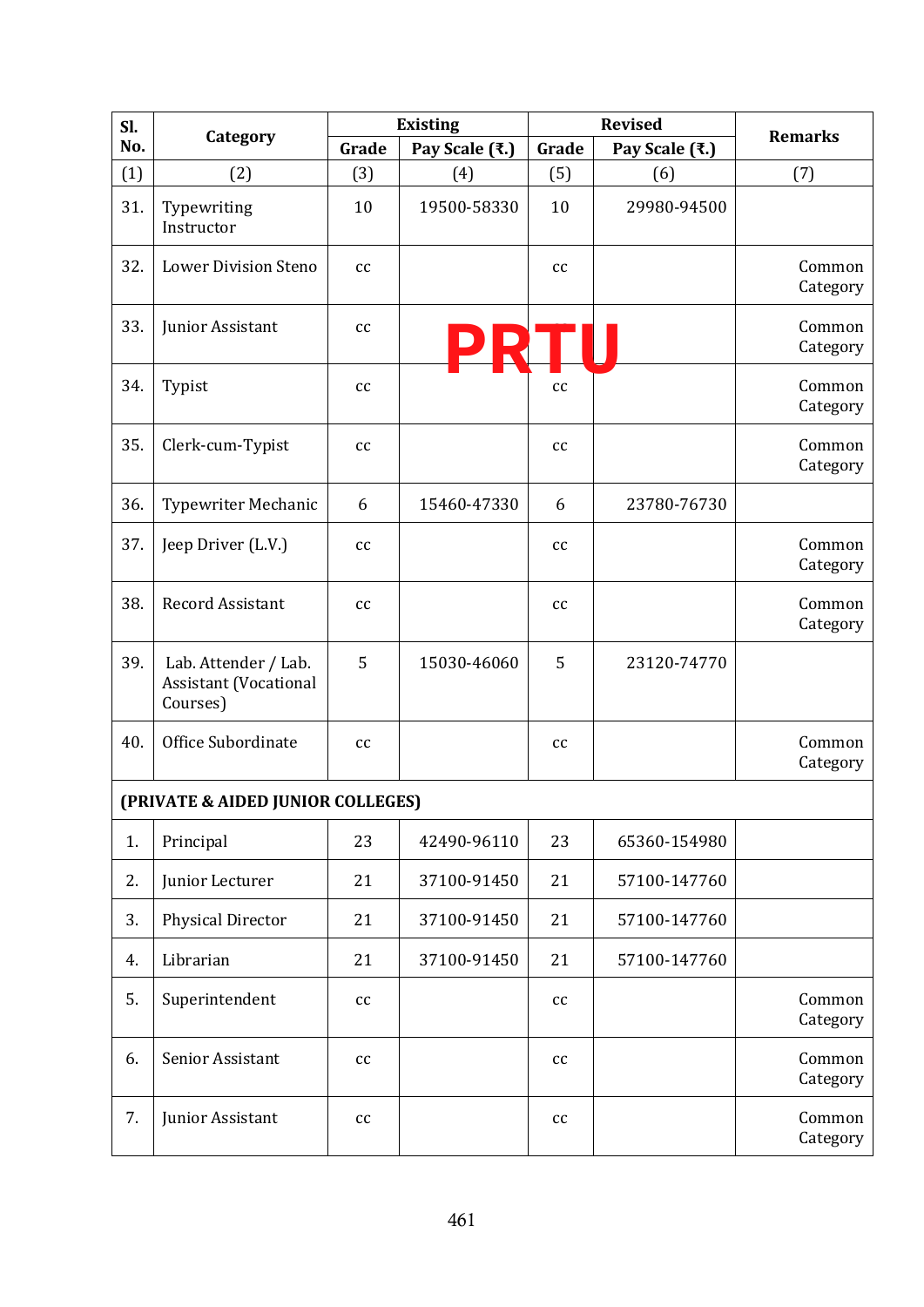| Sl. |                          |       | <b>Existing</b> |       | <b>Revised</b> | <b>Remarks</b>     |
|-----|--------------------------|-------|-----------------|-------|----------------|--------------------|
| No. | Category                 | Grade | Pay Scale (₹.)  | Grade | Pay Scale (₹.) |                    |
| (1) | (2)                      | (3)   | $(4)$           | (5)   | (6)            | (7)                |
| 8.  | Typist                   | cc    |                 | cc    |                | Common<br>Category |
| 9.  | <b>Record Assistant</b>  | cc    |                 | cc    |                | Common<br>Category |
| 10. | Attender &<br>Contingent | cc    |                 | cc    |                | Common<br>Category |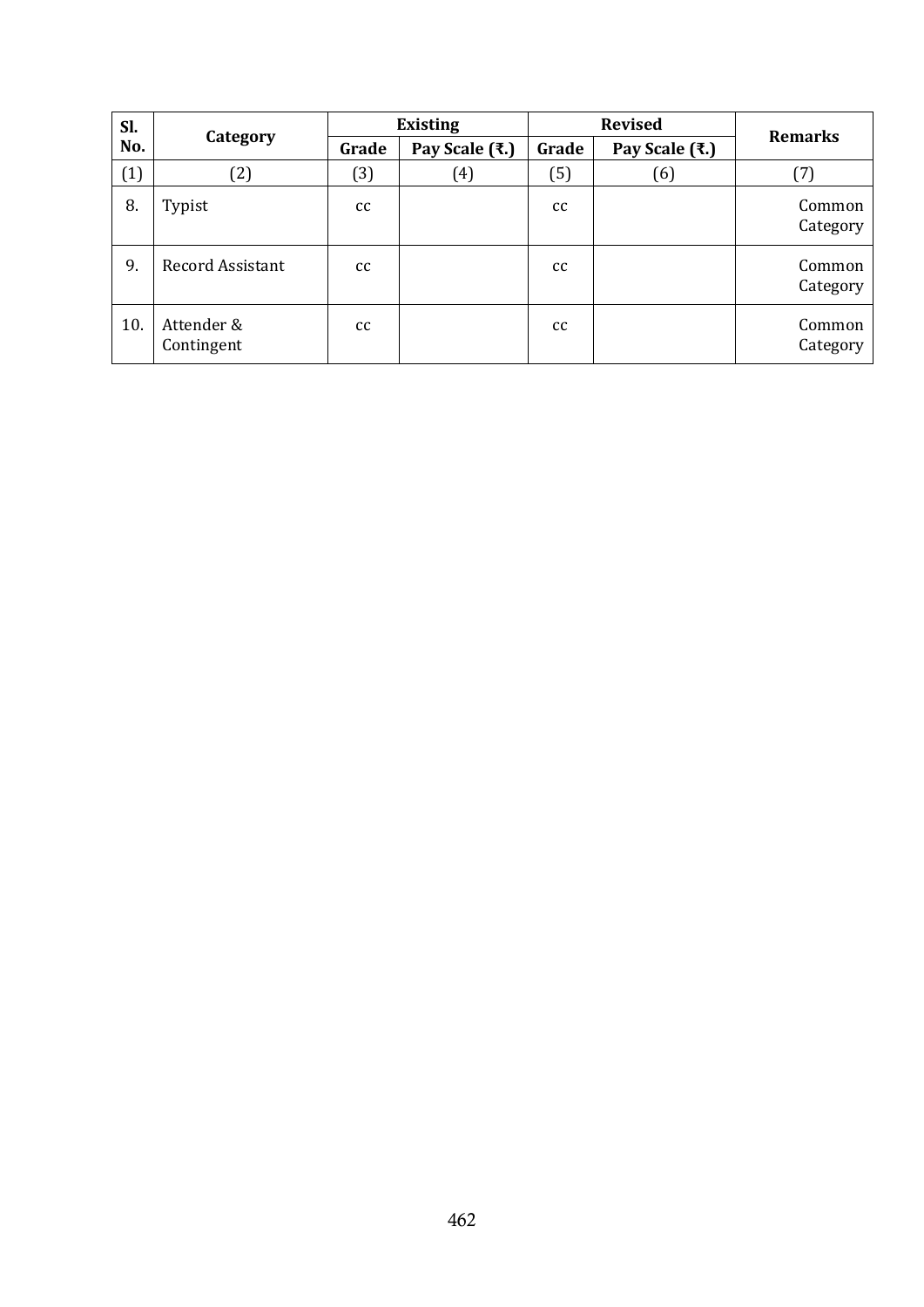### **32. (i). ZILLA GRANDHALAYA SAMASTHA**

| Sl. |                                                                                           |                | <b>Existing</b>            | <b>Revised</b>    |                |                                                   |
|-----|-------------------------------------------------------------------------------------------|----------------|----------------------------|-------------------|----------------|---------------------------------------------------|
| No. | Category                                                                                  | Grade          | Pay Scale (₹.)             | Grade             | Pay Scale (₹.) | <b>Remarks</b>                                    |
| (1) | (2)                                                                                       | (3)            | (4)                        | (5)               | (6)            | (7)                                               |
| 1.  | District Central<br>Librarian & Ex-<br>Officio Secretary Zilla<br>Grandhalaya<br>Samastha | 21             | 37100-91450                | 21                | 57100-147760   |                                                   |
| 2.  | Librarian - Grade.I/<br>Deputy Librarian                                                  | 18             | 29760-80930                | 18                | 45830-130580   |                                                   |
| 3.  | Superintendent                                                                            | cc             |                            | cc                |                | Common<br>Category                                |
| 4.  | Auditor                                                                                   | 13             | 23100-67990<br><b>PRTU</b> | 14                | 37640-115500   | Common<br>Category<br>(Senior<br>Assistant scale) |
| 5.  | Librarian - Gr.II                                                                         | 13             | 23100-67990                | 14                | 37640-115500   |                                                   |
| 6.  | Senior Assistant                                                                          | cc             |                            | cc                |                | Common<br>Category                                |
| 7.  | Film Operator                                                                             | 9              | 18400-55410                | 9                 | 28280-89720    |                                                   |
| 8.  | Librarian - Gr.III                                                                        | 9              | 18400-55410                | 9                 | 28280-89720    |                                                   |
| 9.  | Driver (H.V.)                                                                             | cc             |                            | cc                |                | Common<br>Category                                |
| 10. | Junior Assistant                                                                          | cc             |                            | cc                |                | Common<br>Category                                |
| 11. | Typist                                                                                    | cc             |                            | cc                |                | Common<br>Category                                |
| 12. | Electrician                                                                               | 6              | 15460-47330                | 6                 | 23780-76730    |                                                   |
| 13. | Driver (LV)                                                                               | cc             |                            | $\mathop{\rm CC}$ |                | Common<br>Category                                |
| 14. | Auto Driver                                                                               | cc             |                            | cc                |                | Common<br>Category                                |
| 15. | Record Assistant                                                                          | cc             |                            | cc                |                | Common<br>Category                                |
| 16. | Binder                                                                                    | $\overline{4}$ | 14600-44870                | $\overline{4}$    | 22460-72810    |                                                   |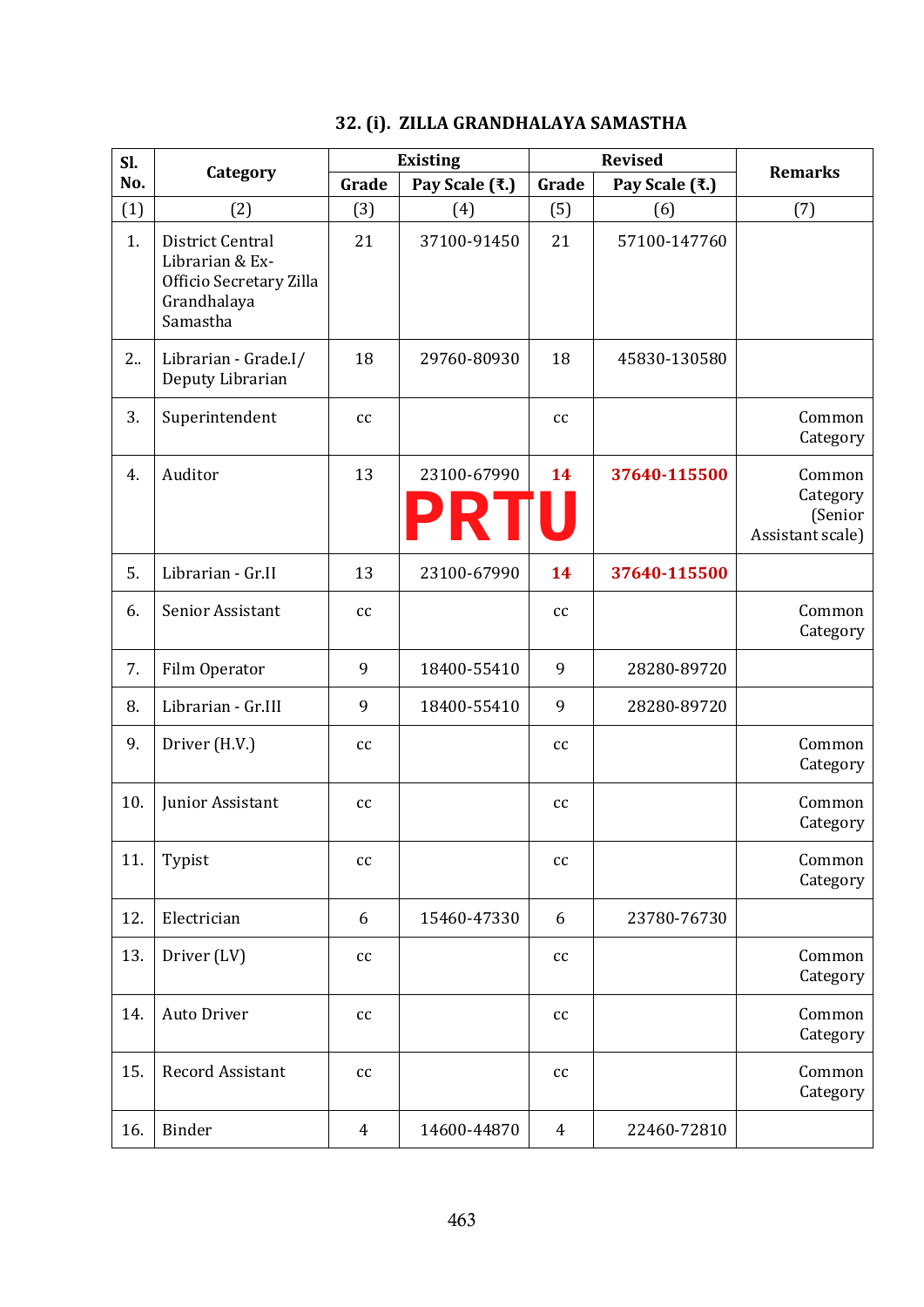| Sl. |                    | <b>Revised</b><br><b>Existing</b> |                | <b>Remarks</b> |                |                    |
|-----|--------------------|-----------------------------------|----------------|----------------|----------------|--------------------|
| No. | Category           | Grade                             | Pay Scale (₹.) | Grade          | Pay Scale (₹.) |                    |
| (1) | (2)                | (3)                               | (4)            | (5)            | (6)            | (7)                |
| 17. | Office Subordinate | cc                                |                | <sub>cc</sub>  |                | Common<br>Category |
| 18. | Cleaner            | <sub>cc</sub>                     |                | <sub>cc</sub>  |                | Common<br>Category |
| 19. | Mali-cum-sweeper   | 1                                 | 13000-40270    | $\mathbf{1}$   | 20000-61960    |                    |
| 20. | Watchman           | cc                                |                | cc             |                | Common<br>Category |
| 21. | Gardener           | 1                                 | 13000-40270    | 1              | 20000-61960    |                    |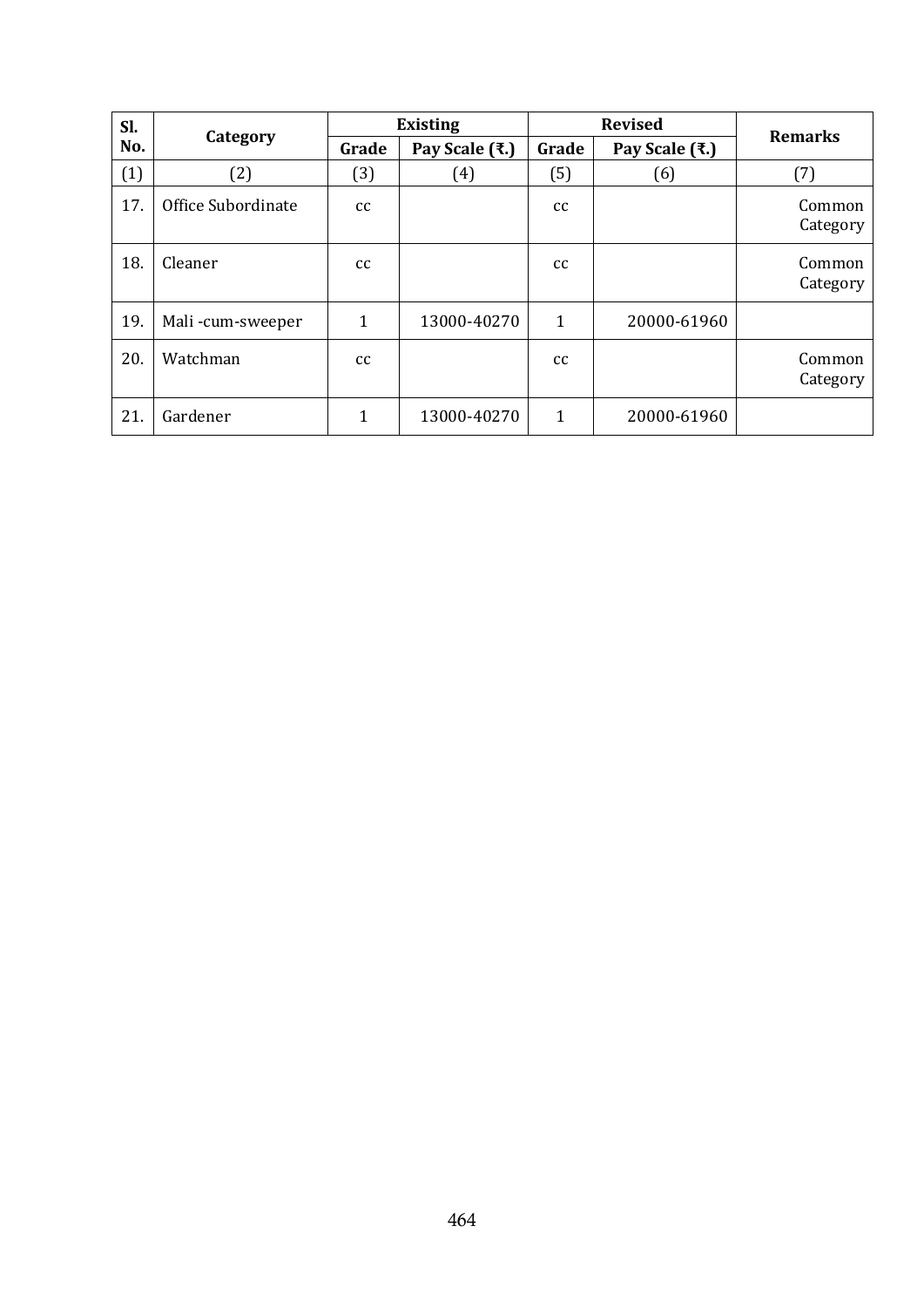| SI. |                                                                                                                                |        |       | <b>Existing</b>         | Revised $(3.1)$ |                |  |
|-----|--------------------------------------------------------------------------------------------------------------------------------|--------|-------|-------------------------|-----------------|----------------|--|
| No. | Category                                                                                                                       | Dept.  | Grade | <b>Pay Scale</b><br>(3) | Grade           | Pay Scale (₹.) |  |
| (1) | (2)                                                                                                                            | (3)    | (4)   | (5)                     | (6)             | (7)            |  |
|     | I. POSTS UNDER THE MINISTERIAL SERVICE RULES                                                                                   |        |       |                         |                 |                |  |
|     | a) SUPERINTENDENT & EQUIVALENT                                                                                                 |        |       |                         |                 |                |  |
| 1.  | Superintendent/<br>Office<br>Superintendent<br>(including<br>Superintendent re-<br>designated as<br>Administrative<br>Officer) | Common | 17    | 28940-78910             | 18              | 45830-130580   |  |
| 2.  | Accountant<br>(on par with AO,<br><b>T&amp;A)</b>                                                                              | Common | 17    | 28940-78910             | 18              | 45830-130580   |  |
| 3.  | <b>Cost Accountant</b>                                                                                                         | Common | 17    | 28940-78910             | 18              | 45830-130580   |  |
| 4.  | Commercial<br>Accountant                                                                                                       | Common | 17    | 28940-78910             | 18              | 45830-130580   |  |
| 5.  | <b>Special Category</b><br>Steno                                                                                               | Common | 17    | 28940-78910             | 18              | 45830-130580   |  |
| 6.  | <b>Store Keeper</b><br>Grade-I/<br>Store Keeper in pay<br>scale of<br>Superintendent                                           | Common | 17    | 28940-78910             | 18              | 45830-130580   |  |
| 7.  | Cashier                                                                                                                        | Common | 17    | 28940-78910             | 18              | 45830-130580   |  |
| 8.  | Auditor/<br>Senior Auditor                                                                                                     | Common | 17    | 28940-78910             | 18              | 45830-130580   |  |
| 9.  | <b>Commercial Auditor</b>                                                                                                      | Common | 17    | 28940-78910             | 18              | 45830-130580   |  |
| 10. | <b>Internal Auditor</b>                                                                                                        | Common | 17    | 28940-78910             | 18              | 45830-130580   |  |

### **10. COMMON CATEGORIES AND THEIR EQUIVALENTS**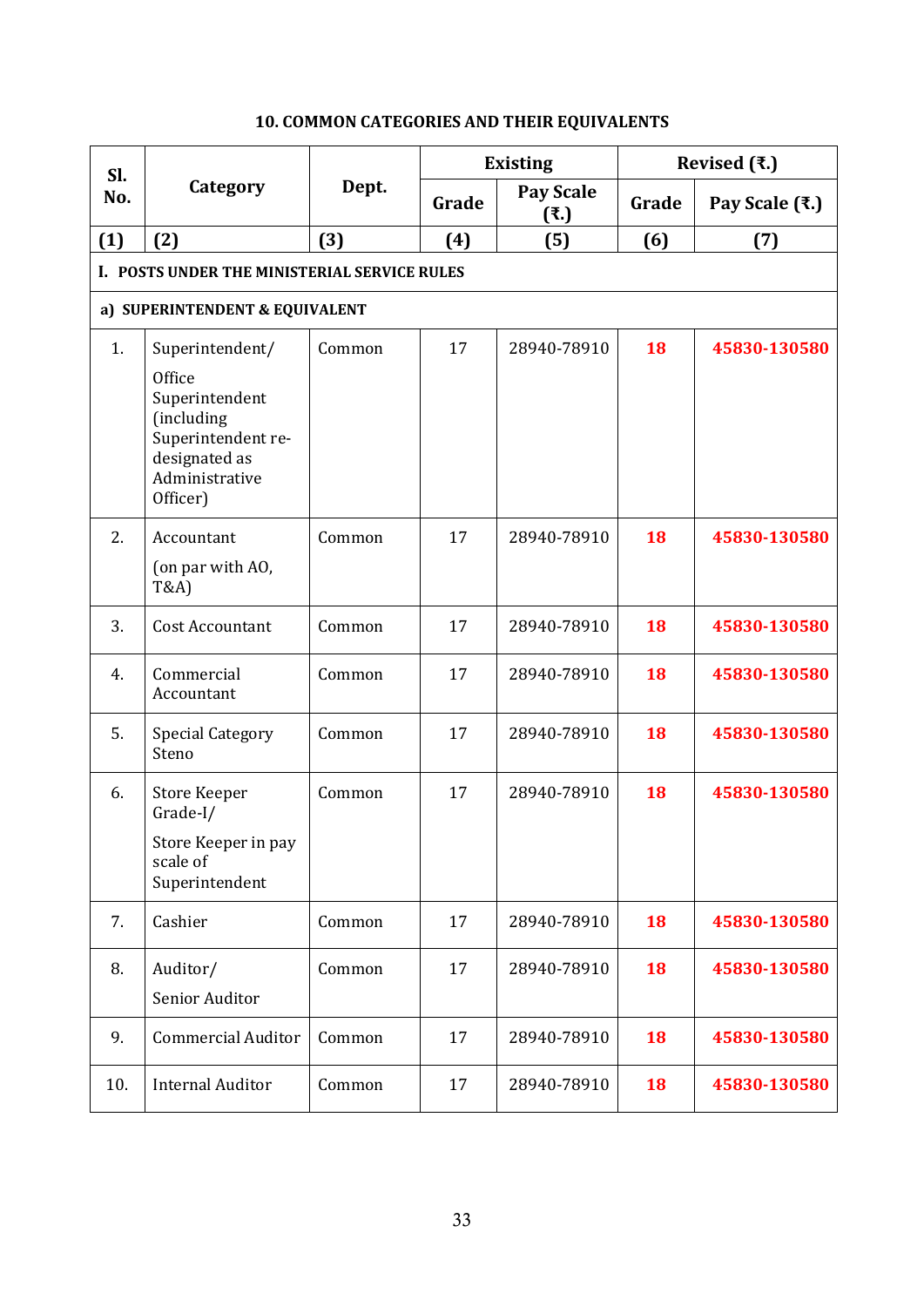| SI. |                                                                 |                                                        |       | <b>Existing</b>          | Revised $(3.1)$ |                |
|-----|-----------------------------------------------------------------|--------------------------------------------------------|-------|--------------------------|-----------------|----------------|
| No. | Category                                                        | Dept.                                                  | Grade | <b>Pay Scale</b><br>(3.) | Grade           | Pay Scale (₹.) |
| (1) | (2)                                                             | (3)                                                    | (4)   | (5)                      | (6)             | (7)            |
|     | POSTS EQUIVALENT TO SUPERINTENDENT                              |                                                        |       |                          |                 |                |
| 11. | Superintendent,<br>Working Women's<br>Hostel                    | <b>Women Dev</b><br>& Child<br>Welfare                 | 17    | 28940-78910              | 18              | 45830-130580   |
| 12. | Superintendent,<br><b>Resue Homes</b>                           | <b>Women Dev</b><br>& Child<br>Welfare                 | 17    | 28940-78910              | 18              | 45830-130580   |
| 13. | Administrative<br>Officers in Mandal/<br>Zilla Parishads*       | PR & RD                                                | 17    | 28940-78910              | 18              | 45830-130580   |
| 14. | Superintendents of<br>Orphanages & Child<br><b>Beggar Homes</b> | Social<br>Welfare                                      | 17    | 28940-78910              | 18              | 45830-130580   |
| 15. | Manager                                                         | Printing,<br>Stationery &<br><b>Stores</b><br>Purchase | 17    | 28940-78910              | 18              | 45830-130580   |
| 16. | Manager                                                         | <b>Text Book</b><br>Press                              | 17    | 28940-78910              | 18              | 45830-130580   |
| 17. | Office Manager/<br>Manager                                      | Cultural<br>Affairs                                    | 17    | 28940-78910              | 18              | 45830-130580   |
| 18. | Office Manager/<br>Manager                                      | State<br>Institute of<br><b>Rural Dev</b>              | 17    | 28940-78910              | <b>18</b>       | 45830-130580   |
| 19. | Manager                                                         | Forensic<br>Science Lab,<br>Police Dept                | 17    | 28940-78910              | 18              | 45830-130580   |
| 20. | Manager                                                         | Forest                                                 | 17    | 28940-78910              | 18              | 45830-130580   |
| 21. | Manager                                                         | HM & FW                                                | 17    | 28940-78910              | 18              | 45830-130580   |
| 22. | Manager                                                         | Civil<br>Supplies                                      | 17    | 28940-78910              | 18              | 45830-130580   |
| 23. | Manager                                                         | Advocate<br>general's<br>Office                        | 17    | 28940-78910              | 18              | 45830-130580   |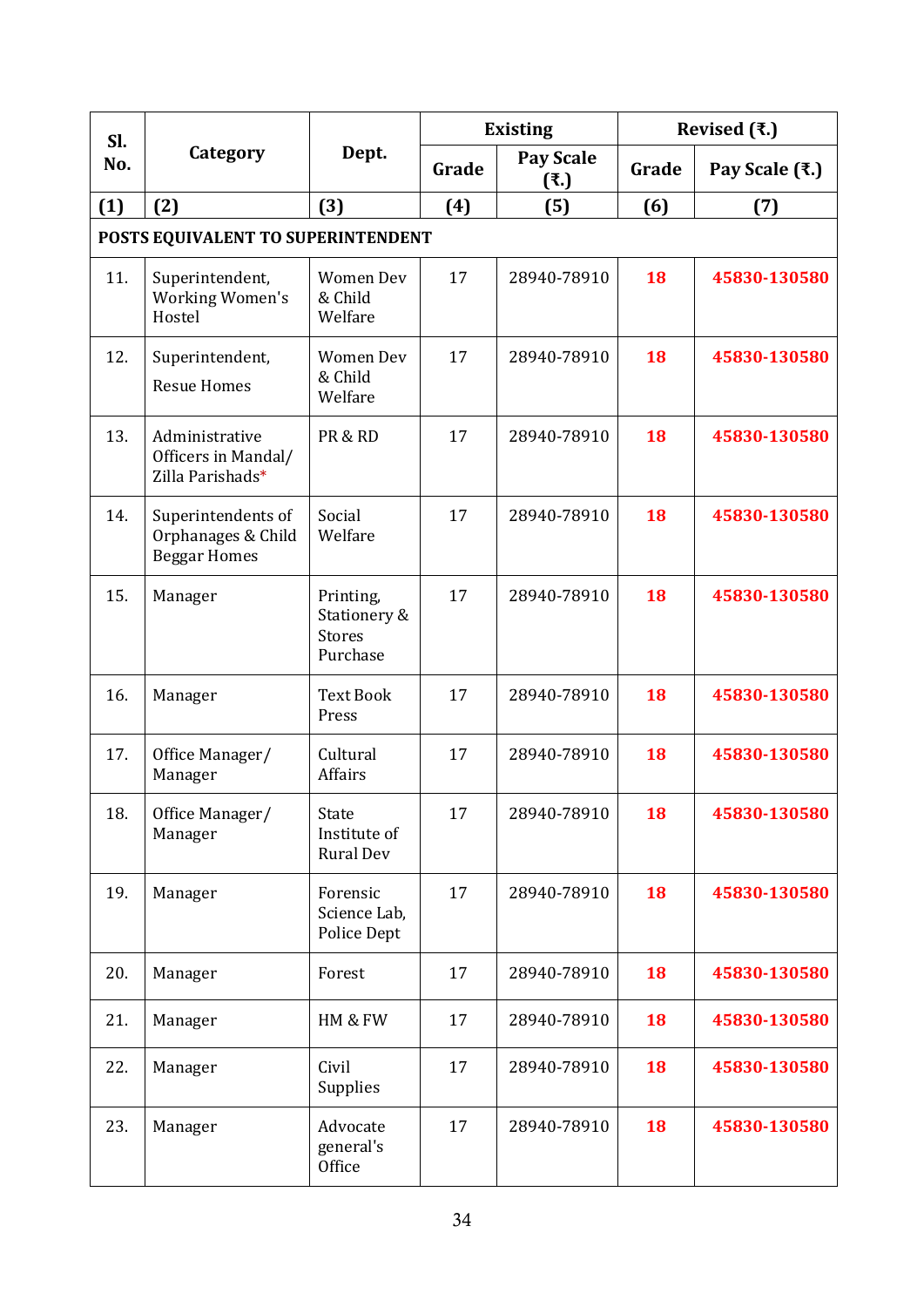| Sl. |                                                                                                          |                                           |       | <b>Existing</b>   | Revised $(3.1)$ |                |
|-----|----------------------------------------------------------------------------------------------------------|-------------------------------------------|-------|-------------------|-----------------|----------------|
| No. | Category                                                                                                 | Dept.                                     | Grade | Pay Scale<br>(3.) | Grade           | Pay Scale (₹.) |
| (1) | (2)                                                                                                      | (3)                                       | (4)   | (5)               | (6)             | (7)            |
| 24. | Manager                                                                                                  | Govt<br>Pleader's<br>Office               | 17    | 28940-78910       | 18              | 45830-130580   |
| 25. | Manager                                                                                                  | Public<br>Prosecutor's<br>Office          | 17    | 28940-78910       | 18              | 45830-130580   |
| 26. | <b>Hostel Manager</b>                                                                                    | Technical<br>Education                    | 17    | 28940-78910       | 18              | 45830-130580   |
| 27. | <b>Section Officer</b>                                                                                   | Advocate<br>General's<br>Office           | 17    | 28940-78910       | 18              | 45830-130580   |
| 28. | Huzur Head Clerk                                                                                         | Revenue                                   | 17    | 28940-78910       | 18              | 45830-130580   |
| 29. | <b>Head Clerk</b>                                                                                        | State<br>Institute of<br><b>Rural Dev</b> | 17    | 28940-78910       | 18              | 45830-130580   |
| 30. | <b>Head Clerk</b>                                                                                        | P.R.<br>Engineering<br>Dept               | 17    | 28940-78910       | 18              | 45830-130580   |
| 31. | Office Assistant                                                                                         | Archaeology<br>& Museum                   | 17    | 28940-78910       | 18              | 45830-130580   |
| 32. | Personal Assistant                                                                                       | Drug<br>Control<br>Administrati<br>on     | 17    | 28940-78910       | 18              | 45830-130580   |
| 33. | Caretaker                                                                                                | State<br>Archives                         | 17    | 28940-78910       | 18              | 45830-130580   |
|     | b) SENIOR ASSISTANT & EQUIVALENT                                                                         |                                           |       |                   |                 |                |
| 34. | Senior Assistant                                                                                         | Common                                    | 12    | 22460-66330       | 14              | 37640-115500   |
| 35. | Senior Accountant/<br><b>Upper Division</b><br>Accountant/Head<br>Accountant/<br>Assistant<br>Accountant | Common                                    | 12    | 22460-66330       | 14              | 37640-115500   |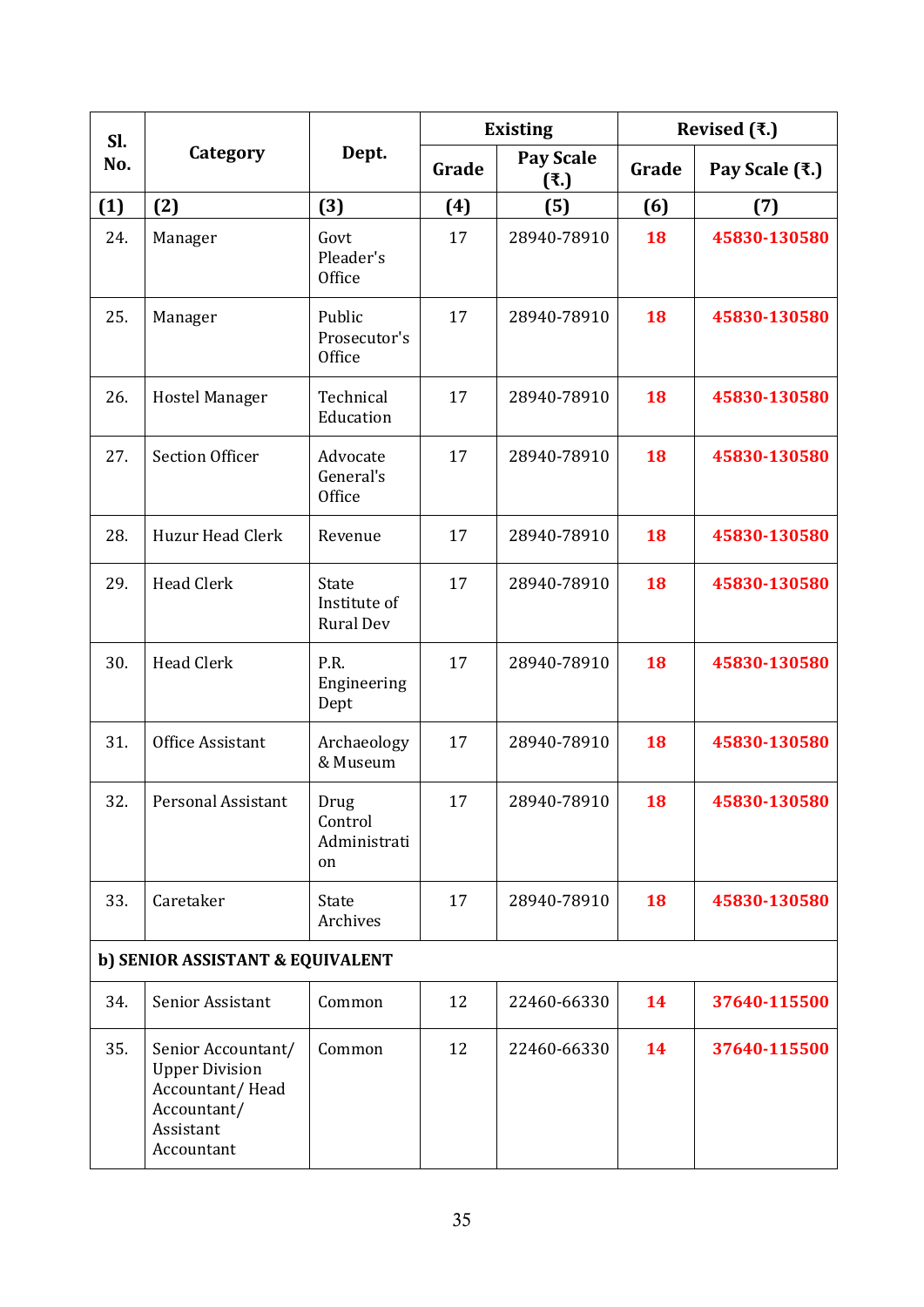| Sl. |                                                                                                                                                                          | <b>Existing</b>                      |     |             |                | Revised $(3.1)$ |  |
|-----|--------------------------------------------------------------------------------------------------------------------------------------------------------------------------|--------------------------------------|-----|-------------|----------------|-----------------|--|
| No. | Category                                                                                                                                                                 | Dept.<br>Pay Scale<br>Grade<br>(3.5) |     | Grade       | Pay Scale (₹.) |                 |  |
| (1) | (2)                                                                                                                                                                      | (3)                                  | (4) | (5)         | (6)            | (7)             |  |
| 36. | <b>Upper Division</b><br>Steno/Senior<br>Stenographer/<br>Second Grade Steno                                                                                             | Common                               | 12  | 22460-66330 | 14             | 37640-115500    |  |
| 37. | <b>Store Keeper</b><br>Grade-II/<br><b>Upper Division</b><br>Store Keeper/<br><b>Senior Store</b><br>Keeper/<br><b>Assistant Store</b><br>Keeper/<br><b>Store Keeper</b> | Common                               | 12  | 22460-66330 | 14             | 37640-115500    |  |
| 38. | Senior Assistant-<br>cum-Storekeeper                                                                                                                                     | Common                               | 12  | 22460-66330 | 14             | 37640-115500    |  |
|     | POSTS EQUIVALENT TO SENIOR ASSISTANT                                                                                                                                     |                                      |     |             |                |                 |  |
| 39. | U.D. Revenue<br>Inspectors                                                                                                                                               | Revenue                              | 12  | 22460-66330 | 14             | 37640-115500    |  |
| 40. | Senior Revenue<br>Inspector/<br>Senior Checking<br>Inspector                                                                                                             | Civil<br>Supplies                    | 12  | 22460-66330 | 14             | 37640-115500    |  |
| 41. | <b>Head Clerk</b>                                                                                                                                                        | PR&RD/<br>Public<br>Libraries        | 12  | 22460-66330 | 14             | 37640-115500    |  |
| 42. | <b>Assistant Manager</b>                                                                                                                                                 | Printing &<br>Stationery             | 12  | 22460-66330 | 14             | 37640-115500    |  |
| 43. | Steward, Manager-<br>cum-Supervisor/<br>Hospital upervisor-<br>cum-Steward                                                                                               | Ayush                                | 12  | 22460-66330 | 14             | 37640-115500    |  |
| 44. | U.D. Inspector                                                                                                                                                           | Endow-<br>ments                      | 12  | 22460-66330 | 14             | 37640-115500    |  |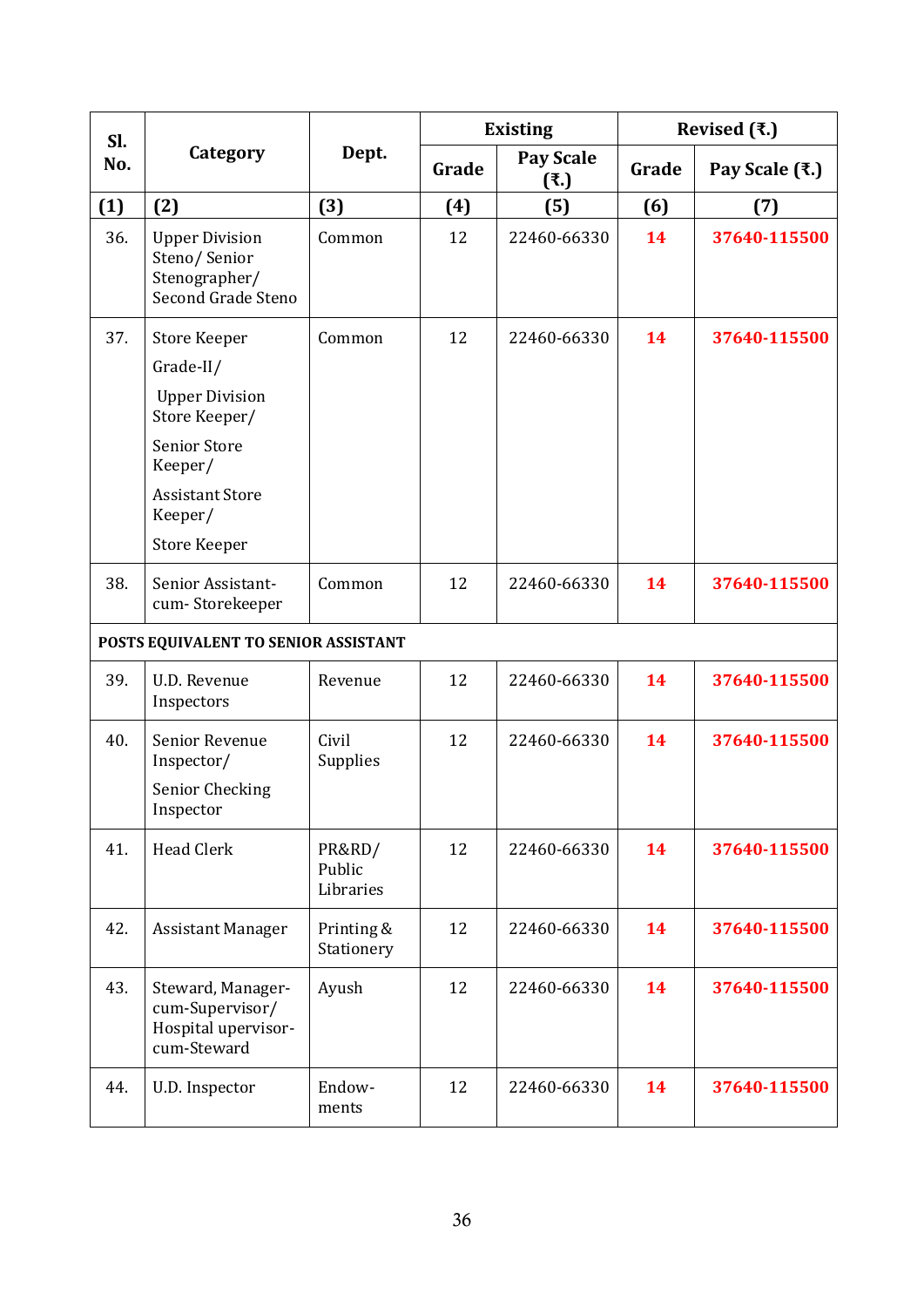| Sl.<br>No.                       | Category                                           | Dept.  | <b>Existing</b> |                    | Revised $(3.1)$ |                |  |  |
|----------------------------------|----------------------------------------------------|--------|-----------------|--------------------|-----------------|----------------|--|--|
|                                  |                                                    |        | Grade           | Pay Scale<br>(3.5) | Grade           | Pay Scale (₹.) |  |  |
| (1)                              | (2)                                                | (3)    | (4)             | (5)                | (6)             | (7)            |  |  |
| c) JUNIOR ASSISTANT & EQUIVALENT |                                                    |        |                 |                    |                 |                |  |  |
| 45.                              | Junior Assistant                                   | Common | 7               | 16400-49870        | 9               | 28280-89720    |  |  |
| 46.                              | Junior Accountant/<br>LD Accountant/<br>Accountant | Common | 7               | 16400-49870        | 9               | 28280-89720    |  |  |
| 47.                              | L.D. Cashier                                       | Common | $\overline{7}$  | 16400-49870        | 9               | 28280-89720    |  |  |
| 48.                              | Junior Auditor                                     | Common | $\overline{7}$  | 16400-49870        | 9               | 28280-89720    |  |  |
| 49.                              | <b>Store Keeper</b><br>Grade-III/                  | Common | $\overline{7}$  | 16400-49870        | 9               | 28280-89720    |  |  |
|                                  | LD Store Keeper/<br>Store Keeper/                  |        |                 |                    |                 |                |  |  |
|                                  | Store Clerk/                                       |        |                 |                    |                 |                |  |  |
|                                  | Junior Assistant-<br>cum-Store Keeper/             |        |                 |                    |                 |                |  |  |
|                                  | <b>Store Assistant</b>                             |        |                 |                    |                 |                |  |  |
| 50.                              | Clerk-cum-<br>Accountant                           | Common | 7               | 16400-49870        | 9               | 28280-89720    |  |  |
| 51.                              | Assistant-cum-<br>Typist                           | Common | $\overline{7}$  | 16400-49870        | 9               | 28280-89720    |  |  |
| 52.                              | Clerk-cum-Typist                                   | Common | 7               | 16400-49870        | 9               | 28280-89720    |  |  |
| 53.                              | Junior Assistant-<br>cum-Typist                    | Common | 7               | 16400-49870        | 9               | 28280-89720    |  |  |
| 54.                              | Junior Stenographer                                | Common | 7               | 16400-49870        | 9               | 28280-89720    |  |  |
| 55.                              | <b>Lower Division</b><br>Steno                     | Common | 7               | 16400-49870        | 9               | 28280-89720    |  |  |
| 56.                              | Steno Typist                                       | Common | $\overline{7}$  | 16400-49870        | 9               | 28280-89720    |  |  |
| 57.                              | L.D. Typist                                        | Common | $\overline{7}$  | 16400-49870        | 9               | 28280-89720    |  |  |
| 58.                              | Typist                                             | Common | $\overline{7}$  | 16400-49870        | 9               | 28280-89720    |  |  |
| 59.                              | Telephone Operator                                 | Common | 7               | 16400-49870        | 9               | 28280-89720    |  |  |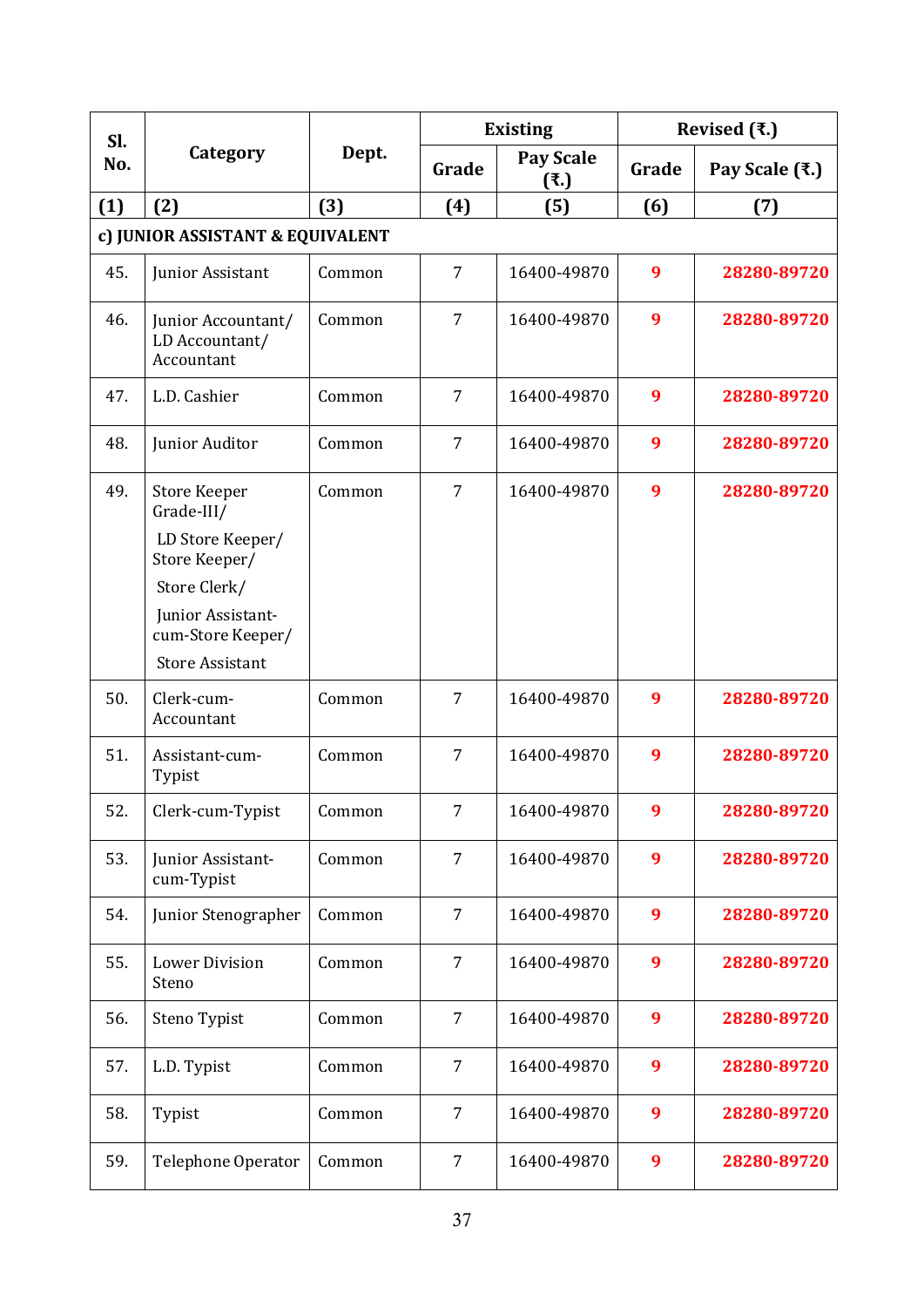| SI.                                                    | Category                                                                              | Dept.                                            | <b>Existing</b> |                         | Revised $(3.1)$ |                |  |
|--------------------------------------------------------|---------------------------------------------------------------------------------------|--------------------------------------------------|-----------------|-------------------------|-----------------|----------------|--|
| No.                                                    |                                                                                       |                                                  | Grade           | <b>Pay Scale</b><br>(3) | Grade           | Pay Scale (₹.) |  |
| (1)                                                    | (2)                                                                                   | (3)                                              | (4)             | (5)                     | (6)             | (7)            |  |
| POSTS EQUIVALENT TO JUNIOR ASSISTANT                   |                                                                                       |                                                  |                 |                         |                 |                |  |
| 60.                                                    | Godown Supervisor                                                                     | Agriculture                                      | $\overline{7}$  | 16400-49870             | 9               | 28280-89720    |  |
| 61.                                                    | Receptionist                                                                          | Jawahar Bal<br>Bhavan/<br>A.P. Bhavan,<br>Delhi/ | $\overline{7}$  | 16400-49870             | 9               | 28280-89720    |  |
|                                                        |                                                                                       | State<br>Archives                                |                 |                         |                 |                |  |
| 62.                                                    | <b>Medical Record</b><br>Clerk                                                        | HM & FW                                          | $\overline{7}$  | 16400-49870             | 9               | 28280-89720    |  |
| 63.                                                    | <b>Executive Tax</b><br><b>Assistant (Former</b><br>L.D. Commercial<br>Tax Inspector) | Commercial<br>Tax                                | 7               | 16400-49870             | 9               | 28280-89720    |  |
| 64.                                                    | Junior Checking<br>Inspector                                                          | Civil<br>Supplies                                | 7               | 16400-49870             | 9               | 28280-89720    |  |
| 65.                                                    | Junior Enquiry<br>Inspector                                                           | Civil<br>Supplies                                | $\overline{7}$  | 16400-49870             | 9               | 28280-89720    |  |
| 66.                                                    | Junior Assistant-<br>cum-Bill Collector                                               | Panchayati<br>Raj                                | 7               | 16400-49870             | 9               | 28280-89720    |  |
| 67.                                                    | Linen Keeper                                                                          | HM&FW                                            | 7               | 16400-49870             | 9               | 28280-89720    |  |
| 68.                                                    | Supervisor                                                                            | Aush                                             | $\overline{7}$  | 16400-49870             | 9               | 28280-89720    |  |
| 69.                                                    | <b>Furniture Clerk</b>                                                                | Raj Bhavan                                       | $\overline{7}$  | 16400-49870             | 9               | 28280-89720    |  |
| II. POSTS UNDER THE GENERAL SUB-ORDINATE SERVICE RULES |                                                                                       |                                                  |                 |                         |                 |                |  |
| 70.                                                    | Driver<br>(Heavy Vehicle)/<br>Senior Driver                                           | Common                                           | 8               | 17890-53950             | 8               | 27500-87480    |  |
| 71.                                                    | Driver (Light<br>Vehicle)                                                             | Common                                           | 6               | 15460-47330             | 6               | 23780-76730    |  |
| 72.                                                    | Shroff/Cashier                                                                        | Common                                           | 6               | 15460-47330             | 6               | 23780-76730    |  |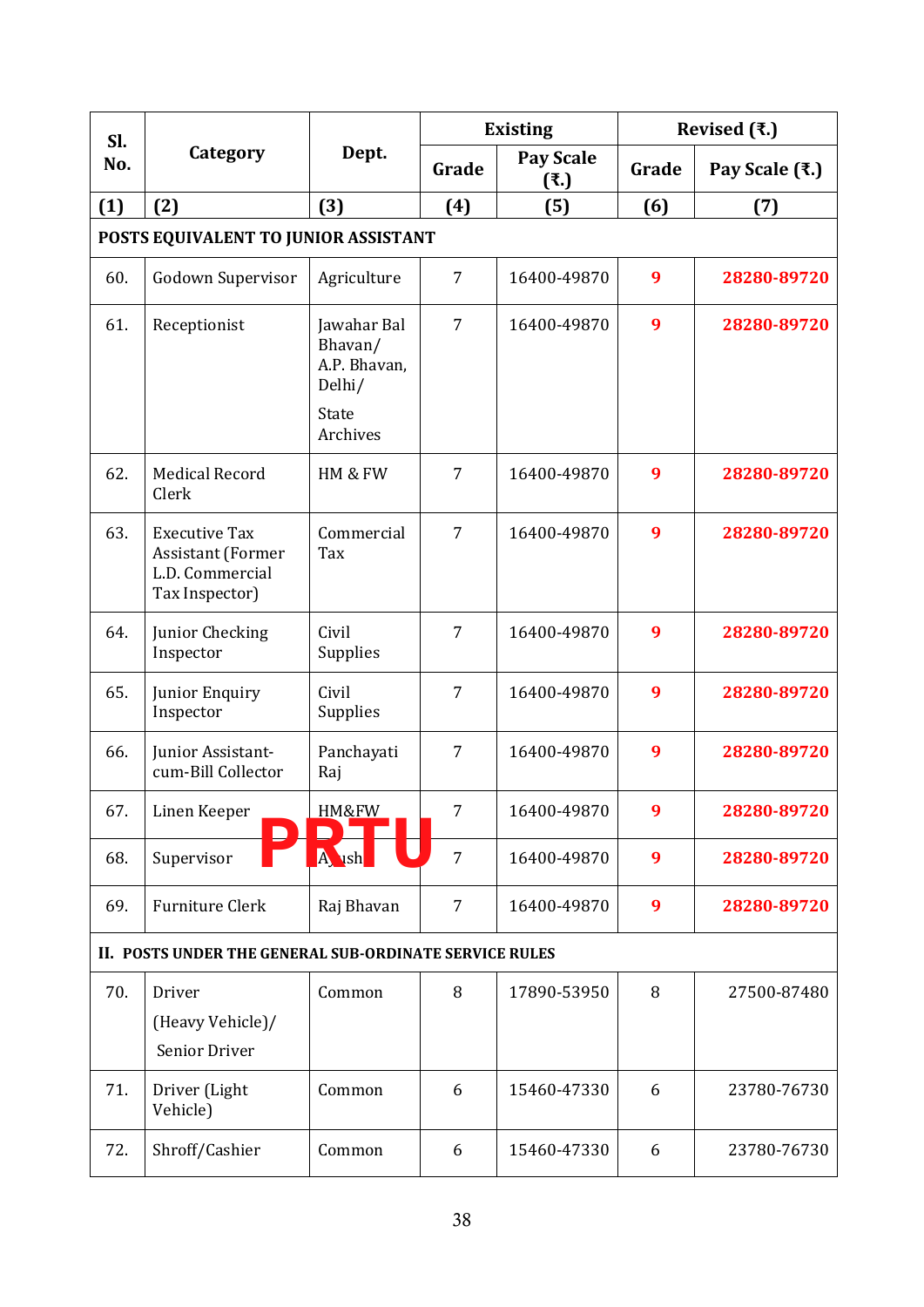| Sl.                                              | Category                                                      | Dept.  | <b>Existing</b>  |                  | Revised $(3.1)$ |                |  |  |
|--------------------------------------------------|---------------------------------------------------------------|--------|------------------|------------------|-----------------|----------------|--|--|
| No.                                              |                                                               |        | Grade            | Pay Scale<br>(3) | Grade           | Pay Scale (₹.) |  |  |
| (1)                                              | (2)                                                           | (3)    | (4)              | (5)              | (6)             | (7)            |  |  |
| 73.                                              | Auto Rickshaw<br>Driver                                       | Common | 6                | 15460-47330      | 6               | 23780-76730    |  |  |
| 74.                                              | Lift Operator                                                 | Common | 5                | 15030-46060      | 5               | 23120-74770    |  |  |
| 75.                                              | <b>Record Assistant</b>                                       | Common | 5                | 15030-46060      | 5               | 23120-74770    |  |  |
| 76.                                              | Laboratory/<br>Library Assistant                              | Common | 5                | 15030-46060      | 5               | 23120-74770    |  |  |
| 77.                                              | Roneo Operator/<br>Duplicating<br>Operator/<br>Xerox Operator | Common | 5<br><b>PRTU</b> | 15030-46060      | 5               | 23120-74770    |  |  |
| 78.                                              | Motor Cycle<br>messenger                                      | Common | 5                | 15030-46060      | 5               | 23120-74770    |  |  |
| III.<br>POSTS UNDER THE LAST GRADE SERVICE RULES |                                                               |        |                  |                  |                 |                |  |  |
| 79.                                              | Jamedar                                                       | Common | $\overline{4}$   | 14600-44870      | 4               | 22460-72810    |  |  |
| 80.                                              | Head Mali/<br>Head Malan                                      | Common | 3                | 13780-42490      | 3               | 21200-65360    |  |  |
| 81.                                              | Daroga/<br>Head Chowkidar/<br>Head Watchman                   | Common | 3                | 13780-42490      | 3               | 21200-65360    |  |  |
| 82.                                              | Chainman                                                      | Common | $\mathbf{1}$     | 13000-40270      | 3               | 21200-65360    |  |  |
| 83.                                              | Dafedar                                                       | Common | $\overline{2}$   | 13390-41380      | 2               | 20600-63660    |  |  |
| 84.                                              | Office Subordinate                                            | Common | $\mathbf{1}$     | 13000-40270      | $\mathbf{1}$    | 20000-61960    |  |  |
| 85.                                              | Cycle Orderly                                                 | Common | $\mathbf{1}$     | 13000-40270      | $\mathbf{1}$    | 20000-61960    |  |  |
| 86.                                              | Watchman                                                      | Common | $\mathbf{1}$     | 13000-40270      | $\mathbf{1}$    | 20000-61960    |  |  |
| 87.                                              | Mali/<br>Malan/<br>Gardener                                   | Common | $\mathbf{1}$     | 13000-40270      | $\mathbf{1}$    | 20000-61960    |  |  |